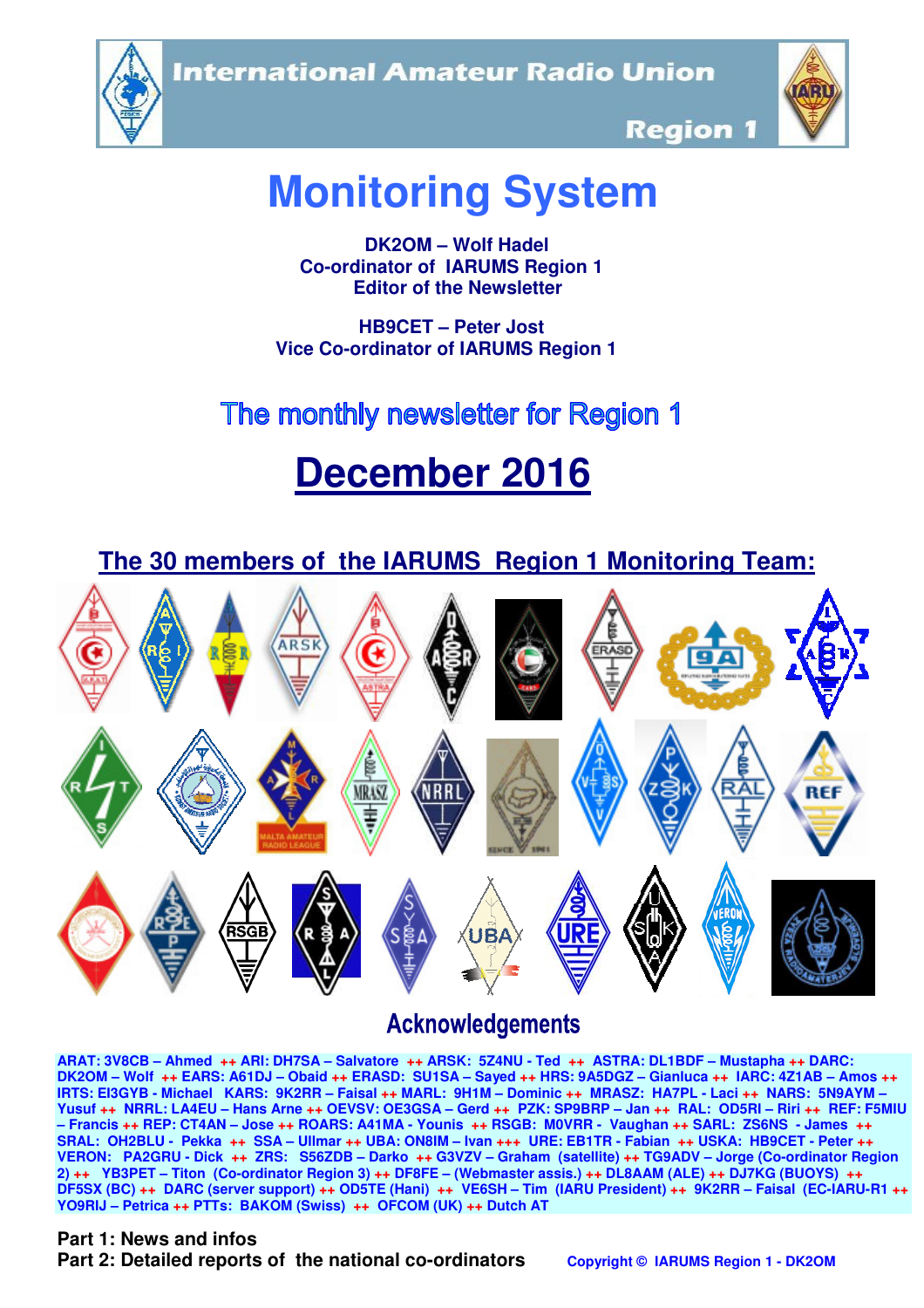## **Part 1: News and Infos (screenshots DK2OM)**

## **1. Italian pirate on 28001.5 kHz on SSTV**

 I found an Italian pirate on 28001.5 kHz transmitting on SSTV – Martin 1. His ident and exact location were mentioned. Details: Ident 1FS059 – date: Dec.  $3<sup>rd</sup>$  – time: 1808 UTC – coordinates: on the top of the picture (North-East Italy) – Screenshot: Wavecom W-Code



## **2. What happens in the Regions 2 and 3?**

#### **Region 2 – South America - reported by XQ6FOD - Manfred**

 A while ago I was showing ham radio to a visitor, and while tuning through the bands, frankly we heard more intruders than hams. Fishermen on 14100 USB, more fishermen on 18100 USB, fishermen on the lower part of 40m (in USB too) - really the ham bands sound like marine bands these days. The ones I heard on 14100 had a Peruvian accent, those on 18100 sounded more Central American. Those I hear on 40m are mainly from my own country. While showing him digimodes, we found lots of QRM from OTHR, ionosounders, etc, disrupting reception. And the lower 330kHz of 10 meters is of course firmly in the grip of Brazilian CBers now. Hams already have lost that part of that band, for all practical purposes.

The ham bands aren't any longer what they used to be...

#### **Region 3 – Australia – experiences, comments and proposals from VK5EEE - Lou**

 I'm not surprised to hear this about Latin American region. My antennas seem to favour that area but I almost never (at least on CW) hear any active radio hams there. I think it could be useful to report findings from around the world about the general state of QRM on our bands, and what could be done short, medium, long term to forecast and reverse these trends. In our area our 40m CW band is useless in the evenings due to strong SSB QRM every 5kHz USB and LSB -- which thus covers the entire CW band -- from powerful Indonesian pirates. These pirates also seem to occupy a great many frequencies between 10000 and 11400kHz – there are huge number of them in a population of 200 million.

## **THAILAND A GOOD EXAMPLE**

 But we can contrast Indonesia to Thailand where there are a total of ZERO pirates on HF. In HS-land you cannot buy any gear without showing license. You cannot import either without inspection. And you cannot operate in any location without a location license in addition to your operating license, and this system clearly works, no matter it is a bit slow to get a ham license.

 This even though the HF population of HS amateurs is quite small, perhaps 200 or less, while the VHF population of HS amateurs is high, a quarter million or so. The radio amateur license density per population in Thailand is at a rough guess 10 times what it is in Australia.

#### **CW BAND PRIME TARGET FOR PIRATES**

 For CW operators, the problem is pirates which almost invariably use SSB, of course use the CW band, because there, they hear no other SSB. They don't use the SSB parts of the band because then they would be afraid when they hear a strong local SSB radio amateur telling them off, or even direction finding them potentially. So some CW operators, myself included, have gravitated to the SSB part of the band, which after all is shared CW-SSB it's fine for CW, and due to radio amateur inactivity, it is also often empty. Right now, 20m and 17m are open -- and yet tuning the entire bands from top to bottom and bottom to top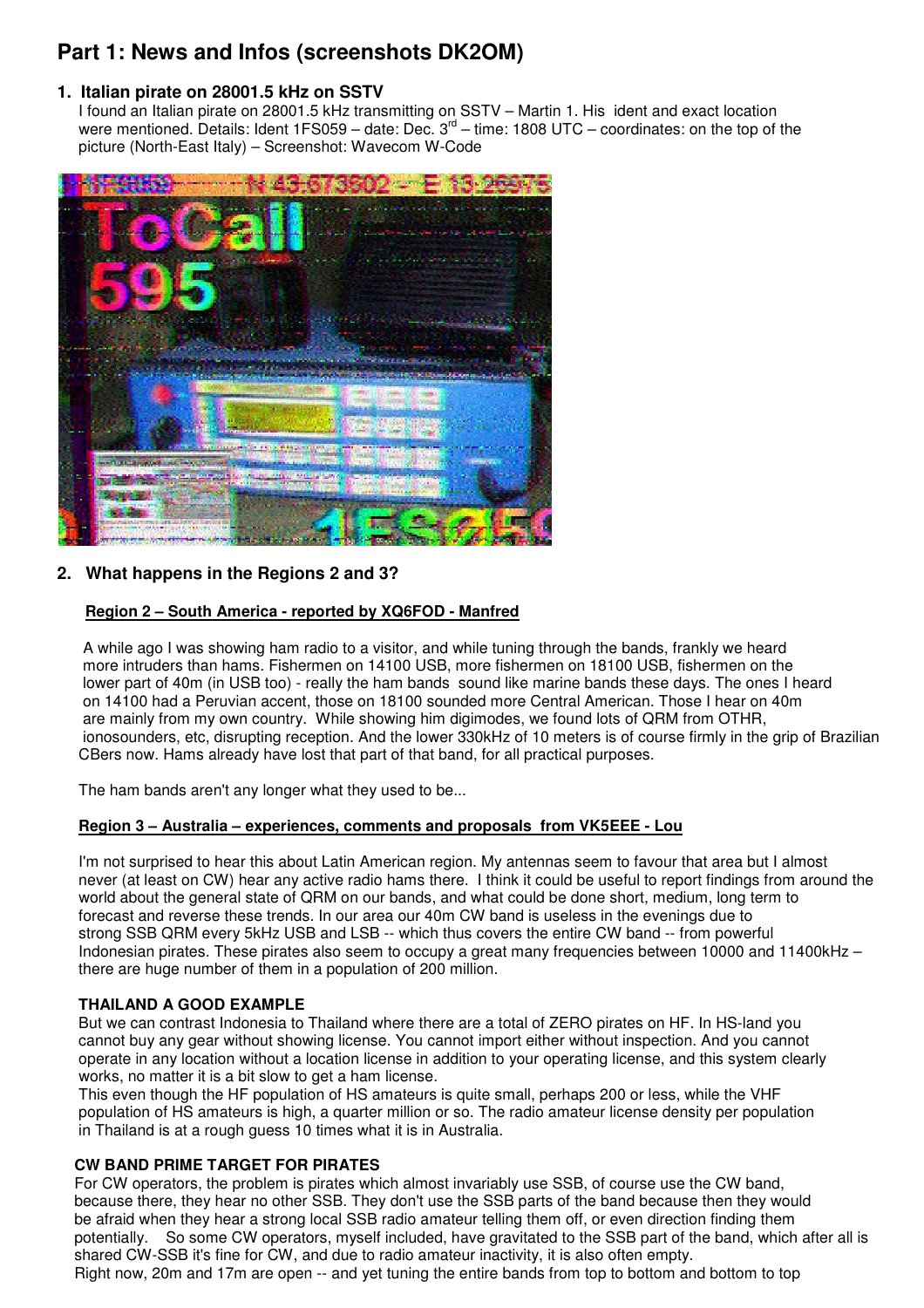several times, I did not hear ONE radio amateur signal on CW nor SSB, nor Data.

#### **NATIONAL SOCIETY FAILURE**

 During the week day, and remember a great many hams are retired, I can more often than not tune the entire 40m band also without hearing any SSB, Data, nor CW. And this even though the now manifestly corrupt national society seeks in a misguided effort to make amateur radio a public CB social media extension, they have not succeeded. They have taken the view that amateur radio is in decline and the way to reverse that is to make it easier to get a license at least at lowest level (which still gives 100W, though officially 10W, to anyone sitting a short course without possibility of failure, and then access to 80m, 40m, 15m, 10m) and yet the vast majority of these don't get on air since amateur radio offers little to them compared to internet social media.

#### **REASONS FOR EMPTY HAM BANDS IN AUSTRALIA**

 So, why is there little activity on the ham bands in Australia, whether MF, HF, VHF, EHF etc? It is not just the low population density in the 1970s the bands were FULL of activity. It is due to these factors:

 Retirement villages and homes do not allow antennas. Just when hams should start enjoying their hobby they are relegated to sitting in front of FOX TV. XYLs dominate the OMs and do not allow their slaves to do anything without their permission, constantly demand their presence in exchange to stay slave. Those who are not retired see now benefit in amateur radio over social media, since the wow-factor and joy-factor of CW is not known to them. Restrictions of antennas even for those who live "free" in this underpopulated wide open space: nothing higher than 10m without expensive permission.

 High noise levels on HF frequencies with imports never checked for compliance and authorities and national society careless about this problem. On the weekends they tune around and find nothing but button pushing "5NN" boring things, no chats or QSO, and conclude real amateur radio is dead

 There are zero activities involving youth because to do so requires all sorts of licenses and insurance, youth are isolated in social media bubble from elders

#### **FORECAST FOR AUSTRALIA**

 The trend will continue for contest and automatic (not even frequent button pushing, only "on and off switch") as well as "DX 5NN TU" activities will increase, as there are still people who with no other way to get meaningful awards on their walls, are chasing wall paper. This in turn reinforces the frustration about the lack of REAL amateur radio (which at its most basic element includes an honest and meaningful signal report, to measure the home brew antenna if not transmitter and receiver), and the mantra that "without this activity there'd be no activity" while ignoring the massive collateral damage these \*unrestricted\* activities produce in combination with the above mentioned factors given as reason for empty ham bands in Australia. Digital CW will continue to make faster uptake levels than Human CW because of the "quick fix" mentality of obtaining any level of results with minimal effort, thus driving CW onto other bands as DCW will continue to invade the exclusive CW bands rather than stick to the shared CW-Data bands.

 SSB will continue to decline because there is almost no advantage and several disadvantages over speaking into a microphone on amateur radio bands compared to a mobile app on Internet. Digital modes (including DCW as it develops further) will also become more "switch on, turn off volume, and leave switched on forever" where WSPR, JT etc will expand in use and 99% of digital operations will be automatic, without operator intervention, the operator only looking at the PC once a day or week to see what "QSO" he managed to achieve with QRP and without any care about inefficient antenna, high local noise level, lack of human activity, lack of equality with XYL, etc.

#### **FUTURE RISK OF VACATING AMATEUR BANDS TO "FREE BANDING"**

 Amateur Radio as a whole, in the future, may undergo a major change as authorities become less caring about HF spectrum other than as a resource to be sold off. If the next section "how to reverse the trend" is not observed, amateur radio bands will be taken over by pirates as in Indonesia and Latin America, to be shared with non-amateur amateurs, i.e. button pushing, volume down, automated stations. Those who wish to EXPERIMENT and COMMUNICATE at human level may be forced off the amateur bands and onto new self-found bands just as the "Free Banders" have done, taking advantage of quiet broadcast bands (Australia has now also vacated the broadcast bands as of January 2017) and former Marine bands, Fixed Service bands, etc. This seems to be inevitable because the availability of amateur radio equipment without license and carelessness of authorities makes it easy for pirates to operate such equipment, while only a technically gifted person could modify equipment to work on quiet non-amateur frequencies, which is where future "real" amateurs may migrate to avoid QRM levels and find human contact.

#### **HOW TO REVERSE THE TREND?**

 Authorities should copy the Shining Example of the Thai authorities with regard to import, sale and installation of HF radio equipment

 Radio amateurs should form national unions by passing the national societies and leaving those to cater for button pushing and CB

 Radio amateurs should seek ways to engage organisations, form clubs, and involve socially excluded and disadvantaged teaching CW

 Concentration camps for the aged should be advocated with "care and quality of life" argument to allow internees to erect antennas

SOTA type activities should be encouraged and promoted so the public can see simple equipment, keys, fun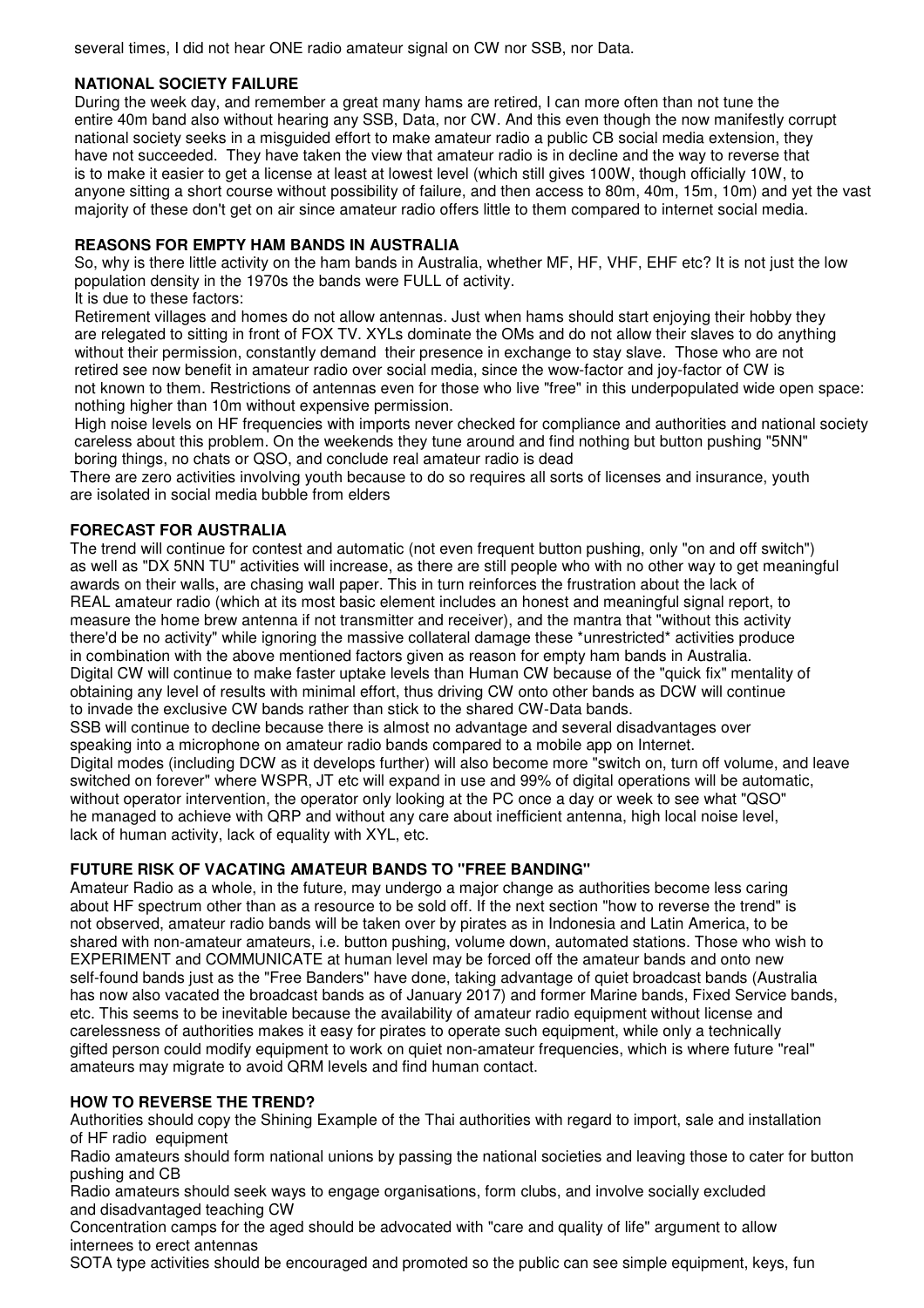and fitness benefits

 CW and home brew as the "heart and soul" of amateur radio and "wow factor" of stand-alone independent communications promoted

 Concerted, coordinated and assisted action on reducing noise levels on HF frequencies, use funds from punitive fines on import violation

 Pressure contest committees to write into the rules of contest, if not accurate reports, to restrict contest frequency use,

 E.g. CQ WW CW Contest can stipulate 14010-14059, 14110-14150 for use in the CW contest, avoiding DX slot and chat-QSO/digi slots

 REAL DX NEWS and REAL DXCC AWARD be started to highlight and publicise long-term resident and honest-report DX not DX Tourorism

 Allow more antennas, if Japan, Thailand can allow high towers in residential areas, Australia: Quality of Life Health not nanny state

 Allow higher power when conditions demand it, VK contest & F stations run 1kW illegally, allow legal running of 1kW if no QRM caused

 Work on removing OM fear of XYL threat with tact "My dear, would you prefer me down the pub drinking, or in the shack at the radio?"

 Reviving Club activities to also involve families, youth, and not just technical talks, lectures but hands-on fun operating and constructing

 A campaign on software writers to accurately label DCW as DCW and not CW on their digital mode products and software

 Working to create an \*inexpensive\* home brew VFO tx/rx with 5W power out from 13V tri band 40/30/20m rig to fill a current void

 Worry less about a little chirp and drift and more about human activity, bring back a little chirp and drift into the CW bands

 Contact the many radio amateurs who gave up in disgust at the state of the hobby, and engage them in a revival of real amateur radio

 Revive the fall-back fail-safe communications capability of amateur radio stations with activities and training in disaster communication

 Form proper Amateur Radio Unions to handle the self-management aspects of amateur radio and licensing and reverse negative trends

 Bring young and old, rich and poor, isolated and connected, together in activities that engage positively in a unique and versatile hobby

#### **3. Radar Iran now on 28500 kHz**

 The Iranian radar was transmitting on 28500 kHz on FMOP with 225 and 334 sps covering about 36 kHz with many spurious emissions.

## **4. 7195 kHz – BC clandestine (probably Tinian)**

 The BC transmitter on 7195 is a clandestine radio operated by Radio Free Asia, as we have been reported. K1ZZ, Dave, promised to take action and look for a solution.

#### **5. Moroccan MIL traffic on 21000 kHz**

We found Moroccan MIL traffic on USB on 21000 kHz on Dec. 14<sup>th</sup>. Codan-beeps were audible.

#### **6. 5 MHz – new band and fisherman´s darling**

 A small part (15 kHz – 5351.5 - 5366.5 kHz) has been assigned on secondary base in Germany. I was rather astonished to find Moroccan fishermen on 5353.0 kHz on USB on Dec. 21<sup>st</sup> at 1635 UTC.

## **7. No changes or bad news**

3590.0 kHz – USB – Spanish fishery with voice scrambler "CRY 2001" often in the evenings 6998.0 kHz - Russian buzzer – daily and all day 7120.0 kHz – Radio Hargaysa Somalia 7146.5 kHz – Radio Eritrea with Ethiopian QRM 7175.0 kHz - Radio Eritrea with Ethiopian QRM 7180.0 kHz - Radio Eritrea with Ethiopian QRM

7185.0 kHz – Radio Eritrea with Ethiopian QRM

7200.0 kHz – Radio Myanmar

14295.0 kHz - Radio Tajik (harmonic from 4765 kHz)

| 8. Homepage IARU Region 1                         | http://www.iaru-r1.org/                                                                 |
|---------------------------------------------------|-----------------------------------------------------------------------------------------|
| Homepage IARUMS Region 1 http://www.iarums-r1.org |                                                                                         |
| Homepage IARUMS Region 2 http://www.iaru-r2.org/  |                                                                                         |
|                                                   | Homepage IARUMS Region 3 http://iaru-r3.org/iaru-region-3-monitoring-system-newsletter/ |
| <b>Intruderlogger Region 1</b>                    | http://peditio.net/intruder/bluechat.cgi                                                |
| <b>ITU-Monitoring Reports</b>                     | http://www.itu.int/en/ITU-R/terrestrial/monitoring/Pages/Regular.aspx                   |
|                                                   |                                                                                         |

## **Let us try to save our bands as well as before in 2017!**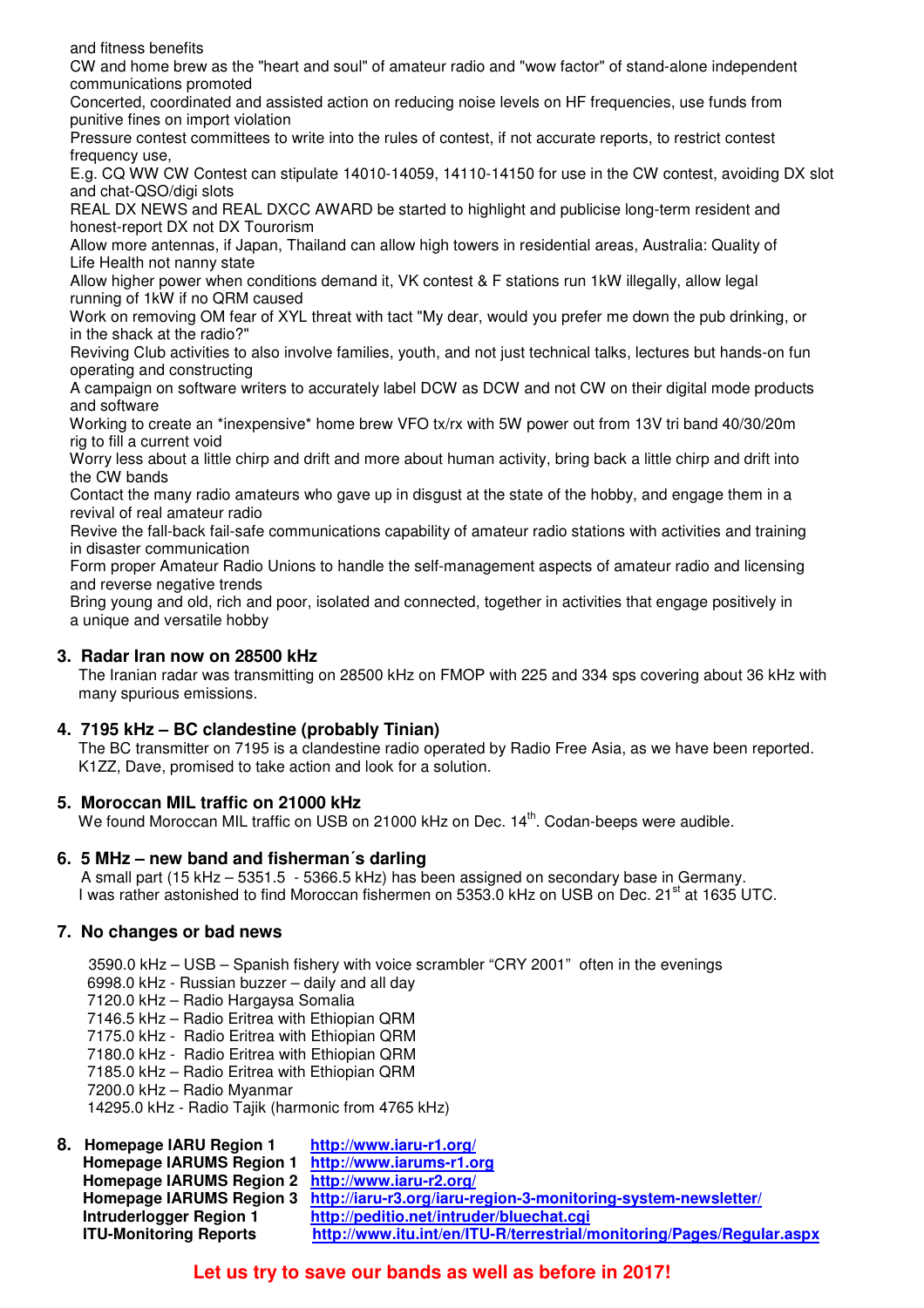## **Part 2: Detailed reports of the national Co-ordinators**

**DD** = day **\*\*\* MM** = month **\*\*\* dly** = daily \*\*\* **vt** = various times **\*\*\* vd** = various days **\*\*\* BD** = Baud **\*\*\* SH** = shift **\*\*\* SP** = spacing **\*\*\* Mode** = mode of transmission **\*\*\* A3E** = AM **\*\*\* A1A** = CW **\*\*\* J3E-U** = USB **\*\*\* J3E-L** = LSB **\*\*\* FSK (F1B)** = frequency shift keying **\*\*\* PSK** = phase shift keying **\*\*\* OFDM** = othogonal frequency division multiplex **ALE (MIL-188-141A)** = automatic link establishment **\*\*\* MUX** = multiplex **\*\*\* Ui (unid)** = unidentified **\*\*\* Illicit** = illegal **\* UiILL** = unidentified illegal **\*\*\* BC** = broadcast **\*\*\* MIL** = military **\*\*\* PTR** = printer **\*\*\* NGO** = non governmental organization **\*\*\*** ITU = ITU country abbreviation **\*\*\*** PRC = People's Republic of China **\*\*\*** PLA = People's Liberation Army **\*\*\*** MFA = Ministry of Foreign Affairs \*\*\* MOI = Ministry of Interior \*\*\* MOPO = Ministry of Public Order \*\*\* IARUMS = IARU Monitoring System  $\cdots$  **UTC** = Universal Time Coordinated  $\cdots$  PRF = pulse repetition frequency (radar) = **sps**  $\cdots$ **sps** = sweeps/sec (radar systems) **\*\*\* FMCW** = frequency modulated continuous wave (OTH radars) **FMOP** = frequency modulation on pulse (OTH radars)  $\cdots$  **5BL** = cyrillic 5 lettergroups

## **ARSK MONITORING OVERVIEW FOR December 2016**

Radio Hargeisha remained on 7,120 kHz with broadcasts and what is apparently the Voice of the Broad Masses, Eritrea, on 7,145 and 7,175 kHz. There are several persistent unidentified nets on 40 meters, apparently in east or central Africa.

E.H.M. Alleyne, 5Z4NU - ARSK National IARUMS Co-ordinator

| $H'd$ by    | kHz    | <b>UTC</b>   | dd              | mm | <b>ITU</b> | <b>Identity</b>          | Mode | <b>Details</b>                         |
|-------------|--------|--------------|-----------------|----|------------|--------------------------|------|----------------------------------------|
| <b>ARSK</b> | 7000.0 | vt           | dly             | 12 | E. Africa  | $\overline{\mathcal{L}}$ | J3Eu | Inidehntified, KiSwahili, East Africa. |
|             |        |              |                 |    |            |                          |      | Possibly military.                     |
| <b>ARSK</b> | 7040.0 | 0825         | 29              | 12 | E. Africa  | $\mathcal{D}$            | J3Eu | Ungrammatical KiSwahili                |
| ARSK        | 7074.0 | vt           | dly             | 12 | E. Africa? | $\mathcal{P}$            | J3E  | Unidentified language,                 |
| ARSK        | 7075.0 | vt           | dly             | 12 | E. Africa  | 9                        | J3Eu | Unidentified language                  |
| ARSK        | 7080.2 | $03300+$     | dly             | 12 | റ          | $\Omega$                 | J3Eu | Unidentified Chinese language.         |
| <b>ARSK</b> | 7089.0 | 0830         | 29              | 12 | E. Africa? | 9                        | J3Eu | Unidentified language.                 |
| <b>ARSK</b> | 7120.0 | vt           | $\mathrm{d}$ ly | 12 | Rep.of     | Hargeisha                | A3E  | <b>Broadcast</b>                       |
|             |        |              |                 |    | Somalia    |                          |      |                                        |
| ARSK        | 7164.0 | vt           | dly             | 12 | E. Africa? | 9                        | J3Eu | Military? Phonetics, messages.         |
| ARSK        | 7145.0 | <b>AM/PM</b> | $\mathrm{d}$ ly | 12 | Eritrea    | <b>VOBM</b>              | A3E  | Voice of he Broad Masses? Broadcast.   |
|             |        |              |                 |    |            |                          |      | Amharic, Arabic                        |
| ARSK        | 7175.0 | <b>AM/PM</b> | dly             | 12 | Eritrea    | <b>VOBM</b>              | A3E  | Probable hopping to avoid jamming      |

## **ARSK – Kenya – 5Z4NU (Ted)**

## **DARC 1 – Germany – DG0JBJ (Mario) – OTH radar intrusions**

**DG0JBJ (Mario) observed 6 OTH radars on 40 m, 15 OTH radars on 20 m, 57 OTH radars on 17m, 42 OTH radar on 15 m and 3 OTH radar on 10 m in December 2016.** 

## **DARC 2 – Germany - DK2OM (Wolf)**

**FSK transmissions -> center frequency between mark and space PSK transmissions -> center QRG - ALE (MIL188-141A) -> USB QRG exclusive bands -> black – shared bands -> blue - voice traffic -> green - BC -> red SH = shift - SP = spread (radar) – SPS = sweeps/sec (radar)-> (aka PRF)** 

| DK2OM | kHz        | UTC  | <b>DD</b> | MМ | <b>ITU</b> | <b>IDENT</b> | <b>MODE</b> | <b>BD</b> | <b>SH/SP</b> | <b>DETAILS</b>                 |
|-------|------------|------|-----------|----|------------|--------------|-------------|-----------|--------------|--------------------------------|
| DK2OM | $3.5 - 30$ | 1614 | 14        | 12 | D          |              | <b>ORM</b>  |           |              | 3.5 - 30 MHz disturbed by a    |
|       | <b>MHz</b> |      |           |    |            |              |             |           |              | neighbouring LED lamp-         |
|       |            |      |           |    |            |              |             |           |              | daily - various times          |
| DK2OM | 1812,0     | 2100 | 02        | 12 | <b>RUS</b> |              | <b>USB</b>  |           |              | 14 tones – hyperbolic radio    |
|       |            |      |           |    |            |              | <b>LSB</b>  |           |              | navigation system - BRAS-      |
|       |            |      |           |    |            |              |             |           |              | $3/RS-10 - Kaliningrad - no$   |
|       |            |      |           |    |            |              |             |           |              | carrier - daily, all day       |
| DK2OM | 1852,0     | 2038 | 24        | 12 |            | <b>IPP</b>   | <b>USB</b>  |           |              | Palermo Radio, weather reports |
| DK2OM | 1855.0     | 2006 | 10        | 12 |            | <b>IQP</b>   | <b>USB</b>  |           |              | San Benedetto Radio, weather   |
|       |            |      |           |    |            |              |             |           |              | reports                        |
| DK2OM | 1876,0     | 2038 | 24v       | 12 |            | IQN          | <b>USB</b>  |           |              | Lampedusa Radio, weather       |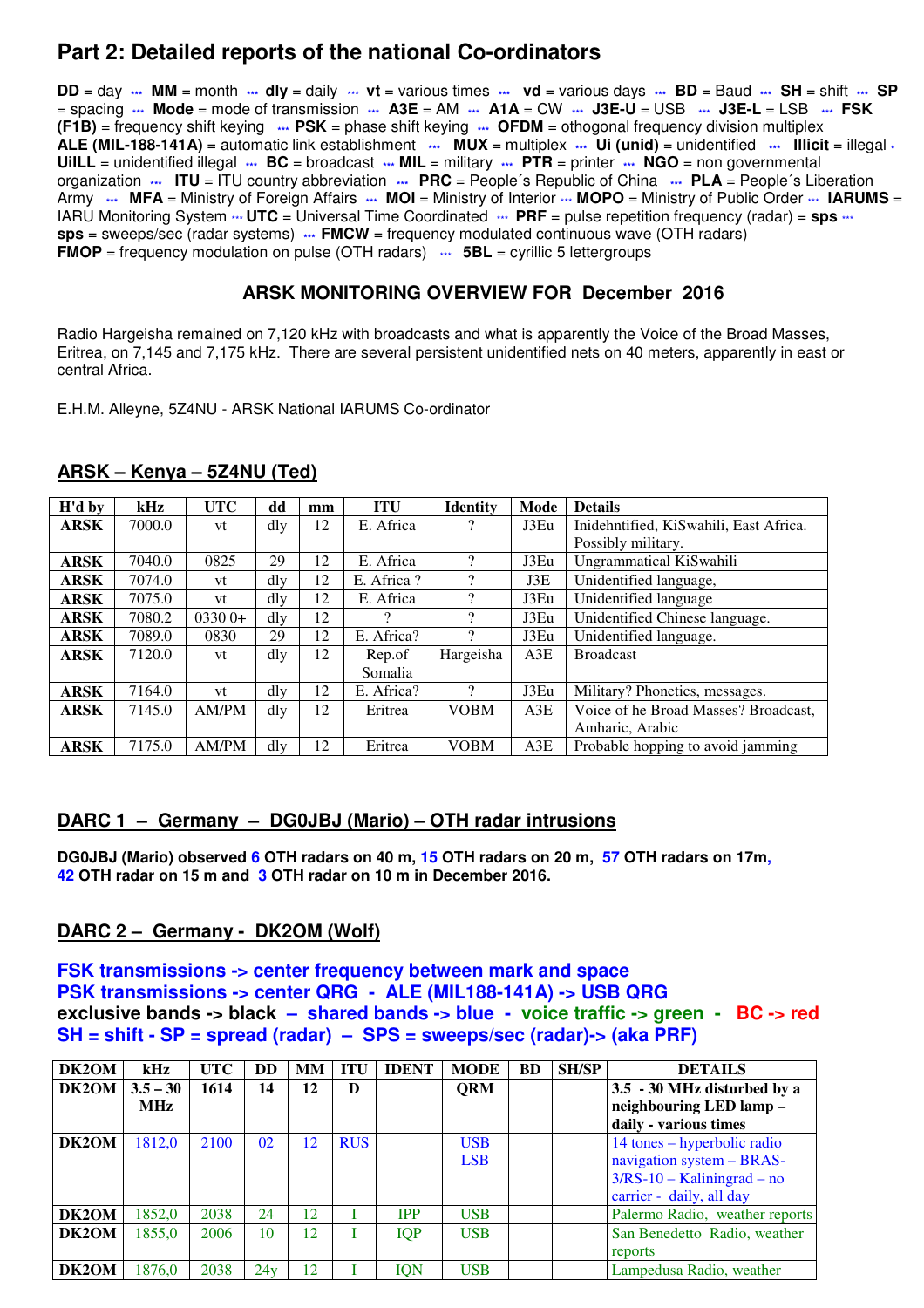| DK2OM          | kHz                  | <b>UTC</b>   | <b>DD</b>       | <b>MM</b>             | <b>ITU</b>                            | <b>IDENT</b> | <b>MODE</b>             | <b>BD</b> | <b>SH/SP</b> | <b>DETAILS</b>                                                 |
|----------------|----------------------|--------------|-----------------|-----------------------|---------------------------------------|--------------|-------------------------|-----------|--------------|----------------------------------------------------------------|
|                |                      |              |                 |                       |                                       |              |                         |           |              | reports                                                        |
| DK2OM          | 1888,0               | 2007         | 10              | 12                    | I                                     | <b>IPD</b>   | <b>USB</b>              |           |              | Civitavecchia Radio, weather                                   |
|                |                      |              |                 |                       |                                       |              |                         |           |              | reports                                                        |
| DK2OM          | 1896,5               | 2044         | 31              | 12                    | D                                     |              | PSK <sub>8</sub>        | 2400      | 2400         | Stanag $4285 - 600$ bps long -<br>German Navy - daily, all day |
| DK2OM          | 1925,0               | 2043         | 31              | 12                    | $\mathbf I$                           | <b>IPL</b>   | <b>USB</b>              |           |              | Livorno Radio, weather reports                                 |
| DK2OM          | 3500,0               | vt           | dly             | 12                    | <b>TUR</b>                            |              | FSK8                    | 125       | 1750         | ALE, "2016" "4017" - Turkish                                   |
|                |                      |              |                 |                       |                                       |              |                         |           |              | Red Crescent – just for info!                                  |
| DK2OM          | 3500,0               | 1932         | 05              | 12                    | D                                     |              | <b>QRM</b>              |           |              | disturbed by a neighbouring                                    |
|                |                      |              |                 |                       |                                       |              |                         |           |              | <b>LED</b> lamp with S9                                        |
| DK2OM          | 3501,0               | 1448         | 20              | 12                    | <b>UKR</b>                            |              | FSK8                    | 125       | 1750         | ALE, "B10" "X"                                                 |
| DK2OM          | 3503,5               | vt           | dly             | 12                    | G                                     | no ITU       | FSK8                    | 125       | 1750         | ALE - "XSS" "XPU" "XJR" -                                      |
|                |                      |              |                 |                       |                                       |              |                         |           |              | British MIL Tascomm - vt,                                      |
| DK2OM          | 3504,0               | 2007         | 15              | 12                    | <b>HOL</b>                            |              | <b>USB</b>              |           |              | daily - legal!<br><b>Dutch fishery</b>                         |
| DK2OM          | 3520,0               | 2140         | 15              | 12                    | E                                     |              | <b>USB</b>              |           |              | <b>Spanish fishery</b>                                         |
| DK2OM          | 3522,0               | 1818         | 07              | 12                    | <b>RUS</b>                            |              | F <sub>1</sub> B        | 75        | 250          | Kaliningrad                                                    |
| DK2OM          | 3524,0               | 2040         | 24              | 12                    | <b>RUS</b>                            |              | F <sub>1</sub> B        | 50        | 250          |                                                                |
| DK2OM          | 3524,0               | 1656         | 14              | 12                    | <b>RUS</b>                            |              | PSK <sub>2</sub> A      | 120       | 2600         | AT3004D - modem idle,                                          |
|                |                      |              |                 |                       |                                       |              |                         |           |              | submode idle and traffic – east                                |
|                |                      |              |                 |                       |                                       |              |                         |           |              | of Moscow                                                      |
| DK2OM          | 3525,0               | 1700         | 14              | 12                    | $\mathbf F$                           |              | PSK4                    | 75        | 5800         | LINK11-CLEW on both                                            |
|                |                      |              |                 |                       |                                       |              |                         |           |              | sidebands (5800 Hz wide) -                                     |
|                |                      |              |                 |                       |                                       |              |                         |           |              | area of Marseille - legal!                                     |
| DK2OM          | 3525,5               | 2056         | 09              | 12<br>$\overline{12}$ | <b>UKR</b><br>$\mathbf F$             |              | A3E                     | 75        | 2300         | pirates - unstable carrier<br>$LINK11-CLEW - west of$          |
| DK2OM          | 3526,8               | 1800         | 11              |                       |                                       |              | PSK4                    |           |              | <b>Marseille</b>                                               |
| DK2OM          | 3527,0               | 2000         | 04              | 12                    | <b>RUS</b>                            |              | F <sub>1</sub> B        | 50        | 200          | Severomorsk                                                    |
| DK2OM          | 3531,0               | ---          | --              | 12                    | <b>RUS</b>                            | REA4         | <b>NON</b>              |           |              | unclean carrier - RUS airforce                                 |
|                |                      |              |                 |                       |                                       |              |                         |           |              | Moscow, ident: 1940 utc - daily                                |
| DK2OM          | 3532,0               | 1609         | 06              | 12                    | $\mathbf{F}$                          |              | PSK4                    | 75        | 5800         | LINK11-CLEW on both                                            |
|                |                      |              |                 |                       |                                       |              |                         |           |              | sidebands (5800 Hz wide) -                                     |
|                |                      |              |                 |                       |                                       |              |                         |           |              | area of Brest - legal!                                         |
| DK2OM          | 3535,0               | 1615         | 02              | 12                    | E                                     |              | <b>USB</b>              |           |              | <b>Spanish fishery</b>                                         |
| DK2OM          | 3535,0               | 1640         | 09<br>22        | 12<br>$\overline{12}$ | $\overline{\mathbf{F}}$<br><b>RUS</b> |              | <b>USB</b>              |           |              | <b>French fishery</b>                                          |
| DK2OM<br>DK2OM | 3537,0<br>3546,0     | 1700<br>1953 | $\overline{09}$ | $\overline{12}$       |                                       |              | PSK <sub>2</sub><br>A1A | 120       | 2600         | AT3004D - modem idle -<br>only letter "R" - loop               |
| DK2OM          | 3546,0               | 1445         | 19              | 12                    | <b>RUS</b>                            |              | PSK <sub>2</sub>        | 120       | 2600         | AT3004D - submode idle -                                       |
|                |                      |              |                 |                       |                                       |              |                         |           |              | <b>Moscow</b>                                                  |
| DK2OM          | 3548,0               | 1824         | 05              | 12                    | <b>RUS</b>                            |              | F <sub>1</sub> B        | 50        | 200          | Kaliningrad                                                    |
| DK2OM          | 3550,0               | vt           | dly             | 12                    | F                                     |              | A3E                     |           |              | <b>French amateurs not</b>                                     |
|                |                      |              |                 |                       |                                       |              |                         |           |              | respecting bandplans - daily                                   |
| DK2OM          | 3550,0               | vt           | vd              | 12                    | <b>ALG</b>                            | no ITU       | FSK8                    | 125       | 1750         | ALE, "IU50" "IU52" "FN50"                                      |
| DK2OM          | 3550,0               | 1957         | 26              | 12                    | <b>CHN</b>                            |              | FSK8                    | 125       | 1750         | ALE, "370" "823"                                               |
| DK2OM          | 3550,5               | 2008         | 12              | 12                    | <b>ISR</b>                            |              | PSK4                    | 75        | 2400         | hybrid modem - ISR Navy -                                      |
|                |                      |              |                 |                       |                                       |              | PSK <sub>8</sub>        | 2400      | 2400         | PSK4 parallel and PSK8 serial -<br>legal operation!            |
| DK2OM          | 3553,8               | ady          | $\frac{d}{dy}$  | 12                    | <b>TUR</b>                            |              | PSK <sub>8</sub>        | 2400      | 2400         | Stanag $4285 - 600$ bps long -                                 |
|                |                      |              |                 |                       |                                       |              |                         |           |              | TUR MIL - Ankara - daily, all                                  |
|                |                      |              |                 |                       |                                       |              |                         |           |              | day - legal operation                                          |
| DK2OM          | 3557,0               | 1535         | 16              | 12                    | <b>RUS</b>                            |              | F1B                     | 75        | 250          |                                                                |
| DK2OM          | 3557,0               | 1806         | 16              | 12                    | <b>CHN</b>                            |              | FSK8                    | 125       | 1750         | ALE, "348" "920"                                               |
| DK2OM          | 3557,5               | 1818         | 29              | 12                    |                                       |              | PSK <sub>2</sub> A      | 120       | 2600         | AT3004D -                                                      |
| DK2OM          | 3562,0               | 1639         | 16              | 12                    | <b>RUS</b>                            |              | PSK <sub>2</sub> A      | 12        | 2600         | AT3004D - Kaliningrad                                          |
| DK2OM          | 3563,0               | 1930         | 20              | 12                    | <b>CHN</b>                            |              | PSK4A                   | 60        | 2350         | PRC 30 tone modem - pilot                                      |
| DK2OM          | <b>LSB</b><br>3568,0 | 1928         | 27              | 12                    |                                       |              | F <sub>1</sub> B        | 50        | 200          | tone 450 Hz                                                    |
| DK2OM          | 3570,5               | 1940         | 23              | 12                    |                                       |              | F <sub>1</sub> B        | 73        | 240          | idling – unclean – $3570.538$                                  |
|                |                      |              |                 |                       |                                       |              |                         |           |              | kHz center                                                     |
| DK2OM          | 3574,5               | 1934         | 27              | 12                    |                                       |              | PSK <sub>2</sub> A      | 120       | 2600         | AT3004D -                                                      |
| DK2OM          | 3576,6               | ady          | dly             | $\overline{12}$       | $\bf{I}$                              | IZ3DVW       | A1A                     |           |              | 3576.550 - uncoordinated                                       |
|                |                      |              |                 |                       |                                       |              |                         |           |              | beacon - disturbing JT65                                       |
| DK2OM          | 3580,0               | 2005         | 08              | 12                    | <b>RUS</b>                            |              | PSK <sub>2</sub> A      | 120       | 2600         | AT3004D - Moscow                                               |
| DK2OM          | 3581,0               | 2006         | 01              | 12                    | <b>CHN</b>                            |              | FSK8                    | 125       | 1750         | ALE, "174" "175"                                               |
| DK2OM          | 3585,0               | 1752         | 31              | 12                    | <b>TWN</b>                            | <b>HLL</b>   | F1C                     |           | 800          | WX-fax Taiwan - 120 rpm,                                       |
|                |                      |              |                 |                       |                                       |              |                         |           |              | IOC 576, - daily, all day -                                    |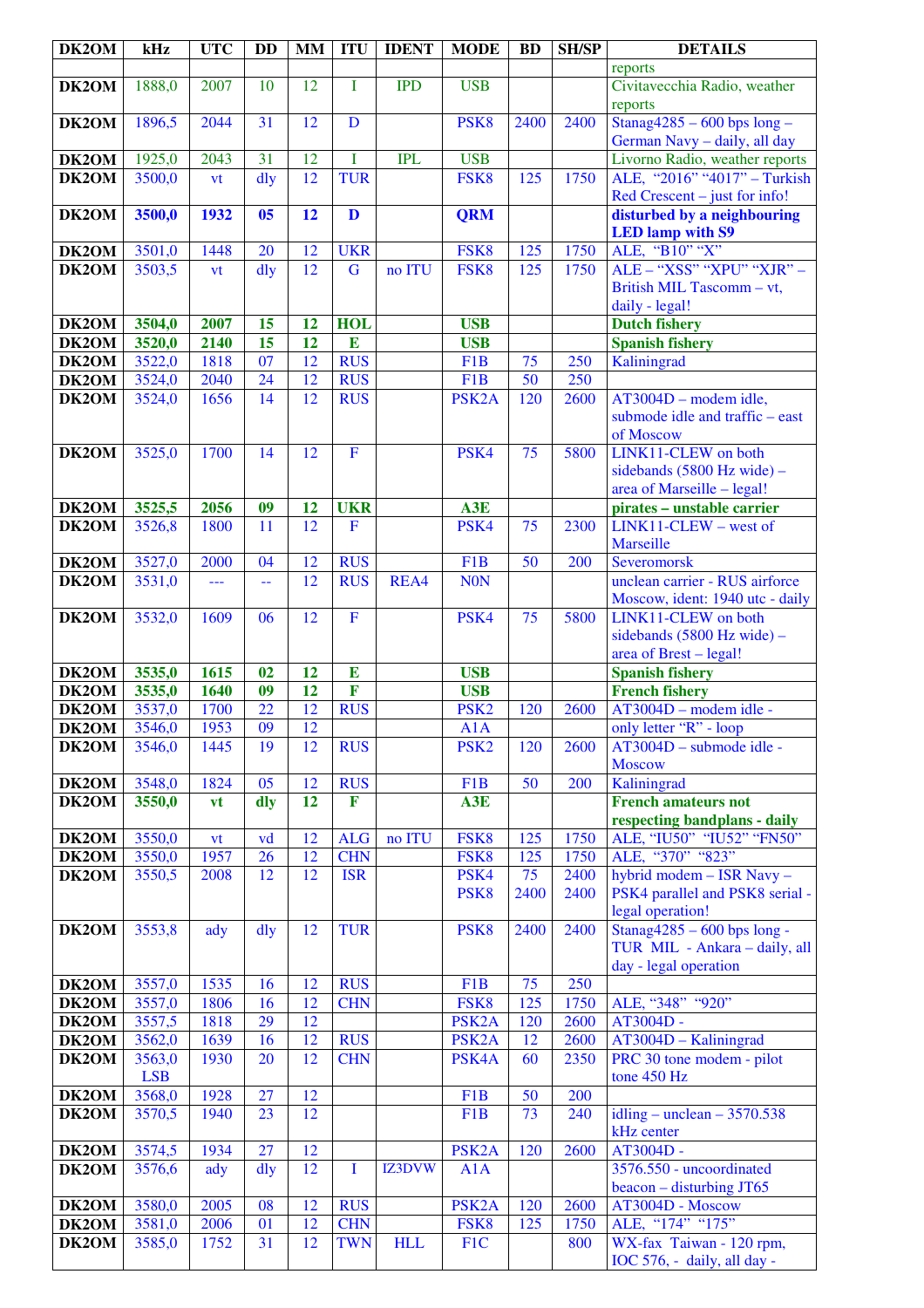| DK2OM | kHz    | <b>UTC</b> | <b>DD</b>      | <b>MM</b>       | <b>ITU</b>     | <b>IDENT</b>            | <b>MODE</b>        | <b>BD</b>        | <b>SH/SP</b> | <b>DETAILS</b>                                 |
|-------|--------|------------|----------------|-----------------|----------------|-------------------------|--------------------|------------------|--------------|------------------------------------------------|
|       |        |            |                |                 |                |                         |                    |                  |              | legal!                                         |
| DK2OM | 3586,0 | 1800       | dly            | 12              | $\mathbf G$    |                         | PSK <sub>2</sub> A | 40               | 40           | encrypted – every evening                      |
|       |        |            |                |                 |                |                         |                    |                  |              | Great Britain - purpose                        |
|       |        |            |                |                 |                |                         |                    |                  |              | unknown                                        |
| DK2OM | 3586,0 | 2025       | 15             | 12              | <b>RUS</b>     |                         | F1B                | 75               | 250          | Kaliningrad                                    |
| DK2OM | 3587,0 | vt         | vd             | $\overline{12}$ | $\mathbf E$    | no ITU                  | FSK8               | 125              | 1750         | ALE, "TVV" "TXX" - Spanish                     |
|       |        |            |                |                 |                |                         |                    |                  |              | Guardia Civil                                  |
| DK2OM | 3590,0 | vt         | $\frac{d}{dy}$ | 12              | <b>PAK</b>     | no ITU                  | FSK8               | 125              | 1750         | ALE, "KW" "KHAIBAR" -                          |
|       |        |            |                |                 |                |                         |                    |                  |              | Pakistan navy                                  |
| DK2OM | 3593,7 | ---        | 44             | 12              | <b>RUS</b>     | D                       | A1A                |                  |              | Cluster beacon - Sevastopol                    |
|       |        |            |                |                 |                |                         |                    |                  |              | RUS Navy - "RCV"                               |
| DK2OM | 3593,8 | ---        | $-$            | 12              | <b>RUS</b>     | $\overline{P}$          | A1A                |                  |              | Cluster beacon - Kaliningrad                   |
|       |        |            |                |                 |                |                         |                    |                  |              | RUS Navy - "RMP"                               |
| DK2OM | 3593,9 | $---$      | 44             | 12              | <b>RUS</b>     | $\overline{\mathbf{S}}$ | A1A                |                  |              | <b>Cluster beacon - Severomorsk</b>            |
|       |        |            |                |                 |                |                         |                    |                  |              | RUS Navy - "RIT"                               |
| DK2OM | 3594,0 | ---        | 44             | 12              | <b>RUS</b>     | $\mathbf C$             | A1A                |                  |              | Cluster beacon C - Moscow                      |
|       |        |            |                |                 |                |                         |                    |                  |              | RUS Navy - "RIW"                               |
| DK2OM | 3595,0 | ---        | 44             | 12              | <b>RUS</b>     | $\mathbf K$             | A1A                |                  |              | Cluster beacon -                               |
|       |        |            |                |                 |                |                         |                    |                  |              | Petropavlovsk Kamchatskiy -                    |
|       |        |            |                |                 |                |                         |                    |                  |              | RUS Navy - Pacific fleet -<br>"RCC"            |
| DK2OM | 3596,0 |            |                | 12              | $\mathbf{D}$   |                         | FSK8               | 125              | 1750         |                                                |
|       |        | vt         | dly            |                 |                |                         |                    |                  |              | ALE, "DK0ESD" – just for<br>info!              |
| DK2OM | 3596,0 | vt         | dly            | 12              | $\bf J$        |                         | FSK8               | 125              | 1750         | ALE, "JH1ESB" - just for info!                 |
| DK2OM | 3606,0 | 1914       | 15             | $\overline{12}$ | <b>RUS</b>     |                         | F <sub>1</sub> B   | 50               | 250          | idling - Mocow                                 |
| DK2OM | 3617,0 | vt         | dly            | 12              | <b>HRV</b>     | 9A5EX                   | FSK8               | 125              | 1750         | ALE, "9A5EX" - HAM-ALE -                       |
|       |        |            |                |                 |                |                         |                    |                  |              | just for info                                  |
| DK2OM | 3622,5 | ady        | dly            | 12              | J              | <b>JMH</b>              | F1C                |                  | 800          | Tokyo Meteo $-120$ rpm $-$ IOC                 |
|       |        |            |                |                 |                |                         |                    |                  |              | 576 - daily, all day - legal!!!                |
| DK2OM | 3640,0 | vt         | dly            | 12              | $\overline{G}$ |                         | FSK8               | 125              | 1750         | ALE, "XSS" - British MIL                       |
|       |        |            |                |                 |                |                         |                    |                  |              | Tascomm - just for info!                       |
| DK2OM | 3642,0 | ady        | dly            | 12              | <b>CHN</b>     |                         | A1A                |                  |              | loop - DKG6 de 3A7D                            |
|       |        |            |                |                 |                |                         |                    |                  |              | Chinese military - daily, all day              |
| DK2OM | 3642,8 | 2030       | 13             | $\overline{12}$ | $\mathbf I$    |                         | PSK8A              | 2400             | 2400         | Stanag-4285 $-600$ bps long -                  |
|       |        |            |                |                 |                |                         |                    |                  |              | Lampedusa                                      |
| DK2OM | 3649,0 | vt         | vd             | 12              | <b>ALG</b>     | no ITU                  | FSK8               | 125              | 1750         | ALE, "BI20" PA20"                              |
| DK2OM | 3699,0 | 2130       | 10             | $\overline{12}$ | <b>ARS</b>     |                         | FSK8               | 125              | 1750         | ALE, "NAI" "RCI" - Saudi                       |
|       |        |            |                |                 |                |                         |                    |                  |              | <b>Arabian MIL</b>                             |
| DK2OM | 3718,0 | <b>vt</b>  | vd             | 12              | FEa            | 7CJK                    | A1A                |                  |              | loop "7CJK"                                    |
| DK2OM | 3720,0 | vt         | dly            | 12              | S              |                         | FSK8               | 125              | 1750         | ALE, "YU" "YT" "YV" "DZ"                       |
|       |        |            |                |                 |                |                         |                    |                  |              | - Swedish MIL                                  |
| DK2OM | 3751,5 | <b>vt</b>  | dly            | 12              | <b>POL</b>     | no ITU                  | FSK8               | $\overline{125}$ | 1750         | ALE, "IZ3" "MI3"                               |
| DK2OM | 3756,0 | 2050       | 31             | 12              | <b>RUS</b>     |                         | A3E                |                  |              | RUS MIL - channel marker -                     |
|       |        |            |                |                 |                |                         |                    |                  |              | Tuapse – East Black Sea –                      |
|       |        |            |                |                 |                |                         |                    |                  |              | night $QRG - daily - even$                     |
|       |        |            |                |                 |                |                         |                    |                  |              | audible in Japan                               |
| DK2OM | 3757,0 | ady        | dly            | 12              | FEa            | RIS9                    | A1A                |                  |              | "M8JF de RIS9" - loop                          |
| DK2OM | 3761,5 | vt         | vd             | 12              | <b>POL</b>     | no ITU                  | FSK8               | 125              | 1750         | ALE, "NI9" "PL7" "AB2" -                       |
|       |        |            |                |                 |                |                         |                    |                  |              | <b>Polish MIL</b>                              |
| DK2OM | 3772,0 | ady        | dly            | 12              | FEa            | A4JC                    | A1A                |                  |              | "A4JC" - loop                                  |
| DK2OM | 3777,0 | 1736       | 22             | 12              | FEa            |                         | A1A                |                  |              | "M8JF de RIS9" – loop – dly                    |
| DK2OM | 3782,0 | 2112       | 21             | 12              |                |                         | PSK4B              | 120              | 2600         | AT3104D -                                      |
| DK2OM | 3791,0 | vt         | vd             | 12              | D              | <b>DK0ESD</b>           | FSK8               | 125              | 1750         | ALE, "DK0ESD" - daily just                     |
|       |        |            |                |                 |                |                         |                    |                  |              | for info!                                      |
| DK2OM | 3797,0 | ady        | dly            | 12<br>12        | FEa            |                         | A1A                |                  |              | "M8JF de RIS9" - loop                          |
| DK2OM | 5352,0 | 1636       | 22             |                 | D              |                         | A1A                |                  |              | disturbed by a neighbouring<br><b>LED</b> lamp |
| DK2OM | 5353,0 | 1635       | 21             | 12              | <b>MRC</b>     |                         | <b>USB</b>         |                  |              | male Arabic persons -                          |
|       |        |            |                |                 |                |                         |                    |                  |              | observation disturbed by a                     |
|       |        |            |                |                 |                |                         |                    |                  |              | neighbouring LED lamp                          |
| DK2OM | 6998,5 | 0943       | 20             | 12              | <b>POL</b>     |                         | FSK8               | 125              | 1750         | $\overline{\text{MIL-188-141}}$ A - "BU2"      |
|       |        |            |                |                 |                |                         |                    |                  |              | "OL1" "SZ4" "ZE2" "MA3"                        |
|       |        |            |                |                 |                |                         |                    |                  |              | until 7001.0 kHz - also voice                  |
|       |        |            |                |                 |                |                         | <b>USB</b>         |                  |              | traffic male and female - Polish               |
|       |        |            |                |                 |                |                         |                    |                  |              | <b>MIL</b>                                     |
| DK2OM | 7000,0 | vt         | dly            | 12              | <b>INS</b>     |                         | <b>USB</b>         |                  |              | Indonesian pirates $-$ daily $-$ all           |
|       |        |            |                |                 |                |                         | <b>LSB</b>         |                  |              | day - audible in Europe in the                 |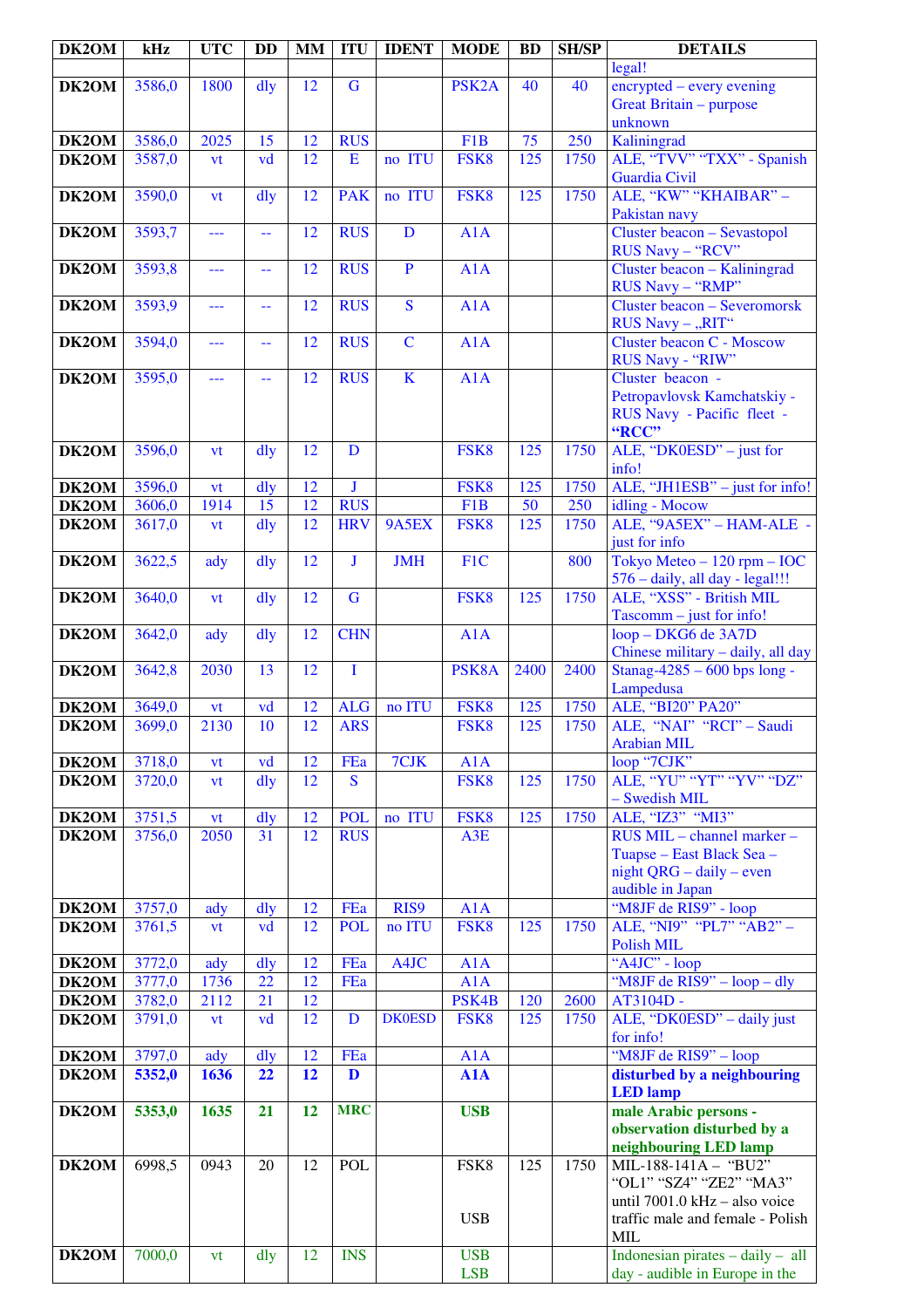| DK2OM               | kHz        | <b>UTC</b> | <b>DD</b>       | <b>MM</b>       | <b>ITU</b>              | <b>IDENT</b>   | <b>MODE</b>              | <b>BD</b> | <b>SH/SP</b> | <b>DETAILS</b>                                             |
|---------------------|------------|------------|-----------------|-----------------|-------------------------|----------------|--------------------------|-----------|--------------|------------------------------------------------------------|
|                     |            |            |                 |                 |                         |                |                          |           |              | evenings                                                   |
| DK2OM               | 7000,0     | ady        | dly             | 12              | <b>RUS</b>              |                | H3E                      |           | 3.4k         | buzzer - 1 sec bursts - 118 Hz                             |
|                     |            |            |                 |                 |                         |                |                          |           |              | AF rough sinus - carrier on<br>$6998.0 + upper sideband -$ |
|                     |            |            |                 |                 |                         |                |                          |           |              | with splatters 10 kHz wide -                               |
|                     |            |            |                 |                 |                         |                |                          |           |              | daily, all day - Moscow                                    |
| DK2OM               | 7000,0     | 0950       | 15              | 12              | $\bf{E}$                |                | <b>USB</b>               |           |              | <b>Spanish fishery</b>                                     |
| DK2OM               | 7000,0     | 0740       | 23              | 12              | $\mathbf{D}$            |                | <b>QRM</b>               |           |              | disturbed by a neighbouring                                |
|                     |            |            |                 |                 |                         |                |                          |           |              | <b>LED</b> lamp                                            |
| DK2OM               | 7001,5     | ady        | dly             | 12              | POL                     |                | PSK8                     | 2400      | 2400         | RF QRG 6998.5 kHz - 7000.3<br>kHz center - MIL-188-110A -  |
|                     |            |            |                 |                 |                         |                |                          |           |              | $600 / 300$ bps short - Polish                             |
|                     |            |            |                 |                 |                         |                |                          |           |              | <b>MIL</b>                                                 |
| DK2OM               | 7005,0     | 0946       | 14              | 12              | <b>INS</b>              |                | <b>USB</b>               |           |              | <b>Indonesian pirates</b>                                  |
|                     |            |            |                 |                 |                         |                | <b>LSB</b>               |           |              |                                                            |
| DK2OM               | 7010,0     | vt         | dly             | 12              | <b>INS</b>              |                | <b>USB</b>               |           |              | <b>Indonesian and Philippine</b>                           |
|                     | 7010,0     | 1529       | 01              | 12              | <b>ALB</b>              | no ITU         | <b>LSB</b><br>FSK8       | 125       | 1750         | pirates<br>ALE, "RS0" - Tirana                             |
| DK2OM<br>DK2OM      | 7014,0     | 1526       | 01              | $\overline{12}$ | <b>RUS</b>              |                | PSK <sub>2</sub> A       | 120       | 2600         | AT3004D - Moscow                                           |
| DK2OM               | 7014,0     | 1148       | 13              | 12              | <b>RUS</b>              |                | PSK <sub>2</sub>         | 120       | 2600         | AT3004D - submode idle - Far                               |
|                     |            |            |                 |                 |                         |                |                          |           |              | East Russia                                                |
| DK2OM               | 7015,0     | ady        | vt              | 12              | <b>INS</b>              |                | <b>USB</b>               |           |              | <b>Indonesian pirates</b>                                  |
|                     |            |            |                 |                 |                         |                | <b>LSB</b>               |           |              |                                                            |
| DK2OM               | 7018,0     | $ -$       | $-$             | 12              | <b>RUS</b>              | REA4           | F1B                      | 100       | 800          | mostly idling - Russian<br>airforce Moscow - ident at full |
|                     |            |            |                 |                 |                         |                |                          |           |              | hour $+41$ min. on $F1A$                                   |
| DK2OM               | 7019,0     | 0928       | 11              | 12              | <b>CHN</b>              |                | PSK4A                    | 60        | 2350         | PRC 30 tone modem - LSB                                    |
|                     | <b>LSB</b> |            |                 |                 |                         |                |                          |           |              | mode - pilot tone 450 Hz                                   |
| DK2OM               | 7020,0     | 0949       | 14              | 12              | <b>INS</b>              |                | <b>USB</b>               |           |              | <b>Indonesian pirates</b>                                  |
|                     |            |            |                 |                 |                         |                | <b>LSB</b>               |           |              |                                                            |
| DK2OM               | 7020,0     | 1945       | 26              | 12              | <b>ALB</b>              |                | FSK8                     | 125       | 1750         | ALE, "CS004A" "RS004D"<br>"CS004" - daily                  |
| DK2OM               | 7025,0     | 0949       | 14              | 12              | <b>INS</b>              |                | <b>USB</b>               |           |              | <b>Indonesian pirates</b>                                  |
|                     |            |            |                 |                 |                         |                | <b>LSB</b>               |           |              |                                                            |
| DK2OM               | 7027,5     | $---$      | $-$             | 12              | <b>UKR</b>              | "V"            | A1A                      |           |              | beacon " $\overline{V}$ " - Kyiv                           |
| DK2OM               | 7030,0     | 0948       | 14              | 12              | <b>INS</b>              |                | <b>LSB</b>               |           |              | <b>Indonesian pirates</b>                                  |
| <b>DK2OM</b> 7035,0 |            | 0947       | $\overline{14}$ | $\overline{12}$ | <b>INS</b>              |                | <b>USB</b><br><b>USB</b> |           |              | <b>Indonesian pirates</b>                                  |
|                     |            |            |                 |                 |                         |                | <b>LSB</b>               |           |              |                                                            |
| DK2OM               | 7036,0     | 2034       | 25              | 12              |                         |                | F1B                      | 50        | 250          |                                                            |
| DK2OM               | 7039,0     | $---$      | $- -$           | 12              | <b>RUS</b>              | $\mathbf C$    | A1A                      |           |              | Cluster beacon C - Moscow                                  |
|                     |            |            |                 |                 |                         |                |                          |           |              | RUS Navy - "RIW"                                           |
| DK2OM               | 7039,1     | ---        | $- -$           | 12              |                         | A              | A1A                      |           |              | beacon "A" - loop                                          |
| DK2OM               | 7039,2     | 1020       | 27              | 12              | <b>RUS</b>              | $\overline{F}$ | A1A                      |           |              | Cluster beacon F - Vladivostok                             |
| DK2OM               | 7039,3     | ---        |                 | 12              | <b>RUS</b>              | $\bf K$        | A1A                      |           |              | RUS Navy - "RJS"<br>Cluster beacon K                       |
|                     |            |            |                 |                 |                         |                |                          |           |              | Petropavlovsk Kamchatskiy -                                |
|                     |            |            |                 |                 |                         |                |                          |           |              | RUS Navy - Pacific fleet -                                 |
|                     |            |            |                 |                 |                         |                |                          |           |              | "RCC" - daily                                              |
| DK2OM               | 7039,4     | 1809       | 16              | 12              | <b>RUS</b>              | $\mathbf{M}$   | A1A                      |           |              | Cluster beacon M - Magadan                                 |
| DK2OM               | 7040,0     | 0947       | 14              | 12              | <b>INS</b>              |                | <b>USB</b>               |           |              | RUS Navy - "RTS"<br><b>Indonesian pirates</b>              |
|                     |            |            |                 |                 |                         |                | <b>LSB</b>               |           |              |                                                            |
| DK2OM               | 7040,0     | vt         | dly             | 12              | ${\bf F}$               | F6BAZ          | FSK8                     | 125       | 1750         | ALE, "F6BAZ" - just for info                               |
| DK2OM               | 7040,0     | ady        | dly             | 12              | $\mathbf I$             |                | A1A                      |           |              | IZ3DVW - uncoordinated                                     |
|                     |            |            |                 |                 |                         |                |                          |           |              | and unwanted beacon                                        |
| DK2OM               | 7040,5     | vt         | dly             | 12              | <b>HRV</b>              |                | FSK8                     | 125       | 1750         | ALE, "9A5EX" "9A0ALE" -<br>just for info                   |
| DK2OM               | 7047,37    | vt         | vd              | 12              | D                       |                | FSK8                     | 125       | 1750         | ALE, "DL0NOT" - just for                                   |
|                     |            |            |                 |                 |                         |                |                          |           |              | info!                                                      |
| DK2OM               | 7049,5     | vt         | vd              | 12              | <b>HRV</b>              | 9A0ALE         | FSK8                     | 125       | 1750         | Amateur ALE, just for info!                                |
|                     |            |            |                 |                 | G                       | M1DFO          |                          |           |              | daily - various times                                      |
| DK2OM               | 7050,0     |            |                 | 12              | ${\bf F}$<br><b>RUS</b> | F6BAZ          | <b>LSB</b>               |           |              | music transmissions - private                              |
|                     |            | vt         | dly             |                 | <b>UKR</b>              |                |                          |           |              | war?                                                       |
| DK2OM               | 7050,0     | vt         | dly             | 12              | $\rm KGZ$               |                | FSK8                     | 125       | 1750         | ALE, "X" "810" "820615"                                    |
|                     |            |            |                 |                 |                         |                |                          |           |              | "810698" - Kyrgyzstan MIL                                  |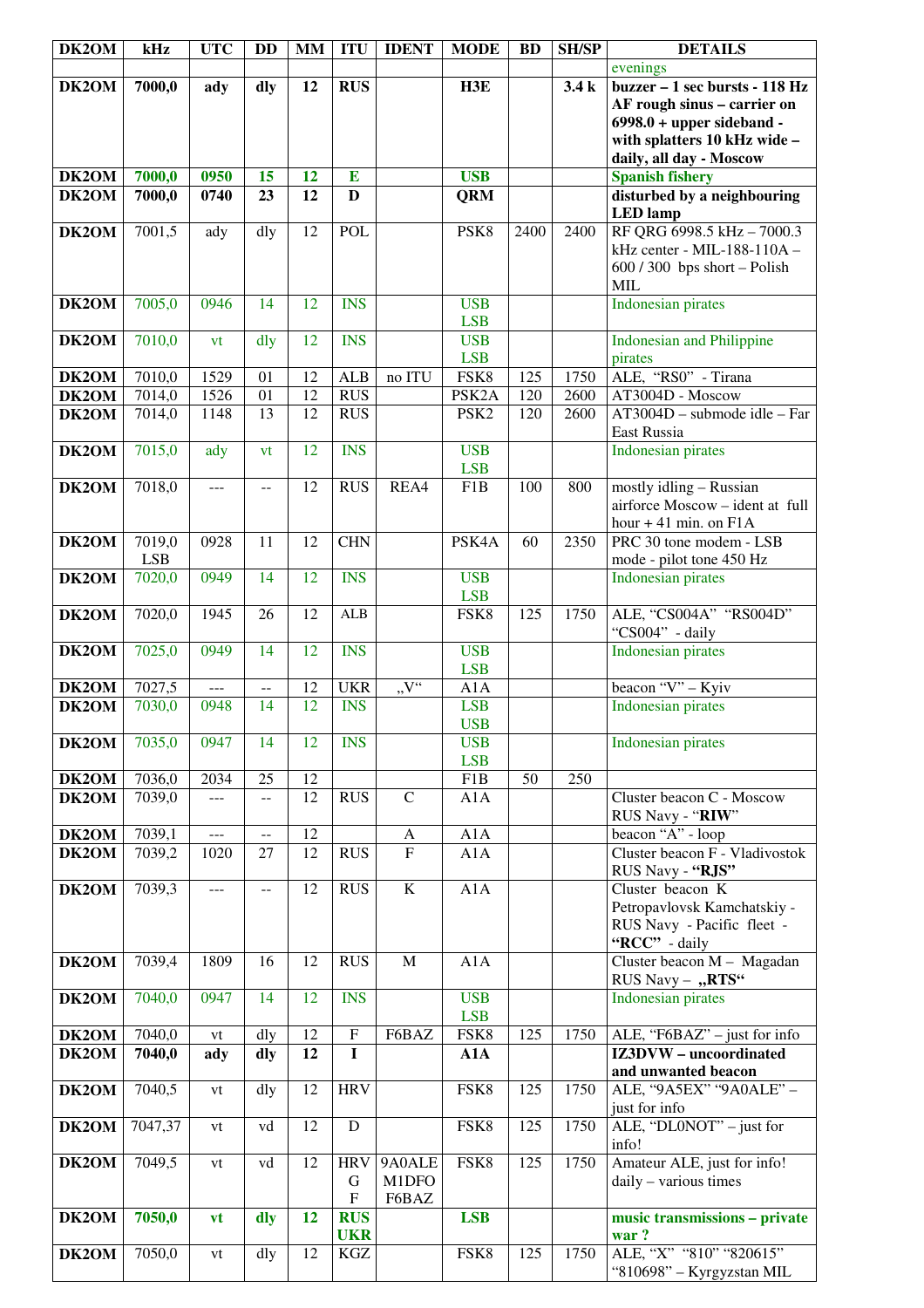| DK2OM | kHz    | <b>UTC</b> | <b>DD</b> | <b>MM</b> | <b>ITU</b>               | <b>IDENT</b>  | <b>MODE</b>      | <b>BD</b> | <b>SH/SP</b>    | <b>DETAILS</b>                                             |
|-------|--------|------------|-----------|-----------|--------------------------|---------------|------------------|-----------|-----------------|------------------------------------------------------------|
| DK2OM | 7053,0 | 1933       | 01        | 12        | <b>CHN</b>               |               | <b>FMOP</b>      |           | 10k             | Chinese OTH radar - 50 sps -                               |
|       |        |            |           |           |                          |               |                  |           |                 | 5 sec bursts - jumping                                     |
| DK2OM | 7055,0 | vt         | dly       | 12        | <b>INS</b>               |               | <b>LSB</b>       |           |                 | <b>Indonesian pirates</b>                                  |
| DK2OM | 7055,5 | vt         | vd        | 12        | MEa                      | no ITU        | FSK8             | 125       | 1750            | ALE, "111" "132" "133" -                                   |
|       |        |            |           |           |                          |               |                  |           |                 | Kaukasus                                                   |
| DK2OM | 7060,0 | 1400       | 22        | 12        | <b>CHN</b>               |               | <b>FMOP</b>      |           | 10k             | Chinese OTH radar - 67 sps -                               |
|       |        |            |           |           |                          |               |                  |           |                 | 4.1 sec bursts $-$ jumping 7050                            |
|       |        |            |           |           |                          |               |                  |           |                 | kHz                                                        |
| DK2OM | 7063,0 | 2014       | 01        | 12        | <b>CHN</b>               |               | <b>FMOP</b>      |           | 10k             | Chinese OTH radar - 50 sps -                               |
| DK2OM | 7070,0 |            | vd        | 12        | <b>GEO</b>               | no ITU        | FSK8             | 125       | 1750            | 5 sec bursts - jumping<br>ALE, "MV" "244" "686" "334"      |
|       |        | vt         |           |           |                          |               |                  |           |                 | "204" "571" - daily active                                 |
| DK2OM | 7080,0 | 2015       | 14        | 12        | <b>EGY</b>               |               | <b>USB</b>       | 2400      | 2400            | EGY Navy with voice and                                    |
|       |        |            |           |           |                          |               | PSK8             |           |                 | serial modem PSK8 / PSK4 -                                 |
|       |        |            |           |           |                          |               | PSK4             |           |                 | precarrier                                                 |
| DK2OM | 7080,0 | 1445       | 27        | 12        | <b>CHN</b>               |               | <b>FMOP</b>      |           | 70 <sub>k</sub> | Chinese OTH radar - 7080 -                                 |
|       |        |            |           |           |                          |               |                  |           |                 | 7150kHz - 43 sps                                           |
| DK2OM | 7088,8 | ---        |           | 12        | S                        | <b>SLOFRO</b> | A1A              |           |                 | 7088.830 kHz - cw-trainee,                                 |
|       |        |            |           |           |                          |               |                  |           |                 | Sweden - SL0FRO - just for                                 |
|       |        |            |           |           |                          |               |                  |           |                 | info!                                                      |
| DK2OM | 7089,0 | 1814       | 07        | 12        | <b>RUS</b>               |               | PSK <sub>2</sub> | 120       | 2600            | AT3004D - submode idle -                                   |
|       |        |            |           |           |                          |               |                  |           | 2400            | Moscow<br>$Link11 - SLEW - aircraft -$                     |
| DK2OM | 7089,8 | ---        | $-$       | 12        | <b>TUR</b><br><b>CYP</b> |               | PSK8             | 2400      |                 | west of Cyprus                                             |
| DK2OM | 7091,5 | ady        | dly       | 12        | <b>KAZ</b>               | "V"           | A1A              |           |                 | 7091.543 kHz - loop with                                   |
|       |        |            |           |           |                          |               |                  |           |                 | spurious - ident "V" - Almaty -                            |
|       |        |            |           |           |                          |               |                  |           |                 | Kazakhstan                                                 |
| DK2OM | 7097,0 | 1938       | 01        | 12        | <b>CHN</b>               |               | <b>FMOP</b>      |           | 10k             | Chinese OTH radar - 50 sps -                               |
|       |        |            |           |           |                          |               |                  |           |                 | 5 sec bursts - jumping                                     |
| DK2OM | 7099,5 | vt         | dly       | 12        | <b>HRV</b>               | 9A0ZG         | FSK8             | 125       | 1750            | ALE, "9A0ZG" "9A5EX1P"                                     |
|       |        |            |           |           |                          |               |                  |           |                 | "9A0OS" – daily - just for info!                           |
| DK2OM | 7102,0 | 2056       | 27        | 12        | <b>TWN</b>               |               | FSK8             | 125       | 1750            | ALE, "BV4AS" - just for info!                              |
| DK2OM | 7102,0 | vt         | dly       | 12        | <b>HRV</b>               | 9A0MIL        | FSK8             | 125       | 1750            | ALE, "9A0MIL" "9A2KS"                                      |
|       |        |            |           |           | <b>SUI</b><br>D          |               |                  |           |                 | "HB9MHB" "9A0ZG"<br>"9A4OS" "DK0ESD" – just for            |
|       |        |            |           |           |                          |               |                  |           |                 | info!                                                      |
| DK2OM | 7105,0 | 2124       | 02        | 12        | <b>CHN</b>               |               | <b>FMCW</b>      |           | 10k             | Chinese OTH radar - 50 sps -                               |
|       |        |            |           |           |                          |               |                  |           |                 | 10 sec bursts - jumping                                    |
| DK2OM | 7110,0 | vt         | dly       | 12        | <b>HRV</b>               | 9A0ALE        | FSK8             | 125       | 1750            | ALE, "9A0ALE" – just for info                              |
| DK2OM | 7117,0 | ---        | $-$       | 12        | <b>RUS</b>               | REA4          | F1B              | 100       | 1000            | mostly idling - Russian airforce                           |
|       |        |            |           |           |                          |               |                  |           |                 | Moscow – ident on CW at $1640$                             |
|       |        |            |           |           |                          |               |                  |           |                 | utc on the mark-QRG                                        |
| DK2OM | 7120,0 | 1500       | vd        | 12        | <b>SOM</b>               |               | A3E              |           | 9k              | Radio Hargaysa - Somalia -                                 |
|       |        |            |           |           |                          |               |                  |           |                 | daily - even audible in                                    |
| DK2OM | 7130,0 | 1937       | 01        | 12        | <b>CHN</b>               |               | <b>FMOP</b>      |           | 10k             | <b>Australia and Japan</b><br>Chinese OTH radar - 50 sps - |
|       |        |            |           |           |                          |               |                  |           |                 | 5 sec bursts - jumping                                     |
| DK2OM | 7135,0 | ---        | $- -$     | 12        |                          |               | FSK8             | 125       | 1750            | ALE, "UDR" "YDM"                                           |
| DK2OM | 7137,0 | vt         | dly       | 12        | <b>TWN</b>               |               | FSK8             | 125       | 1750            | ALE, "CBIUN" "CBWPC"                                       |
|       |        |            |           |           |                          |               | <b>LSB</b>       |           |                 | "CQYTX" "CAPLJ" "CTFOJ"                                    |
|       |        |            |           |           |                          |               |                  |           |                 | "CEGTO" "CSNYI" "CEIPN"                                    |
|       |        |            |           |           |                          |               |                  |           |                 | "CRXWT"-Taiwanese navy -                                   |
|       |        |            |           |           |                          |               |                  |           |                 | daily                                                      |
| DK2OM | 7142,0 | 0830       | 28        | 12        | <b>RUS</b>               |               | F1B              | 75        | 250             | Kaliningrad                                                |
| DK2OM | 7144,0 | 1115       | 01        | 12        | <b>CHN</b>               |               | <b>FMOP</b>      |           | 32k             | Chinese OTH radar - 7144 -                                 |
| DK2OM | 7146,5 | 1812       | 07        | 12        | <b>ERI</b>               |               | <b>A3E/BC</b>    |           | 9k              | 7176 kHz - 43 sps<br>carrier on 7146.557 kHz -             |
|       |        |            |           |           |                          |               |                  |           |                 | Radio Eritrea + ETH QRM -                                  |
|       |        |            |           |           |                          |               |                  |           |                 | daily                                                      |
| DK2OM | 7156,0 | 1922       | 18        | 12        | FEa                      |               | <b>FMOP</b>      |           | 32k             | Codar like ocean surface radar                             |
|       |        |            |           |           |                          |               |                  |           |                 | 2.6 sps - 7156 - 7188 kHz                                  |
| DK2OM | 7163,0 |            | 44        | 12        | <b>UKR</b>               |               | A3E              |           |                 | encrypted MSGs - SZRU in                                   |
|       |        |            |           |           |                          |               |                  |           |                 | <b>Rivne</b>                                               |
| DK2OM | 7175,0 | 1812       | 07        | 12        | <b>ERI</b>               |               | A3E              |           | 9k              | carrier on 7174.989 kHz                                    |
|       |        |            |           |           | <b>ETH</b>               |               |                  |           |                 | <b>Radio Eritrea disturbed by</b>                          |
|       |        |            |           |           |                          |               |                  |           |                 | <b>Radio Ethiopia with white</b><br>noise emissions        |
|       |        |            |           |           |                          |               |                  |           |                 |                                                            |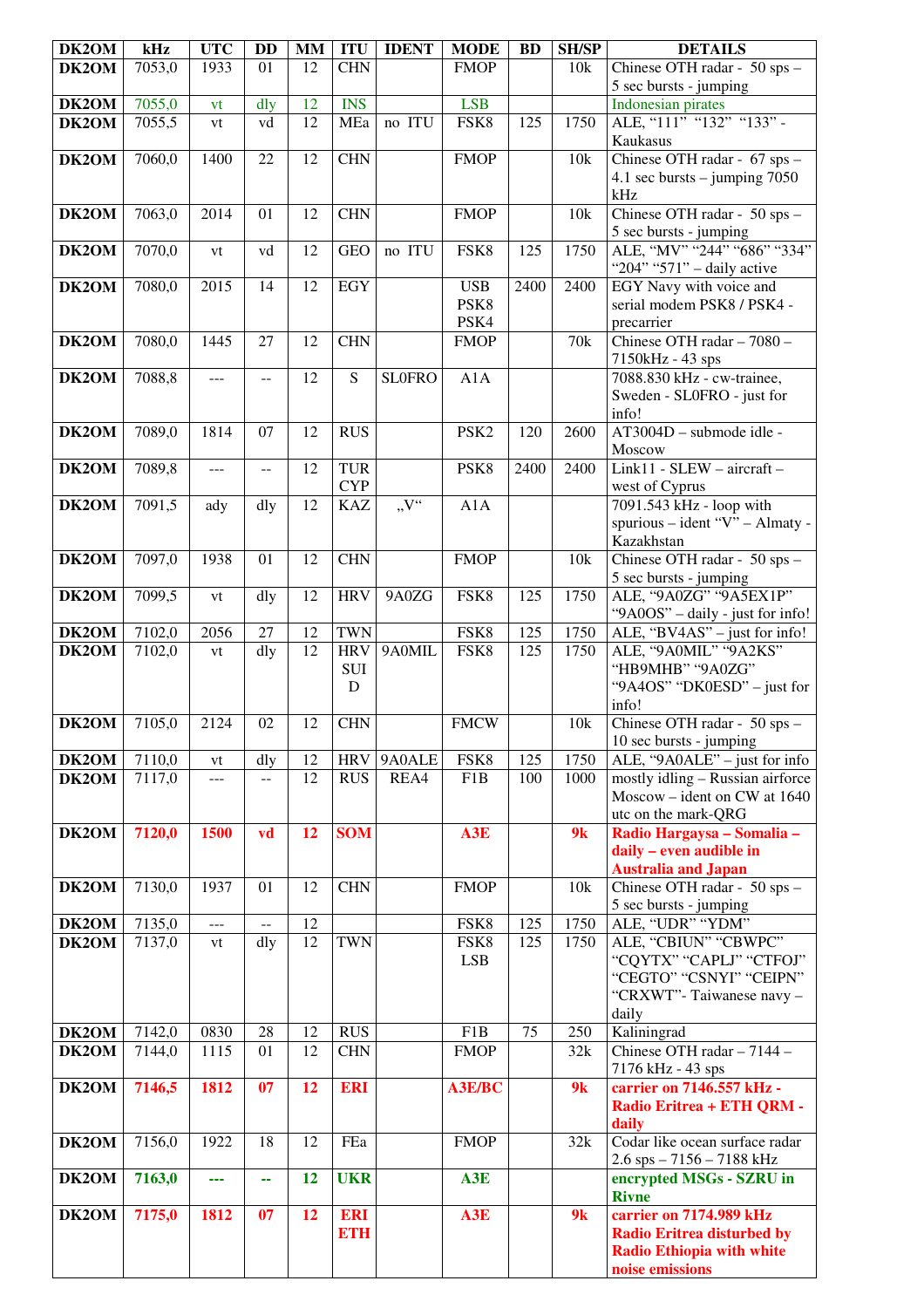| DK2OM          | kHz                | <b>UTC</b> | <b>DD</b>      | <b>MM</b>                          | <b>ITU</b>               | <b>IDENT</b>  | <b>MODE</b>                | <b>BD</b>        | <b>SH/SP</b> | <b>DETAILS</b>                                                        |
|----------------|--------------------|------------|----------------|------------------------------------|--------------------------|---------------|----------------------------|------------------|--------------|-----------------------------------------------------------------------|
| DK2OM          | 7176,0             | 1941       | 01             | 12                                 | <b>CHN</b>               |               | <b>FMOP</b>                |                  | 10k          | Chinese OTH radar - 50 sps -                                          |
|                |                    |            |                |                                    |                          |               |                            |                  |              | 5 sec bursts - jumping                                                |
| DK2OM          | 7176,0             | 0844       | 10             | 12                                 | <b>RUS</b>               |               | F1B                        | 75               | 250          | Moscow                                                                |
| DK2OM          | 7179,0             | 1334       | 01             | $\overline{12}$                    | <b>IW</b>                |               | PSK <sub>2</sub> A         | $\overline{120}$ | 2600         | $AT3004D - Russian ship -$                                            |
|                |                    |            |                |                                    |                          |               |                            |                  |              | Aegean region                                                         |
| DK2OM          | 7183,0             | vt         | dly            | 12                                 | <b>SUI</b>               |               | FSK8                       | 125              | 1750         | ALE, "HB9MHB" - just for                                              |
|                |                    |            |                | 12                                 |                          |               |                            |                  | 9k           | info!<br>carrier on 7184.989 kHz                                      |
| DK2OM          | 7185,0             | 222        | 44             |                                    | <b>ERI</b><br><b>ETH</b> |               | A3E                        |                  |              |                                                                       |
|                |                    |            |                |                                    |                          |               |                            |                  |              | <b>Radio Eritrea disturbed by</b><br><b>Radio Ethiopia with white</b> |
|                |                    |            |                |                                    |                          |               |                            |                  |              | noise emissions                                                       |
| DK2OM          | 7185,5             | vt         | dly            | 12                                 | $\mathbf D$              |               | FSK8                       | 125              | 1750         | ALE, "9A5EX" "DK0ESD"                                                 |
|                |                    |            |                |                                    | <b>HRV</b>               |               |                            |                  |              | just for info - daily                                                 |
| DK2OM          | 7195,0             | 1530       | 20             | 12                                 |                          |               | A3E                        |                  |              | clandestine - Radio Free Asia                                         |
|                |                    |            |                |                                    |                          |               |                            |                  |              | via Tinian - Mariana Islands                                          |
| DK2OM          | 7195,5             | 1820       | 31             | 12                                 | <b>CHN</b>               |               | PSK4B                      | 75               | 2250         | 7197.285 center - PRC4+4 -                                            |
|                | <b>USB</b>         |            |                |                                    |                          |               |                            |                  |              | China                                                                 |
| DK2OM          | 7197,0             | vt         | dly            | 12                                 | <b>TUR</b>               | no ITU        | FSK8                       | 125              | 1750         | ALE, "206102" "318013"                                                |
|                |                    |            |                |                                    |                          |               |                            |                  |              | "328013" "355013" "365013"                                            |
|                |                    |            |                |                                    |                          |               |                            |                  |              | "329018" "308013" "331730"                                            |
|                |                    |            |                |                                    |                          |               |                            |                  |              | "355013" "337013" "381013"                                            |
|                |                    |            |                |                                    |                          |               |                            |                  |              | "311013" Turkish<br>organisations and Turkish Civil                   |
|                |                    |            |                |                                    |                          |               |                            |                  |              | Defense - source: DL8AAM -                                            |
|                |                    |            |                |                                    |                          |               |                            |                  |              | daily, various times                                                  |
| DK2OM          | 7200,0             | 1046       | 07             | 12                                 | <b>MMR</b>               |               | <b>A3E/BC</b>              |                  | 9k           | <b>Myanma Radio - 0900 - 1400</b>                                     |
|                |                    |            |                |                                    |                          |               |                            |                  |              | <b>UTC</b> - daily                                                    |
| DK2OM          | 10100,8            | ady        | $\frac{d}{dy}$ | 12                                 | D                        |               | F1B                        | 50               | 450          | <b>Baudot</b> - German                                                |
|                |                    |            |                |                                    |                          |               |                            |                  |              | Weatherservice - legal!                                               |
| DK2OM          | 10110,0            | vt         | dly            | 12                                 | <b>SNG</b>               | no ITU        | FSK8                       | $\overline{125}$ | 1750         | ALE, "CN6" " $68"$ – Singapore                                        |
|                |                    |            |                |                                    |                          |               |                            |                  |              | Navy - Changi Naval Base                                              |
| DK2OM          | 10113,0            | vt         | vd             | 12                                 | <b>TUN</b>               | no ITU        | FSK8                       | 125              | 1750         | ALE, "TUD" "STAT5"                                                    |
|                |                    |            |                |                                    |                          |               |                            |                  |              | "STAT154"                                                             |
| DK2OM          | 10114,0            | vt         | $\frac{d}{dy}$ | 12                                 | <b>ALG</b>               | no ITU        | FSK8                       | 125              | 1750         | ALE, "BSF" "ZEN"                                                      |
| DK2OM          | 10114,8            | 0750       | dly            | 12                                 | <b>RUS</b>               |               | F <sub>1</sub> B           | 100              | 1000         | "CM2OR2"<br>CIS14 - Moscow - daily                                    |
| DK2OM          | 10115,0            | vt         | dly            | 12                                 | <b>MRC</b>               | no ITU        | FSK8                       | 125              | 1750         | ALE, "100" "114" "201"                                                |
|                |                    |            |                |                                    |                          |               |                            |                  |              | "XXZ" – Western Sahara                                                |
| DK2OM          | 10116,5            | ---        | 44             | 12                                 | <b>AFS</b>               |               | F7D                        | 54.3             | 2120         | $MHF50 - 33$ tones - South                                            |
|                |                    |            |                |                                    |                          |               |                            |                  |              | <b>African navy</b>                                                   |
| DK2OM          | 10120,0            | <b>vt</b>  | $\frac{d}{dy}$ | 12                                 | <b>ALG</b>               | no ITU        | FSK8                       | 125              | 1750         | ALE, "CM6" "01012016"                                                 |
| DK2OM          | 10121,0            | 1003       | 29             | 12                                 | <b>RUS</b>               |               | F <sub>1</sub> B           | 75               | 250          | Moscow - daily                                                        |
| DK2OM          | 10123,0            | vt         | $\frac{d}{dy}$ | 12                                 | <b>ALG</b>               | no ITU        | FSK8                       | 125              | 1750         | ALE, "CM3" "COF" "BSF"                                                |
|                |                    |            |                |                                    |                          |               |                            |                  |              | "CM2" "ESA" – Algerian                                                |
|                |                    |            |                |                                    |                          |               |                            |                  |              | Airforce                                                              |
| DK2OM          | 10123,0            | 1123       | 29             | 12                                 | <b>RUS</b>               |               | PSK <sub>2</sub> A         | 120              | 2600         | AT3004D - Moscow                                                      |
| DK2OM          | 10125,0            | 1810       | 16<br>31       | $\overline{12}$<br>$\overline{12}$ | <b>CYP</b>               |               | <b>FMCW</b>                | 120              | 20k          | OTH radar Cyprus $-25$ sps<br>AT3004D -                               |
| DK2OM<br>DK2OM | 10125,0<br>10129,0 | 0820       | dly            | 12                                 | <b>ALG</b>               | no ITU        | PSK <sub>2</sub> A<br>FSK8 | 125              | 2600<br>1750 | ALE, "CM1" "CTF" "772"                                                |
| DK2OM          | 10130,0            | vt<br>1453 | 01             | $\overline{12}$                    |                          |               | FSK8                       | 125              | 1750         | ALE, "105002"                                                         |
| DK2OM          | 10132,0            | 1032       | 10             | 12                                 | F                        |               | <b>USB</b>                 |                  |              | <b>French "amateurs" not</b>                                          |
|                |                    |            |                |                                    |                          |               |                            |                  |              | respecting bandplans                                                  |
| DK2OM          | 10136,0            | vt         | $\frac{d}{dy}$ | 12                                 | <b>ALG</b>               | no ITU        | FSK8                       | 125              | 1750         | ALE, "CM3" "BLD" "CNC"                                                |
|                |                    |            |                |                                    |                          |               |                            |                  |              | "TF2"                                                                 |
| DK2OM          | 10140,0            | 0845       | 30             | 12                                 | ${\bf E}$                |               | <b>USB</b>                 |                  |              | <b>Spanish fishery</b>                                                |
| DK2OM          | 10144,0            | ady        | dly            | $\overline{12}$                    | $\overline{\mathbf{D}}$  | <b>DK0WCY</b> | A1A                        |                  |              | 10144.000 kHz - DK0WCY -                                              |
|                |                    |            |                |                                    |                          |               |                            |                  |              | German aurora beacon - just                                           |
|                |                    |            |                |                                    |                          |               |                            |                  |              | for info!                                                             |
| DK2OM          | 10145,5            | vt         | $\frac{d}{dy}$ | 12                                 | <b>SUI</b>               | <b>HB9MHB</b> | FSK8                       | 125              | 1750         | ALE, "HBMHB" - just for info                                          |
|                |                    |            |                |                                    |                          |               |                            |                  |              | - daily                                                               |
| DK2OM          | 10145,5            | vt         | vd             | 12                                 | <b>TWN</b>               | <b>BV4AS</b>  | FSK8                       | 125              | 1750         | ALE, "BV4AS" "VK4SAA"-                                                |
|                |                    |            |                | 12                                 | <b>AUS</b>               |               |                            |                  |              | just for info!<br>$AT3004D$ – submode idle and                        |
| DK2OM          | 10146,0            | 1135       | 13             |                                    |                          |               | PSK <sub>2</sub> A         | 120              | 2600         | traffic                                                               |
| DK2OM          | 14000,0            | vt         | dly            | 12                                 | FEa                      |               | <b>USB</b>                 |                  |              | pirates from Java Sea - daily                                         |
| DK2OM          | 14000,0            | 1540       | 04             | 12                                 | $\mathbf{D}$             |               | <b>QRM</b>                 |                  |              | disturbed by a neighbouring                                           |
|                |                    |            |                |                                    |                          |               |                            |                  |              | LED lamp with S9 - daily                                              |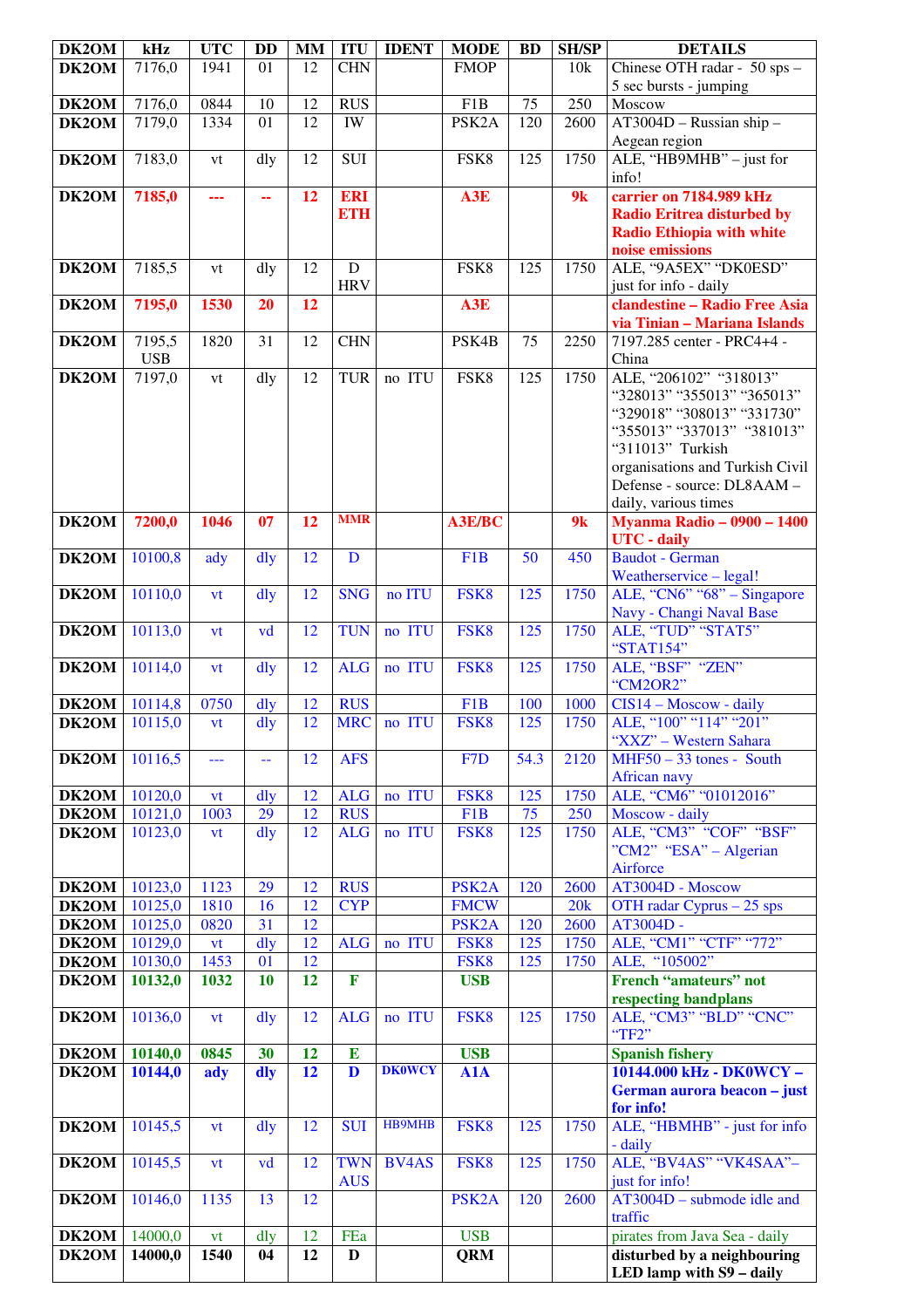| DK <sub>2</sub> OM | kHz     | <b>UTC</b>           | <b>DD</b> | <b>MM</b>       | <b>ITU</b>                   | <b>IDENT</b> | <b>MODE</b>        | <b>BD</b> | <b>SH/SP</b> | <b>DETAILS</b>                                                    |
|--------------------|---------|----------------------|-----------|-----------------|------------------------------|--------------|--------------------|-----------|--------------|-------------------------------------------------------------------|
|                    |         |                      |           |                 |                              |              |                    |           |              | various times                                                     |
| DK2OM              | 14000,0 | 1044                 | 09        | 12              | <b>RUS</b>                   |              | <b>FMCW</b>        |           | 13k          | OTH burst radar Contayner - 10<br>sps - Gorodezh                  |
| DK2OM              | 14000,0 | 0830                 | 16        | 12              | <b>RUS</b>                   |              | <b>FMCW</b>        |           | 13k          | OTH radar Contayner - 50 sps                                      |
|                    |         |                      |           |                 |                              |              |                    |           |              | Gorodezh with spurious                                            |
|                    |         |                      |           |                 |                              |              |                    |           |              | emissions +/- 1 MHz from                                          |
|                    |         |                      |           |                 |                              |              |                    |           |              | 13962 kHz                                                         |
| DK2OM              | 14000,0 | 1050                 | 25        | 12              | <b>RUS</b>                   |              | <b>FMCW</b>        |           | 13k          | OTH radar Contayner                                               |
|                    |         |                      |           |                 |                              |              |                    |           |              | Gorodezh - 50 sps - from 13980                                    |
|                    |         |                      |           |                 |                              |              |                    |           |              | kHz splattering up                                                |
| $\overline{D}K2OM$ | 14030,0 | vt                   | vd        | 12              | <b>CHN</b>                   |              | FSK8               | 125       | 1750         | ALE, "Y" "473" "853"                                              |
| DK2OM              | 14100,0 | vt                   | dly       | 12              | <b>ALG</b>                   | no ITU       | FSK8               | 125       | 1750         | ALE, "6206" "6204" "6212"                                         |
|                    |         |                      |           |                 |                              |              |                    |           |              | "6202" "6203" "6207" "6217"                                       |
|                    |         |                      |           |                 |                              |              |                    |           |              | "MTL" "IJI" - Mauritanian                                         |
| DK2OM              | 14100,0 | ---                  |           | 12              | ${\bf F}$                    |              | <b>FMCW</b>        |           | 20k          | border - daily, all day<br>French OTH burst radar, 6 sps,         |
|                    |         |                      |           |                 |                              |              |                    |           |              | similar Codar sounding, South                                     |
|                    |         |                      |           |                 |                              |              |                    |           |              | France                                                            |
| DK2OM              | 14101,3 | 1120                 | 20        | 12              | FEa                          |              | <b>LSB</b>         |           |              | Far East pirates                                                  |
| DK2OM              | 14108,0 | ---                  | --        | 12              | $R\overline{US}$             |              | A1A                |           |              | "BXCS de 9KHQ" - RUS MIL                                          |
|                    |         |                      |           |                 |                              |              |                    |           |              | area of Moscow - many                                             |
|                    |         |                      |           |                 |                              |              |                    |           |              | spurious emissions                                                |
| DK2OM              | 14108,0 | 1224                 | 08        | 12              | <b>RUS</b>                   |              | <b>FMCW</b>        |           | 13k          | OTH radar Contayner - 50 sps -                                    |
|                    |         |                      |           |                 |                              |              |                    |           |              | Gorodezh                                                          |
| DK2OM              | 14109,0 | vt                   | vd        | 12              | <b>TWN</b>                   | <b>HAM</b>   | FSK8               | 125       | 1750         | ALE, "BV4AS" - daily - just                                       |
|                    |         |                      |           |                 |                              |              |                    |           |              | for info!                                                         |
| DK2OM              | 14109,0 | vt                   | dly       | 12              | <b>INS</b>                   | <b>HAM</b>   | FSK8               | 120       | 1750         | ALE, "YD0OXH" - just for                                          |
|                    |         |                      |           |                 |                              |              |                    |           |              | info!                                                             |
| DK2OM              | 14109,0 | vt                   | dly       | 12              | $\overline{S}$<br><b>HRV</b> |              | FSK8               | 125       | 1750         | ALE, "SM3FXL" "9A4OS"                                             |
|                    |         |                      |           |                 | D                            |              |                    |           |              | "9A3BRV" "DK0ESD" - just<br>for info!                             |
| DK2OM              | 14109,0 | vt                   | vd        | 12              | $\mathbf G$                  |              | FSK8               | 125       | 1750         | ALE, "M1DFO" - just for info                                      |
| DK2OM              | 14130,0 | 0930                 | 25        | 12              | <b>RUS</b>                   |              | <b>FMCW</b>        |           | 13k          | OTH burst radar Contayner - 10                                    |
|                    |         |                      |           |                 |                              |              |                    |           |              | sps - Gorodezh                                                    |
| DK2OM              | 14160,0 | vt                   | dly       | 12              | <b>MRC</b>                   |              | FSK8               | 125       | 1750         | ALE, "9204" "9228" "9236"                                         |
| DK2OM              | 14192,0 | vt                   | dly       | $\overline{12}$ | <b>RUS</b>                   |              | F1B                | 50        | 500          | RUS navy Kaliningrad - daily                                      |
|                    |         |                      |           |                 |                              |              |                    | 75        | 500          |                                                                   |
|                    |         |                      |           |                 |                              |              |                    | 50        | 200          |                                                                   |
|                    |         |                      |           |                 |                              |              |                    | 100       | 500          |                                                                   |
|                    |         |                      |           |                 |                              |              |                    | 100       | 200          |                                                                   |
| DK2OM              | 14201,8 | ---                  | --        | 12              | <b>CHN</b>                   |              | PSK <sub>2</sub>   | 75        | 2200         | PRC 16 tone modem - USB                                           |
|                    |         |                      |           |                 |                              |              |                    |           |              | mode – pilot tone 450 Hz - RF<br>14200.0 kHz - China -            |
|                    |         |                      |           |                 |                              |              |                    |           |              | Shanghai - daily                                                  |
| DK2OM              | 14205,0 | vt                   | dly       | 12              | <b>CHN</b>                   | no ITU       | FSK8               | 125       | 1750         | ALE, "505" "822"                                                  |
| DK2OM              | 14211,0 | 0837                 | 10        | 12              | <b>UKR</b>                   |              | F1B                | 50        | 250          |                                                                   |
| DK2OM              | 14221,0 | vt                   | vd        | 12              | $\rm KGZ$                    |              | F1B                | 50        | 200          | CIS-50-50 - Bishkek - daily                                       |
| DK2OM              | 14225,0 | 1252                 | 29        | 12              | <b>ISR</b>                   |              | FSK8               | 125       | 1750         | ALE, "D62" - ISR Airforce                                         |
| DK2OM              | 14260,0 | vt                   | dly       | 12              | <b>SRB</b>                   | YU1BI        | FSK8               | 125       | 1750         | $\overline{\text{ALE}}, \text{``YU1BI''} - \text{just for info!}$ |
| DK2OM              | 14268,0 | 0953                 | 07        | 12              | <b>RUS</b>                   |              | <b>FMCW</b>        |           | 13k          | OTH radar Contayner - 50 sps -                                    |
|                    |         |                      |           |                 |                              |              |                    |           |              | Gorodezh                                                          |
| DK2OM              | 14272,0 | $---$                | $-$       | 12              | <b>RUS</b>                   | <b>RCV</b>   | A1A                |           |              | <b>RUS Navy Sevastopol</b>                                        |
| DK2OM              | 14280,0 | $\sim$ $\sim$ $\sim$ | 44        | 12              | <b>UKR</b>                   |              | A3E                |           |              | female voice with encrypted                                       |
|                    |         |                      |           |                 |                              |              |                    |           |              | $msgs - figures - "SZRU" =$                                       |
|                    |         |                      |           |                 |                              |              |                    |           |              | Foreign Intelligence Service of<br>Ukraine in Rivne - every       |
|                    |         |                      |           |                 |                              |              |                    |           |              | Wednesday at 1005 utc                                             |
| DK2OM              | 14290,0 | 0845                 | 24        | 12              | <b>CHN</b>                   |              | <b>FMOP</b>        |           | 10k          | Chinese OTH radar - 67 sps -                                      |
|                    |         |                      |           |                 |                              |              |                    |           |              | 3.8 sec bursts - S9 in DL                                         |
| DK2OM              | 14295,0 | vt                   | dly       | 12              | <b>SRB</b>                   | YU1BI        | FSK8               | 125       | 1750         | ALE, "YU1BI" - just for info!                                     |
| DK2OM              | 14295,0 | 0955                 | 04        | 12              | <b>TJK</b>                   |              | A3E                |           | 9k           | 3 <sup>rd</sup> from Radio Tajik on 4765                          |
|                    |         |                      |           |                 |                              |              |                    |           |              | kHz - daily, all day                                              |
| DK2OM              | 14308,0 | 0909                 | 06        | 12              | <b>RUS</b>                   |              | F1B                | 75        | 500          | Moscow                                                            |
| DK2OM              | 14330,0 | vt                   | dly       | 12              | <b>TWN</b>                   |              | FSK8               | 125       | 1750         | ALE, "BV4"                                                        |
| DK2OM              | 14334,0 | vt                   | vd        | 12              | <b>CHN</b>                   | no ITU       | FSK8               | 125       | 1750         | ALE, "249" "255" "763"                                            |
| DK2OM              | 14340,0 | ---                  | $- -$     | 12              | <b>RUS</b>                   |              | PSK <sub>2</sub> A | 120       | 2600         | AT3004D - Vladivostok with                                        |
|                    |         |                      |           |                 |                              |              |                    |           |              | spurious emissions +/- 35 kHz                                     |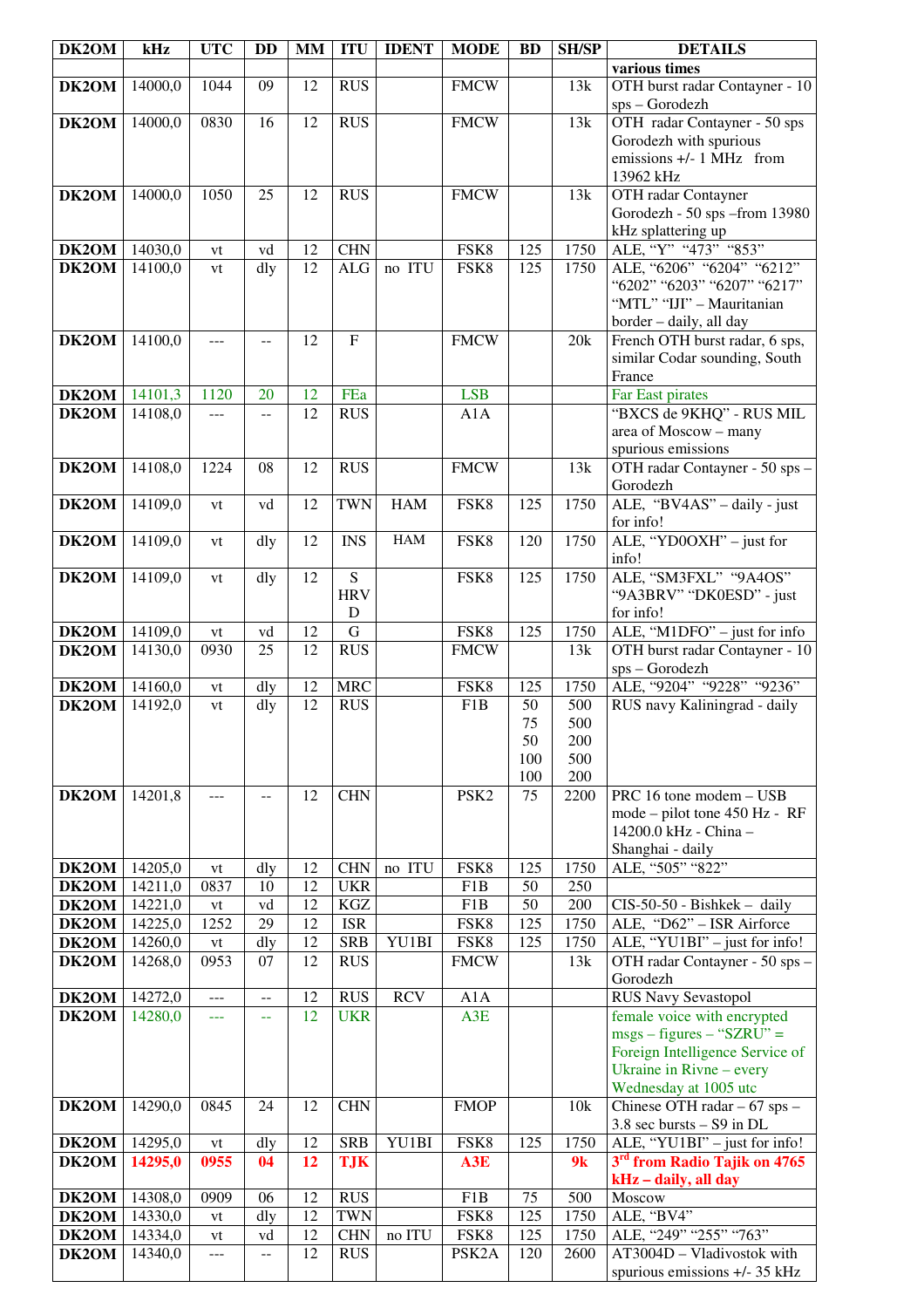| DK2OM          | kHz                | <b>UTC</b>   | <b>DD</b> | <b>MM</b>       | <b>ITU</b>                | <b>IDENT</b>  | <b>MODE</b>      | <b>BD</b>   | <b>SH/SP</b> | <b>DETAILS</b>                                              |
|----------------|--------------------|--------------|-----------|-----------------|---------------------------|---------------|------------------|-------------|--------------|-------------------------------------------------------------|
|                |                    |              |           |                 |                           |               |                  |             |              | and $+/- 70$ kHz - daily                                    |
| <b>DK2OM</b>   | 14340,0            | vt           | vd        | 12              | <b>CHN</b>                |               | FSK8             | 125         | 1750         | ALE, "106" "591"                                            |
| DK2OM          | 14346,0            | vt           | dly       | $\overline{12}$ | <b>THA</b>                | <b>HS0ZEA</b> | A1A              |             |              | HS0ZEA beacon - 14345.950                                   |
|                |                    |              |           |                 |                           |               |                  |             |              | kHz - every 5 minutes - daily -                             |
|                |                    |              |           |                 |                           |               |                  |             |              | just for info!                                              |
| DK2OM          | 14346,0            | vt           | dly       | 12              | <b>POR</b>                |               | FSK8             | 125         | 1750         | ALE, "CT2IXQ" just for info -                               |
|                |                    |              |           | $\overline{12}$ |                           |               |                  | 2400        |              | various times, daily                                        |
| DK2OM          | 14346,8            | 1448         | 05        | 12              | <b>UKR</b>                |               | PSK8             |             | 2400         | Stanag-4285 - 600 bps long -                                |
| DK2OM          | 14347,0            | ---          | 44        |                 |                           |               | A3E              |             |              | female voice with encrypted<br>$msgs - figures - "SZRU" =$  |
|                |                    |              |           |                 |                           |               |                  |             |              | <b>Foreign Intelligence Service</b>                         |
|                |                    |              |           |                 |                           |               |                  |             |              | of Ukraine in Rivne                                         |
| DK2OM          | 14351,7            | ---          | --        | 12              | E                         |               | <b>OFDM</b>      | 30          | 2700         | OFDM 73 + intro tone -                                      |
|                |                    |              |           |                 |                           |               | PSK4A            |             |              | HFD+VL - experimental                                       |
|                |                    |              |           |                 |                           |               |                  |             |              | transmissions - Las Palmas -                                |
|                |                    |              |           |                 |                           |               |                  |             |              | just for info!                                              |
| DK2OM          | 18080,0            | ---          | 44        | 12              | <b>TWN</b>                |               | A3E/BC           |             |              | <b>Sound of Hope - Taiwan and</b>                           |
|                |                    |              |           |                 |                           |               |                  |             |              | Chinese BC jammer - daily at                                |
|                |                    |              |           |                 |                           |               |                  |             |              | 06 utc and later                                            |
| <b>DK2OM</b>   | 18090,0            | 1400         | 28        | 12              | <b>CYP</b>                |               | <b>FMCW</b>      |             | 20k          | OTH radar Cyprus - 50 sps                                   |
| DK2OM          | 18100,0            | vt           | dly       | 12              | <b>MRC</b>                | no ITU        | FSK8             | 125         | 1750         | ALE, "A2" "A4" "A5" "A7"                                    |
|                |                    |              |           |                 |                           |               |                  |             |              | "S6" - "C3" "R3" "G401"<br>"CD" "09" "G2" "LG6"             |
|                |                    |              |           |                 |                           |               |                  |             |              | "G301" "ELJADIDNET4" -                                      |
|                |                    |              |           |                 |                           |               |                  |             |              | daily, various times                                        |
| DK2OM          | 18106,0            | vt           | vd        | 12              | <b>POR</b>                | CT2GOY        | FSK8             | 125         | 1750         | ALE, "CT2GOY" – just for                                    |
|                |                    |              |           |                 |                           |               |                  |             |              | info!                                                       |
| DK2OM          | 18107,0            | vd           | vt        | 12              | <b>RUS</b>                | <b>RDL</b>    | F <sub>1</sub> B | 50          | 200          | $CIS-50-200$ - Moscow - idle                                |
|                |                    |              |           |                 |                           |               |                  |             |              | and traffic - daily - Russian                               |
|                |                    |              |           |                 |                           |               |                  |             |              | navy - shared band!                                         |
| DK2OM          | 18117,5            | <b>vt</b>    | vd        | 12              | <b>POR</b>                | <b>CT2IXQ</b> | FSK8             | 125         | 1750         | ALE, "CT2IXQ" $-$ just for info                             |
| DK2OM          | 18140,0            | vt           | $d$ ly    | 12              | <b>SRB</b>                | YU1BI         | FSK8             | 125         | 2600         | ALE, "YU1BI" - just for info!                               |
| DK2OM          | 18150,0            | ---          | 44        | 12              | <b>RUS</b>                |               | F <sub>1</sub> B | 100         | 1000         | harmonic from 9075 (100 Bd,                                 |
|                |                    |              |           |                 |                           |               |                  |             |              | 500 Hz) - Kaliningrad                                       |
| DK2OM          | 21000,0            | 1010         | 03        | 12              | <b>INS</b>                |               | <b>USB</b>       |             |              | Indonesian pirates - daily                                  |
| DK2OM          | 21000,0            | ---          | 44        | 12              | $\bf{B}$                  |               | <b>USB</b>       |             |              | <b>Brazilian pirates - Rio de</b>                           |
|                |                    |              |           |                 |                           |               |                  |             |              | Janeiro with North Brazil-                                  |
| DK2OM          | 21000,0            | ---          | 44        | 12              | <b>SDN</b>                |               | <b>USB</b>       |             |              | very often<br><b>MFA Sudan - Khartoum with</b>              |
|                |                    |              |           |                 |                           |               |                  |             |              | emba Yemen - voice traffic                                  |
| DK2OM          | 21000,0            | $---$        | $-$       | 12              | $\boldsymbol{\mathrm{F}}$ |               | <b>FMCW</b>      |             |              | French OTH burst radar - every                              |
|                |                    |              |           |                 |                           |               |                  |             |              | 15 minutes - South France                                   |
| DK2OM          | 21000,0            | 1328         | 14        | 12              | <b>MRC</b>                |               | <b>USB</b>       |             |              | voice traffic with Codan beep -                             |
|                |                    |              |           |                 |                           |               |                  |             |              | <b>West Sahara</b>                                          |
| DK2OM          | 21002,2            | ---          | --        | 12              | <b>SDN</b>                | !0000         | F1B              | 100         | 170          | 21002.15 kHz - Pactor 1                                     |
|                |                    |              |           |                 |                           | !9999         |                  |             |              | encrypted - MFA Sudan -                                     |
|                |                    |              |           |                 |                           | !8888         |                  |             |              | Khartoum with emba Yemen                                    |
| DK2OM          | 21096,0            | vt           | dly       | 12              | <b>INS</b>                | YD0OXH        | FSK8             | 125         | 1750         | ALE, "YD0OXH3" - daily,                                     |
|                |                    |              |           | 12              | ${\bf G}$                 |               |                  | 125         |              | various times - just for info!                              |
| DK2OM<br>DK2OM | 21096,0<br>21131,0 | vt<br>vt     | vd<br>vd  | 12              | <b>CHN</b>                | no ITU        | FSK8<br>FSK8     | 125         | 1750<br>1750 | ALE, "M1DFO" - just for info!<br>ALE, "A92" "L02" - Chinese |
|                |                    |              |           |                 |                           |               |                  |             |              | diplo                                                       |
| DK2OM          | 21145,0            | 1046         | 12        | 12              | <b>MRC</b>                | no ITU        | FSK8             | 125         | 1750         | ALE, "A" "B301" "C3", "IR4"                                 |
|                |                    |              |           |                 |                           |               |                  |             |              | "H4" "IR6" "T4" "E4" "A2"                                   |
|                |                    |              |           |                 |                           |               |                  |             |              | "CD" "K3" "KB2" "J5" "J52"                                  |
|                |                    |              |           |                 |                           |               |                  |             |              | "GR2" "GS4" "R3" "R301"                                     |
|                |                    |              |           |                 |                           |               |                  |             |              | "R33" "R8" "R5" "Y1" "S51"                                  |
|                |                    |              |           |                 |                           |               |                  |             |              | "S3" "S4" "S512" "S552" "G2"                                |
|                |                    |              |           |                 |                           |               |                  |             |              | "G501" - various times, daily                               |
| DK2OM          | 21145,8            | ady          | dly       | 12              | I                         | IZ3DVW        | A1A              |             |              | IZ3DVW beacon $-21145,790$                                  |
|                |                    |              |           |                 |                           |               |                  |             |              | kHz - daily, all day - not                                  |
|                |                    |              |           |                 |                           |               |                  |             |              | coordinated with IARU                                       |
| DK2OM<br>DK2OM | 21324,8<br>21353,5 | 0930<br>1344 | 07<br>02  | 12<br>12        | FEa<br><b>COD</b>         |               | PSK8A<br>F1B     | 2400<br>600 | 2400<br>600  | LINK11-SLEW -<br>DPRK-FSK 600 - Kinshasa -                  |
|                |                    |              |           |                 |                           |               |                  |             |              | North Korean embassy                                        |
| DK2OM          | 21438,0            | 0850         | 09        | 12              | <b>RUS</b>                | <b>RCV</b>    | A1A              |             |              | RIP90, RCV, RGX94 - RUS                                     |
|                |                    |              |           |                 |                           |               |                  |             |              | Navy Sevastopol - daily                                     |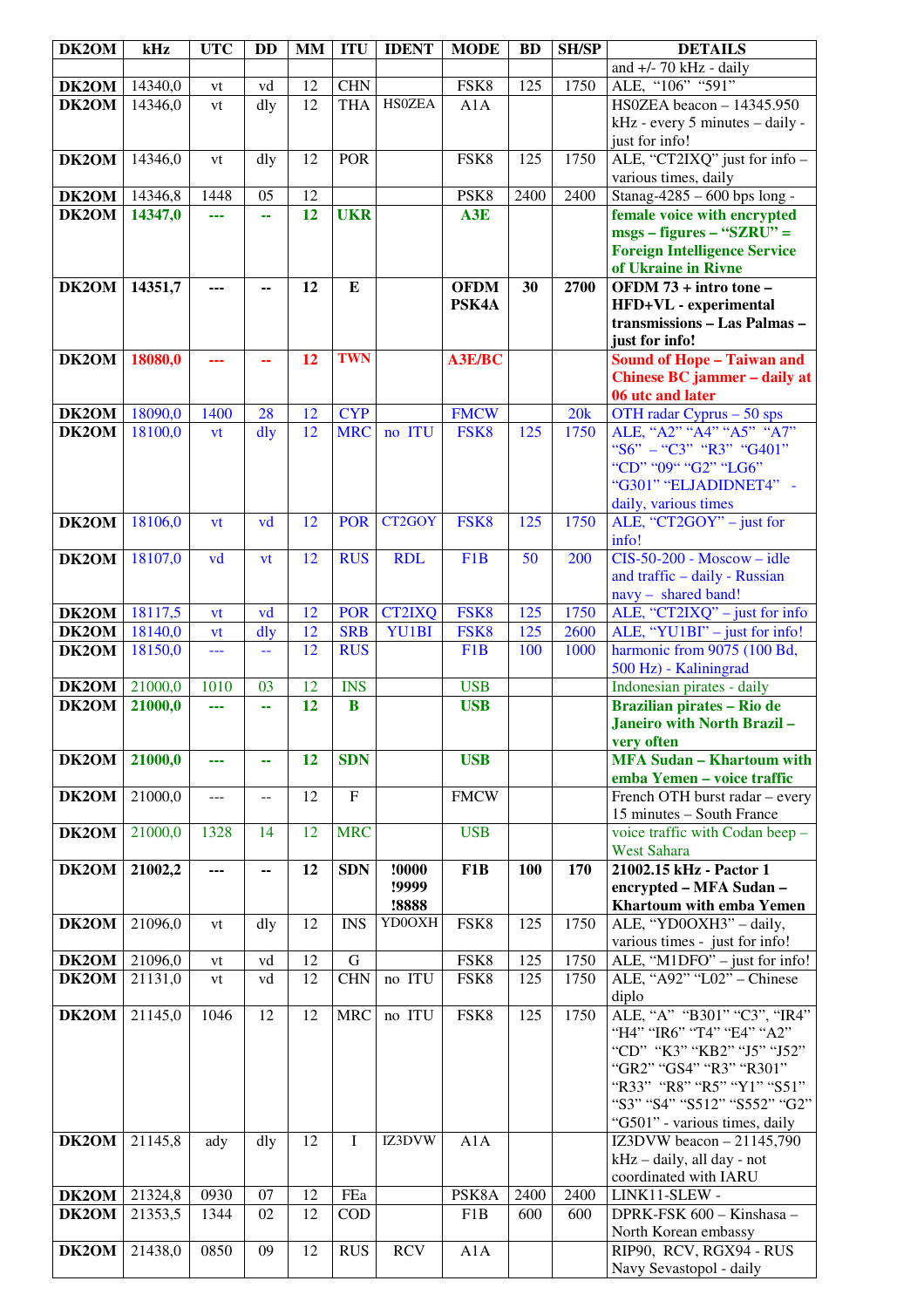| DK2OM | kHz     | <b>UTC</b> | <b>DD</b> | <b>MM</b> | <b>ITU</b>          | <b>IDENT</b>  | <b>MODE</b>      | <b>BD</b>       | <b>SH/SP</b>     | <b>DETAILS</b>                                                      |
|-------|---------|------------|-----------|-----------|---------------------|---------------|------------------|-----------------|------------------|---------------------------------------------------------------------|
| DK2OM | 21446,0 | ady        | dly       | 12        | <b>THA</b>          | <b>HSOZEA</b> | A1A              |                 |                  | HS0ZEA beacon - every 5<br>minutes - just for info!                 |
| DK2OM | 25000,0 | ady        | dly       | 12        | <b>FIN</b>          |               | A3E              |                 |                  | time signal Helsinki $-$ just for                                   |
|       |         |            |           |           |                     |               |                  |                 |                  | info – carrier on $25000$ – dots                                    |
|       |         |            |           |           |                     |               |                  |                 |                  | on 25001 and 24999 - daily, all<br>$day - just for info!$           |
| DK2OM | 28000,0 | vt         | vd        | 12        | $\bf{B}$            |               | A3E              |                 |                  | <b>Brazilian CBers - 28000 -</b>                                    |
|       |         |            |           |           |                     |               |                  |                 |                  | 28325 - daily, all day - no                                         |
| DK2OM | 28000,0 |            |           | 12        | <b>CIS</b>          |               | F3E              |                 |                  | change<br>28000 - 29700 numerous CIS                                |
|       |         | ---        | 44        |           |                     |               |                  |                 |                  | taxi nets - no change                                               |
| DK2OM | 28000,0 | 1833       | 03        | 12        | $\mathbf{D}$        |               | <b>QRM</b>       |                 |                  | disturbed by a neighbouring                                         |
| DK2OM | 28001,5 | 1808       | 03        | 12        | I                   | 1FS059        | F1C              |                 |                  | <b>LED</b> lamp with S9<br>Italian pirate transmitting              |
|       |         |            |           |           |                     |               |                  |                 |                  | pictures in SSTV - Martin 1                                         |
| DK2OM | 28010,1 | $- - -$    | $-$       | 12        | POR                 |               | F1B              | $\overline{51}$ | $\overline{300}$ | F1B bursts -west of Lisbon -                                        |
|       |         |            |           |           |                     |               |                  |                 |                  | Atlantic Ocean - Enagal GPS                                         |
| DK2OM | 28025,0 | ---        |           | 12        | <b>POR</b>          |               | F1B              | 51              | 300              | buoys - daily<br>F1B bursts - 28025.050 kHz -                       |
|       |         |            |           |           |                     |               |                  |                 |                  | west of Lisbon - Atlantic                                           |
|       |         |            |           |           |                     |               |                  |                 |                  | Ocean - Enagal GPS buoys -                                          |
| DK2OM | 28030,0 | ---        | $-$       | 12        | <b>POR</b>          |               | F1B              | 51              | 340              | daily<br>F1B bursts - west of Lisbon -                              |
|       |         |            |           |           |                     |               |                  |                 |                  | Atlantic Ocean - Enagal GPS                                         |
|       |         |            |           |           |                     |               |                  |                 |                  | buoys - daily                                                       |
| DK2OM | 28045,0 | ---        |           | 12        | POR                 |               | F1B              | 51              | 280              | F1B bursts - west of Lisbon -<br>Atlantic Ocean - Enagal GPS        |
|       |         |            |           |           |                     |               |                  |                 |                  | buoys - daily                                                       |
| DK2OM | 28050,0 | ---        | $-$       | 12        | <b>POR</b>          |               | F1B              | $\overline{51}$ | 300              | F1B bursts - west of Lisbon -                                       |
|       |         |            |           |           |                     |               |                  |                 |                  | Atlantic Ocean - Enagal GPS<br>buoys - daily                        |
| DK2OM | 28051,5 | ---        | --        | 12        | POR                 |               | F1B              | 51              | 300              | F1B bursts - west of Lisbon -                                       |
|       |         |            |           |           |                     |               |                  |                 |                  | Atlantic Ocean - Enagal GPS                                         |
| DK2OM | 28060,0 | ---        |           | 12        | POR                 |               | F1B              | 51              | 320              | buoys - daily<br>F1B bursts - west of Lisbon -                      |
|       |         |            |           |           |                     |               |                  |                 |                  | Atlantic Ocean - Enagal GPS                                         |
|       |         |            |           |           |                     |               |                  |                 |                  | buoys - daily                                                       |
| DK2OM | 28065,1 |            |           | 12        | POR                 |               | F1B              | $\overline{51}$ | 320              | F1B bursts - west of Lisbon -<br>Atlantic Ocean - Enagal GPS        |
|       |         |            |           |           |                     |               |                  |                 |                  | buoys - daily                                                       |
| DK2OM | 28065,8 | ---        | $-$       | 12        | <b>GAB</b>          |               | A3E              |                 | 980              | carrier and dots in USB and                                         |
|       |         |            |           |           |                     |               |                  |                 |                  | LSB, bursts every 60 sec -<br>carrier - Gabon - daily and all       |
|       |         |            |           |           |                     |               |                  |                 |                  | day                                                                 |
| DK2OM | 28075,0 | ---        | --        | 12        | POR                 |               | F <sub>1</sub> B | 51              | 320              | F1B bursts - west of Lisbon -<br><b>Atlantic Ocean - Enagal GPS</b> |
|       |         |            |           |           |                     |               |                  |                 |                  | buoys - daily                                                       |
| DK2OM | 28085,0 | ---        | $-$       | 12        | POR                 |               | F1B              | 51              | 300              | F1B bursts - west of Lisbon -                                       |
|       |         |            |           |           |                     |               |                  |                 |                  | Atlantic Ocean - Enagal GPS<br>buoys - daily                        |
| DK2OM | 28090,1 | ---        | --        | 12        | <b>POR</b>          |               | F1B              | 51              | 320              | F1B bursts - 28100.780 kHz -                                        |
|       |         |            |           |           |                     |               |                  |                 |                  | west of Lisbon - Atlantic                                           |
|       |         |            |           |           |                     |               |                  |                 |                  | Ocean - Enagal GPS buoys -<br>daily                                 |
| DK2OM | 28100,2 | ---        | $-$       | 12        | <b>POR</b>          |               | F1B              | 51              | 300              | F1B bursts - 28100.780 kHz -                                        |
|       |         |            |           |           |                     |               |                  |                 |                  | west of Lisbon - Atlantic                                           |
|       |         |            |           |           |                     |               |                  |                 |                  | Ocean - Enagal GPS buoys -<br>daily                                 |
| DK2OM | 28102,1 | ---        | $- -$     | 12        | <b>POR</b>          |               | F1B              | 51              | 320              | F1B bursts - west of Lisbon -                                       |
|       |         |            |           |           |                     |               |                  |                 |                  | Atlantic Ocean - Enagal GPS                                         |
| DK2OM | 28125,0 | ---        | $-$       | 12        | POR                 |               | F1B              | 51              | 320              | buoys - daily<br>F1B bursts - west of Lisbon -                      |
|       |         |            |           |           |                     |               |                  |                 |                  | Atlantic Ocean - Enagal GPS                                         |
|       |         |            |           |           |                     |               |                  |                 |                  | buoys - daily                                                       |
| DK2OM | 28146,0 | vt         | vd        | 12        | ARG<br>$\, {\bf B}$ |               | FSK8             | 125             | 1750             | ALE, "LU8EX" "PY2TI"<br>"DL1" - just for info!                      |
| DK2OM | 28200,0 | ---        | $-$       | 12        | <b>POR</b>          |               | F1B              | 51              | 330              | F1B bursts - west of Lisbon -                                       |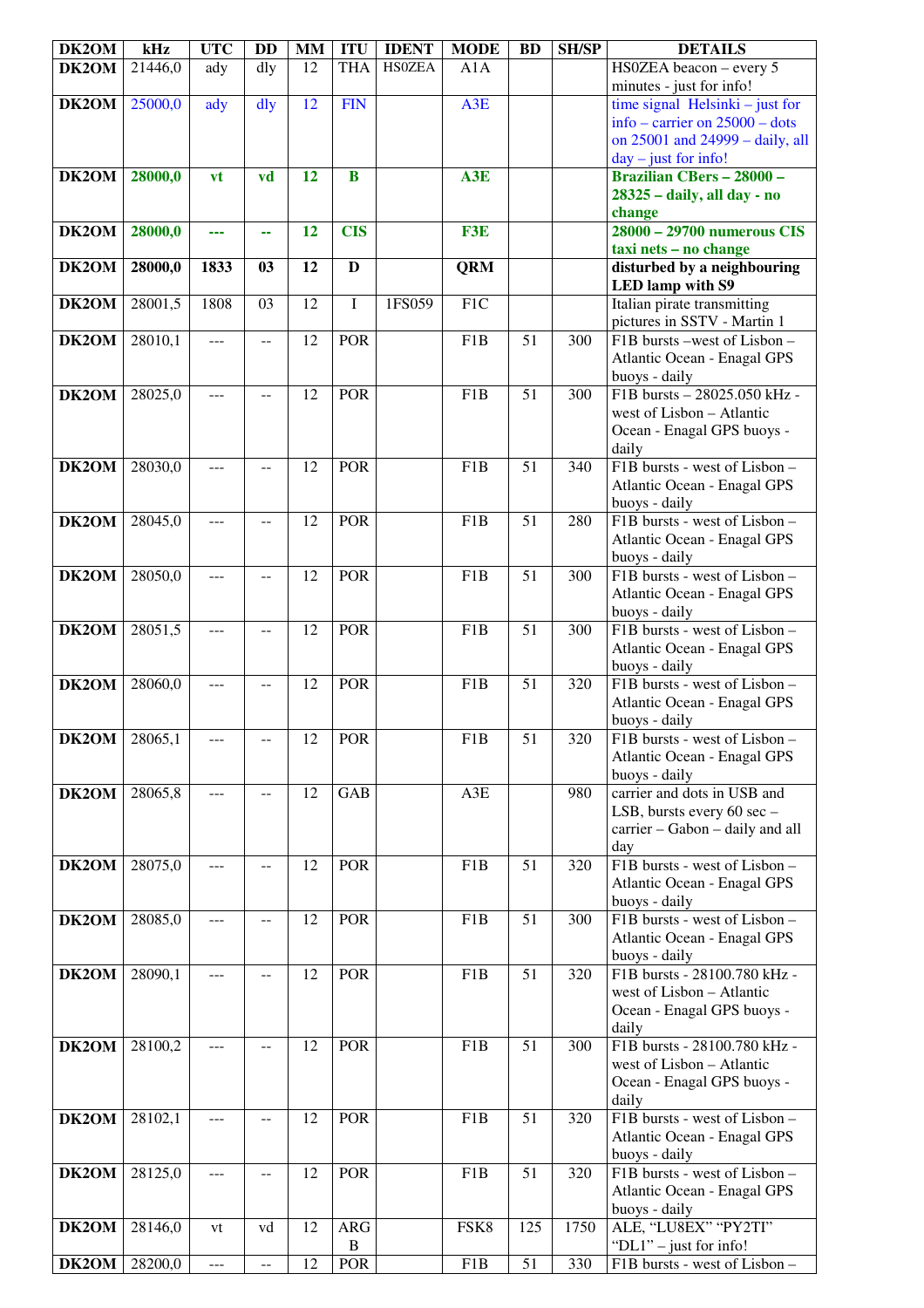| DK2OM        | kHz     | <b>UTC</b> | <b>DD</b>      | MM | <b>ITU</b> | <b>IDENT</b> | <b>MODE</b>      | <b>BD</b> | <b>SH/SP</b> | <b>DETAILS</b>                                                 |
|--------------|---------|------------|----------------|----|------------|--------------|------------------|-----------|--------------|----------------------------------------------------------------|
|              |         |            |                |    |            |              |                  |           |              | Atlantic Ocean - Enagal GPS<br>buoys - daily                   |
| DK2OM        | 28224,4 | ---        | $-$            | 12 | <b>GAB</b> |              | A3E              |           |              | carrier and dots +/- 770 Hz -                                  |
|              |         |            |                |    |            |              |                  |           |              | bursts every 60 sec - Gabon -                                  |
|              |         |            |                |    |            |              |                  |           |              | daily and all day                                              |
| DK2OM        | 28249,6 | ---        | $-$            | 12 | <b>GAB</b> |              | A3E              |           | 1380         | carrier and dots +/- 745 Hz -                                  |
|              |         |            |                |    |            |              |                  |           |              | bursts every 60 sec - Gabon -                                  |
| DK2OM        |         |            |                |    | <b>GAB</b> |              |                  |           |              | daily and all day<br>carrier and dots +/- 500 Hz -             |
|              | 28250,5 | $---$      | $-$            | 12 |            |              | A3E              |           | 1000         | bursts every 60 sec - Gabon -                                  |
|              |         |            |                |    |            |              |                  |           |              | daily and all day                                              |
| DK2OM        | 28275,1 | $---$      | $- -$          | 12 | AF         |              | F1B              | 51        | 320          | F1B bursts -Atlantic Ocean -                                   |
|              |         |            |                |    |            |              |                  |           |              | Enagal GPS buoys - daily                                       |
| <b>DK2OM</b> | 28312,5 | vt         | vd             | 12 | POR        | CT2IXQ       | FSK8             | 125       | 1750         | ALE. "CT2IXQ" - just for info                                  |
| DK2OM        | 28315,0 | ---        | $-$            | 12 | <b>POR</b> |              | F1B              | 51        | 320          | F1B bursts - west of Lisbon -                                  |
|              |         |            |                |    |            |              |                  |           |              | Atlantic Ocean - Enagal GPS                                    |
| DK2OM        | 28345,1 | ---        |                | 12 | GAB        |              | A3E              |           | 1060         | buoys - daily<br>carrier and dots +/- 530 Hz -                 |
|              |         |            |                |    |            |              |                  |           |              | bursts every 60 sec - Gabon -                                  |
|              |         |            |                |    |            |              |                  |           |              | daily and all day                                              |
| DK2OM        | 28435,0 |            |                | 12 | ${\bf E}$  |              | F <sub>1</sub> B | 81.9      | 140          | Datawell-buoy "Waverider" -                                    |
|              |         |            |                |    |            |              |                  |           |              | 28435.040 kHz - Costa del Sol                                  |
|              |         |            |                |    |            |              |                  |           |              | - Malaga                                                       |
| DK2OM        | 28459,8 |            | $-$            | 12 | <b>GAB</b> |              | A3E              |           | 1060         | carrier and dots +/- 530 Hz -                                  |
|              |         |            |                |    |            |              |                  |           |              | bursts every 60 sec - Gabon -                                  |
| DK2OM        | 28459,9 | $---$      | $-$            | 12 | <b>GAB</b> |              | A3E              |           | 1060         | daily and all day<br>carrier and dots +/- 530 Hz -             |
|              |         |            |                |    |            |              |                  |           |              | bursts every 60 sec - Gabon -                                  |
|              |         |            |                |    |            |              |                  |           |              | daily and all day                                              |
| <b>DK2OM</b> | 28499,8 | ---        | --             | 12 | <b>MEa</b> |              | F <sub>1</sub> B | 81.9      | 140          | Datawell-buoy "Waverider" -                                    |
|              |         |            |                |    |            |              |                  |           |              | 28499.875 kHz - Persian                                        |
|              |         |            |                |    |            |              |                  |           |              | Gulf                                                           |
| DK2OM        | 28500,0 | 1144       | 24             | 12 | <b>IRN</b> |              | <b>FMOP</b>      |           | 36k          | radar Iran – burst mode – 225                                  |
|              |         |            |                |    |            |              |                  |           |              | and 334 sps - also 25.12.2016<br>at 0910 utc                   |
| DK2OM        | 28701,1 | $---$      | --             | 12 | GAB        |              | A3E              |           | 1056         | carrier and dots +/- 528 Hz -                                  |
|              |         |            |                |    |            |              |                  |           |              | bursts every 60 sec - Gabon -                                  |
|              |         |            |                |    |            |              |                  |           |              | daily and all day                                              |
| DK2OM        | 28745,3 |            |                | 12 | GAB        |              | A3E              |           | 1060         | carrier and dots +/- 530 Hz -                                  |
|              |         |            |                |    |            |              |                  |           |              | bursts every 60 sec - Gabon -                                  |
| DK2OM        | 28751,2 | ---        | $-$            | 12 | GAB        |              | A3E              |           | 1080         | daily and all day<br>carrier and dots +/- 540 Hz -             |
|              |         |            |                |    |            |              |                  |           |              | bursts every 60 sec - Gabon -                                  |
|              |         |            |                |    |            |              |                  |           |              | daily and all day                                              |
| DK2OM        | 28751,3 | ---        | $\overline{a}$ | 12 | <b>GBN</b> |              | A3E              |           | 1040         | carrier and dots $+/- 520$ Hz -                                |
|              |         |            |                |    |            |              |                  |           |              | bursts every 60 sec - Gabon -                                  |
|              |         |            |                |    |            |              |                  |           |              | daily and all day                                              |
| <b>DK2OM</b> | 28801,5 | ---        | $-$            | 12 | <b>GBN</b> |              | $A3E$            |           | 1090         | carrier and dots +/- 545 Hz -<br>bursts every 60 sec - Gabon - |
|              |         |            |                |    |            |              |                  |           |              | daily and all day                                              |
| DK2OM        | 28845,5 | ---        | $-$            | 12 | GAB        |              | A3E              |           | 1060         | carrier and dots +/- 530 Hz -                                  |
|              |         |            |                |    |            |              |                  |           |              | bursts every 60 sec - Gabon -                                  |
|              |         |            |                |    |            |              |                  |           |              | daily and all day                                              |
| DK2OM        | 28901,1 | $- - -$    | $-$            | 12 | GAB        |              | A3E              |           | 1056         | carrier and dots +/- 528 Hz -<br>bursts every 60 sec - Gabon - |
|              |         |            |                |    |            |              |                  |           |              | daily and all day                                              |
| DK2OM        | 28960,0 | 0827       | 09             | 12 | <b>IRN</b> |              | <b>FMOP</b>      |           | 55k          | radar Iran - burst mode -                                      |
|              |         |            |                |    |            |              |                  |           |              | $150$ and $313$ sps – also                                     |
|              |         |            |                |    |            |              |                  |           |              | 17.12.2016 at 0930 utc                                         |
| DK2OM        | 29114,0 | ---        | $- -$          | 12 | <b>RUS</b> |              | F <sub>1</sub> B | 100       | 2000         | harmonic from 14557.0 kHz -<br>Moscow                          |
| DK2OM        | 29249,9 | ---        | --             | 12 | ${\bf E}$  |              | F <sub>1</sub> B | 81.9      | 140          | Datawell-buoy "Waverider" -                                    |
|              |         |            |                |    |            |              |                  |           |              | 29249.880 kHz - Spain                                          |
|              |         |            |                |    |            |              |                  |           |              | Fuerteventura - daily, all day                                 |
| DK2OM        | 29375,0 | ---        | ۰.             | 12 | $\bf{I}$   |              | F1B              | 81.9      | 140          | Datawell-buoy "Waverider" -                                    |
|              |         |            |                |    |            |              |                  |           |              | 29374.898 kHz - Gallipoli,                                     |
|              |         |            |                |    |            |              |                  |           |              | South Italy - daily, all day                                   |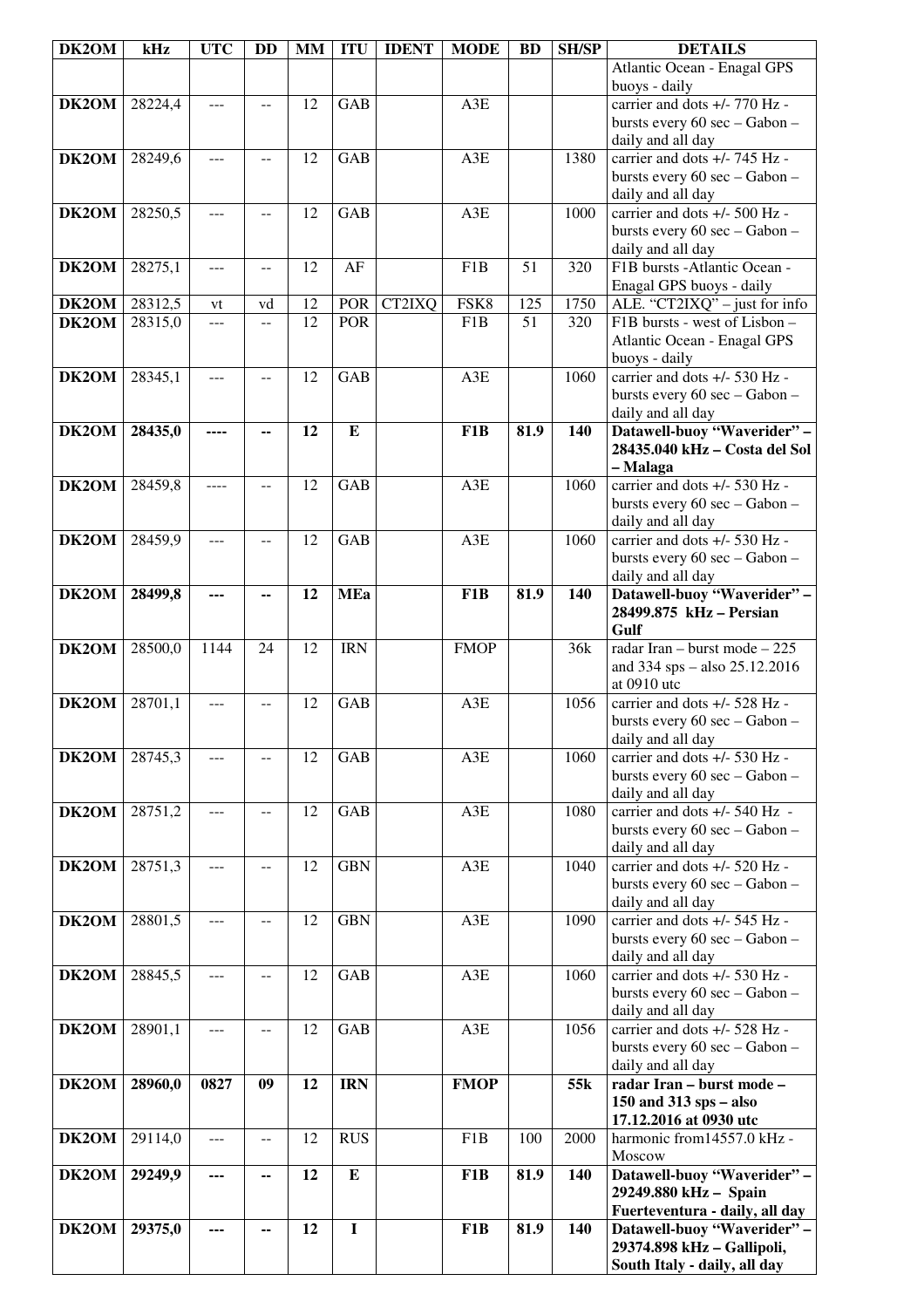| DK2OM | kHz     | <b>UTC</b> | <b>DD</b> | <b>MM</b> | <b>ITU</b> | <b>IDENT</b> | <b>MODE</b>      | <b>BD</b> | <b>SH/SP</b> | <b>DETAILS</b>                 |
|-------|---------|------------|-----------|-----------|------------|--------------|------------------|-----------|--------------|--------------------------------|
| DK2OM | 29387,5 | ---        | --        | 12        | <b>IND</b> |              | F <sub>1</sub> B | 81.9      | 140          | Datawell-buoy "Waverider" -    |
|       |         |            |           |           |            |              |                  |           |              | 29387.460 kHz – Indian NW      |
|       |         |            |           |           |            |              |                  |           |              | coast, close to Pakistan -     |
|       |         |            |           |           |            |              |                  |           |              | daily, all day                 |
| DK2OM | 29400,0 |            |           | 12        | <b>USA</b> |              | F <sub>1</sub> B | 81.9      | 140          | Datawell-buoy "Waverider" -    |
|       |         |            |           |           |            |              |                  |           |              | 29400.070 kHz - USA north-     |
|       |         |            |           |           |            |              |                  |           |              | east coast – NY daily, all day |
| DK2OM | 29450,0 | ---        |           | 12        | <b>MRC</b> |              | F <sub>1</sub> B | 81.9      | 140          | Datawell-buoy "Waverider" -    |
|       |         |            |           |           |            |              |                  |           |              | 29449.863 kHz - area of El     |
|       |         |            |           |           |            |              |                  |           |              | Aaiun – Morocco - daily, all   |
|       |         |            |           |           |            |              |                  |           |              | day                            |
| DK2OM | 29500,0 | ---        |           | 12        | G          |              | F <sub>1</sub> B | 81.9      | 140          | Datawell-buoy "Waverider" -    |
|       |         |            |           |           |            |              |                  |           |              | 29499.974 kHz- area of         |
|       |         |            |           |           |            |              |                  |           |              | Gibraltar - daily, all day     |
| DK2OM | 29525,0 |            |           | 12        | <b>MRC</b> |              | F <sub>1</sub> B | 81.9      | 140          | Datawell-buoy "Waverider" -    |
|       |         |            |           |           |            |              |                  |           |              | 29524.990 kHz - Agadir -       |
|       |         |            |           |           |            |              |                  |           |              | Morocco - daily, all day       |
| DK2OM | 29625,0 |            |           | 12        | <b>USA</b> |              | F <sub>1</sub> B | 81.9      | 140          | Datawell-buoy "Waverider" -    |
|       |         |            |           |           |            |              |                  |           |              | 29625.024 kHz - USA north-     |
|       |         |            |           |           |            |              |                  |           |              | east coast – daily, all day    |
| DK2OM | 29685,0 | ---        | $-$       | 12        | I          |              | <b>VFT</b>       |           | 2300         | Italian MIL - Brescia          |
| DK2OM | 29699,5 |            |           | 12        | I          |              | <b>VFT</b>       |           | 1600         | Italian MIL - Brescia          |

## **IRTS – Ireland – EI3GYB (Michael)**

| <b>SOC</b>  | ${\bf kHz}$ | <b>UTC</b> | DD              | $\mathbf{M}\mathbf{M}$ | <b>ITU</b>    | <b>IDENT</b> | <b>MODE</b> | <b>DETAILS</b>                                                              |
|-------------|-------------|------------|-----------------|------------------------|---------------|--------------|-------------|-----------------------------------------------------------------------------|
| <b>IRTS</b> | 1841        | 1736 to    | 03              | 12                     | <b>HOL</b>    |              | <b>USB</b>  | Group of 3 male Dutch fishermen. Motor noise                                |
|             |             | 1757       |                 |                        | <b>or</b>     |              |             | and VHF traffic in the background of one of                                 |
|             |             |            |                 |                        | <b>MM</b>     |              |             | them. Discussing weight of fish. Loud and clear                             |
|             |             |            |                 |                        |               |              |             | audio from all of them.                                                     |
| <b>IRTS</b> | 1896.5      | 0900       | 12              | 12                     | DL            |              | PSK8        | DL navy. Every day all day and night now with                               |
|             |             |            |                 |                        |               |              |             | winter propagation. Frequencies from 1895.5 to                              |
|             |             |            |                 |                        |               |              |             | about 1901 KHz not usable.                                                  |
| <b>IRTS</b> | 3535        | 1334       | 06              | 12                     | F or          |              | <b>USB</b>  | 2 male French fishermen. Weak signals.                                      |
|             |             |            |                 |                        | <b>MM</b>     |              |             |                                                                             |
| <b>IRTS</b> | 3560        | 1832       | 16              | 12                     | E or          |              | <b>USB</b>  | 2 male Spanish fishermen just ending QSO.                                   |
|             |             |            |                 |                        | <b>MM</b>     |              |             | Very strong signals from both sides. Scottish                               |
|             |             |            |                 |                        |               |              |             | fishermen. Loud and good audio. Motor noise in                              |
|             |             |            |                 |                        |               |              |             | the background.                                                             |
| <b>IRTS</b> | 3565        | 1835       | 13              | 12                     | <b>RUS</b>    |              | <b>USB</b>  | Male voice in Russian. Calling someone, getting                             |
|             |             |            |                 |                        | or            |              |             | no answer. Probably military.                                               |
|             |             |            |                 |                        | <b>UKR</b>    |              |             |                                                                             |
| <b>IRTS</b> | 3615        | 1805       | 19              | 12                     | <b>UKR</b>    |              | LSB         | Plenty of Russian speaking persons, all shouting                            |
|             |             |            |                 |                        |               |              |             | anti- Russian slogans. Revolutionary music.                                 |
|             |             |            |                 |                        |               |              |             | "Kill Putin!"                                                               |
| <b>IRTS</b> | 3696        | 1833       | 15              | 12                     | E or<br>MM    |              | <b>USB</b>  | 2 male Spanish fishermen. Both very strong                                  |
|             |             |            |                 |                        |               |              |             | signals. One is called Jose.<br>They stopped transmitting 2 minutes after I |
|             |             |            |                 |                        |               |              |             | started calling CQ.                                                         |
| <b>IRTS</b> | 3756        | 1915       | 04              | 12                     | <b>RUS</b>    |              |             | "The Pip"- every day during all hours of                                    |
|             |             |            |                 |                        |               |              |             | darkness. Running now for 20 years or so non-                               |
|             |             |            |                 |                        |               |              |             | stop.                                                                       |
| <b>IRTS</b> | 4717        | 1848 to    | 03              | 12                     | <b>POR</b>    |              | <b>USB</b>  | 2 Portuguese fishermen. Bad audio from one of                               |
|             |             | 1853       |                 |                        | or            |              |             | them. Signals itself very strong. One of them gets                          |
|             |             |            |                 |                        | $\text{MM}{}$ |              |             | a phone call-you hear the phone ringing in the                              |
|             |             |            |                 |                        |               |              |             | background. Conversation stops at that moment.                              |
|             |             |            |                 |                        |               |              |             | Note- not a HAM frequency- just for info.                                   |
| <b>IRTS</b> | 4999        | 0925       | 03              | 12                     | E or          |              | <b>USB</b>  | Spanish Fishermen just ending QSO. Frequency                                |
|             |             |            |                 |                        | $\text{MM}{}$ |              |             | is not a HAM frequency- just for info.                                      |
| <b>IRTS</b> | 5362        | 2030       | 31              | 12                     |               |              | <b>USB</b>  | 2 male Arab voices.                                                         |
| <b>IRTS</b> | 5400        | $1245$ to  | $\overline{28}$ | $\overline{12}$        | <b>POR</b>    |              | <b>USB</b>  | 2 male Portuguese fishermen.                                                |
|             |             | 1300       |                 |                        | <sub>or</sub> |              |             |                                                                             |
|             |             |            |                 |                        | MM            |              |             |                                                                             |
| <b>IRTS</b> | 5403        | 0330       | 24              | 12                     |               |              | <b>USB</b>  | Male voice calling in Spanish "Citon de Pascal-                             |
|             |             |            |                 |                        |               |              |             | tu me recibes ? ". Calling every 10 minutes or so                           |
|             |             |            |                 |                        |               |              |             | from 0330 to 0410.                                                          |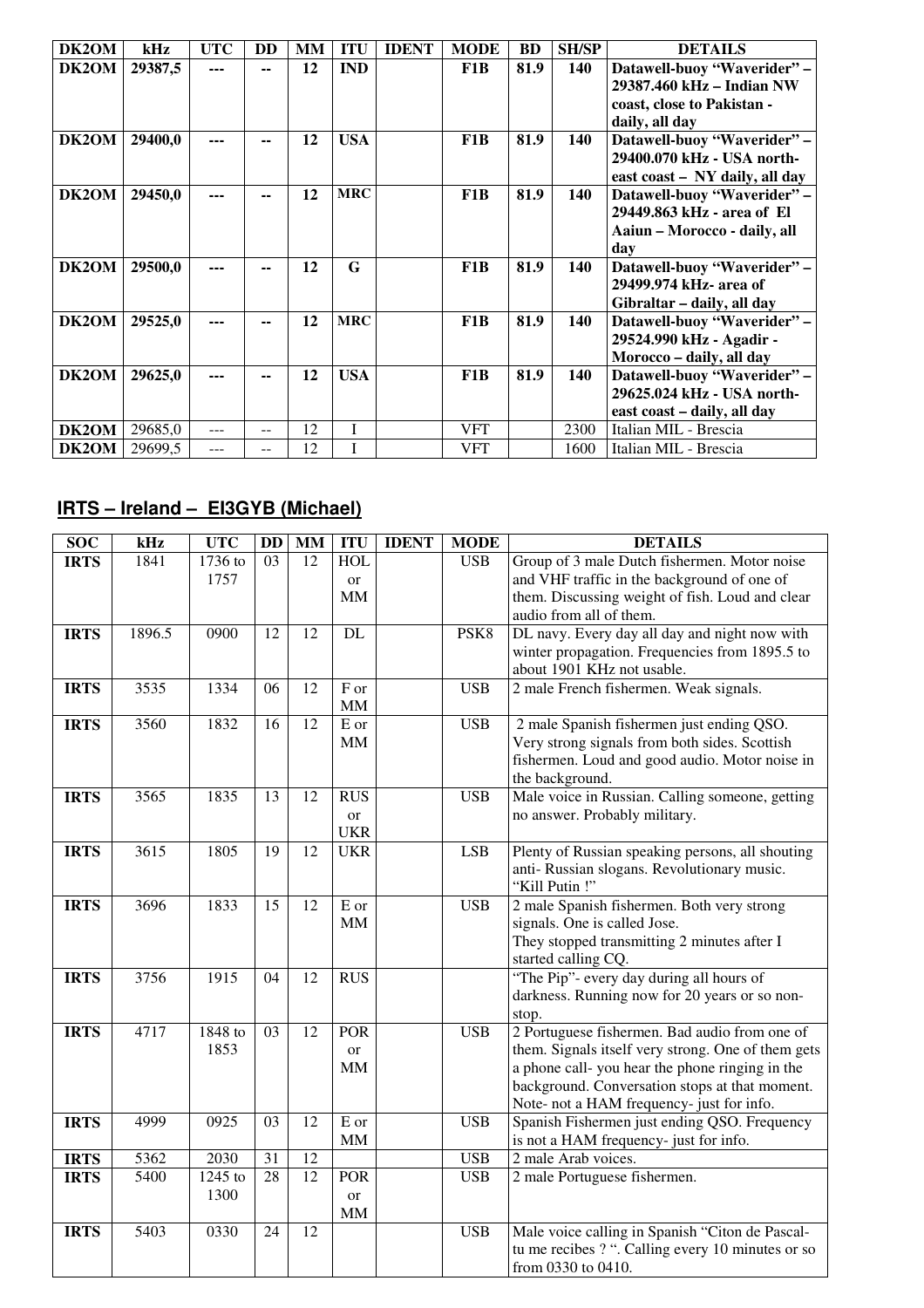| <b>SOC</b>  | kHz     | <b>UTC</b> | DD | <b>MM</b> | <b>ITU</b>                | <b>IDENT</b> | <b>MODE</b>            | <b>DETAILS</b>                                                                |
|-------------|---------|------------|----|-----------|---------------------------|--------------|------------------------|-------------------------------------------------------------------------------|
| <b>IRTS</b> | 5405    | 0240 to    | 23 | 12        |                           |              | <b>USB</b>             | 2 male Arab voices, non-stop chat from 0240 to                                |
|             |         | 0300       |    |           |                           |              |                        | 0300. Back again from 0445 to 0455z. Not                                      |
|             |         |            |    |           |                           |              |                        | Maghreb accent. "Al'umam almuttahida" (United                                 |
|             |         |            |    |           |                           |              |                        | Nations) mentioned several times.                                             |
| <b>IRTS</b> | 6238    | 1213       | 03 | 12        | E or                      |              | <b>USB</b>             | 2 French fishermen, very good signals. Motor                                  |
|             |         |            |    |           | <b>MM</b>                 |              |                        | noise in background. Having a great chat with a                               |
|             |         |            |    |           |                           |              |                        | lot of laughter. Non HAM frequency- just for                                  |
|             |         |            |    |           |                           |              |                        | info.                                                                         |
| <b>IRTS</b> | 7000    | 1950       | 07 | 12        | <b>RUS</b>                |              | AM                     | Buzzer, very strong.                                                          |
| <b>IRTS</b> | 7050    | 1340       | 06 | 12        | RUS/                      |              | <b>LSB</b>             | Ukrainian Russian propaganda war with                                         |
|             |         |            |    |           | <b>UKR</b>                |              |                        | revolutionary music and a lot of shouting. On                                 |
| <b>IRTS</b> | 7055    | 1433-      | 06 | 12        | RUS/                      |              | <b>LSB</b>             | most days until 2200 z or so.<br>Ukrainian-Russian propaganda war with plenty |
|             |         | 2155       |    |           | <b>UKR</b>                |              |                        | of music and shouting from both sides. Most days                              |
|             |         |            |    |           |                           |              |                        | until late in the evening.                                                    |
| <b>IRTS</b> | 7050.5  | 0356       | 09 | 12        | E or                      |              | <b>USB</b>             | Spanish fishermen. Very strong.                                               |
|             |         |            |    |           | $\mbox{MM}$               |              |                        | "¡Hasta mañana!"                                                              |
| <b>IRTS</b> | 7080    | 0340       | 19 | 12        | <b>RUS</b>                |              | <b>USB</b>             | 2 male voices reporting positions in Russian.                                 |
| <b>IRTS</b> | 7120    | 0351       | 09 | 12        | SOM                       |              | AM                     | Radio Hargaysa. Strong signal. Every day, night                               |
|             |         |            |    |           |                           |              |                        | and afternoon.                                                                |
| <b>IRTS</b> | 7121.8  | 1850       | 10 | 12        | <b>INS</b>                |              | <b>USB</b>             | 2 male Indonesian fishermen.                                                  |
|             |         |            |    |           | <b>or</b>                 |              |                        |                                                                               |
|             |         |            |    |           | <b>MM</b>                 |              |                        |                                                                               |
| <b>IRTS</b> | 7137    | 0039       | 10 | 12        |                           |              |                        | Strong radar from 7137 to 7159 KHz. All                                       |
|             |         |            |    |           |                           |              |                        | frequencies unusable.                                                         |
| <b>IRTS</b> | 7146.5  | 1830       | 10 | 12        | ERI                       |              | AM                     | Radio Eritrea. Very strong. NX and NA with                                    |
|             |         |            |    |           |                           |              |                        | s/off at 1834z.                                                               |
| <b>IRTS</b> | 7175    | 1831       | 10 | 12        | ERI                       |              | $\mathbf{A}\mathbf{M}$ | Radio Eritrea. Strong. S/off at 1833z                                         |
| <b>IRTS</b> | 7200    | 1230       | 02 | 12        | Taiw                      |              | $\mathbf{A}\mathbf{M}$ | Voice of Free China, Taiwan. Every day all                                    |
|             |         |            |    |           | an                        |              |                        | morning until s/off at 1300z.Big signal.                                      |
| <b>IRTS</b> | 7205    | 2124       | 11 | 12        | $\boldsymbol{\mathrm{F}}$ |              | $\mathbf{A}\mathbf{M}$ | RFI, splattering down as far as 7190 KHz.                                     |
| <b>IRTS</b> | 10123   | 1925       | 10 | 12        | <b>KOR</b>                |              | <b>USB</b>             | 2 male Korean fishermen. Good signal.                                         |
|             |         |            |    |           | or<br><b>MM</b>           |              |                        |                                                                               |
| <b>IRTS</b> | 10129   | 1602       | 06 | 12        |                           |              | <b>USB</b>             | 2 male voices with Arab containing a lot of                                   |
|             |         |            |    |           |                           |              |                        | French words. Probably Morrocan fishermen.                                    |
| <b>IRTS</b> | 10131   | 1832       | 19 | 12        |                           |              |                        | Very strong radar from 10131 to 10155 KHz.                                    |
| <b>IRTS</b> | 10133   | 1140       | 31 | 12        |                           |              | USB                    | 2 male Arab voices. Lively discussion. Maghreb                                |
|             |         |            |    |           |                           |              |                        | accent. Still going strong an hour later.                                     |
| <b>IRTS</b> | 10133.3 | 0938 to    | 03 | 12        |                           |              |                        | 2 Arab male voices, Maghreb accent                                            |
|             |         | 0955       |    |           |                           |              |                        |                                                                               |
| <b>IRTS</b> | 10147   | 2000       | 07 | 12        |                           |              |                        | Strong Radar from 10147 to 10170 KHz.                                         |
| <b>IRTS</b> | 10151.2 | 0951       | 14 | 12        |                           |              | <b>USB</b>             | 2 Maghreb fishermen. Bleeding down as far as                                  |
|             |         |            |    |           |                           |              |                        | 10148.7 KHz.                                                                  |
| <b>IRTS</b> | 14192   | 1216       | 05 | 12        | <b>RUS</b>                |              | F1B                    | RUS navy Kaliningrad. Every day, very strong                                  |
|             |         |            |    |           |                           |              |                        | during daylight hours.                                                        |
| <b>IRTS</b> | 14295   | 1127       | 08 | 12        | TJK                       |              | AM                     | Radio Tajikistan, 3 <sup>rd</sup> harmonic. Nearly every day                  |
|             |         |            |    |           |                           |              |                        | audible.                                                                      |
| <b>IRTS</b> | 14345   | 1353       | 04 | 12        |                           |              | Digi                   | Weak digital signals                                                          |
| <b>IRTS</b> | 18162   | 0843       | 03 | 12        |                           |              |                        | Radar from 18162 to 18185 KHz. Persistent and                                 |
|             |         |            |    |           |                           |              |                        | strong.                                                                       |
| <b>IRTS</b> | 21297   | 1320       | 25 | 12        |                           |              |                        | Radar from 21297 to 21320 KHz.                                                |

## **KARS – Kuwait – 9K2RR (Faisal)**

## **MRASZ – Hungary - HA7PL (Laci)**

| <b>SOC</b>   | kHz    | <b>UTC</b> | DD | MМ | <b>ITU</b> | <b>IDENT</b> | <b>MODE</b> | <b>SH</b> | <b>DETAILS</b>                   |
|--------------|--------|------------|----|----|------------|--------------|-------------|-----------|----------------------------------|
| <b>MRASZ</b> | 1852.0 | 1640       | 8  | 12 |            |              | <b>USB</b>  |           | air traffic informations         |
| <b>MRASZ</b> | 1888,0 | 1642       |    | 12 |            |              | <b>USB</b>  |           | italian air traffic informations |
| <b>MRASZ</b> | 3513.0 | 2028       | 6  | 12 |            |              | A1A         |           | "PU1TIN name Hujlo QTH Kreml"    |
|              |        |            |    |    |            |              |             |           | in Moscow"                       |
| <b>MRASZ</b> | 3513.0 | 2008       | 16 | 12 |            |              | LSB         |           | russian                          |
| <b>MRASZ</b> | 3520.0 | 2146       | 15 | 12 |            |              | <b>USB</b>  |           | unidentified                     |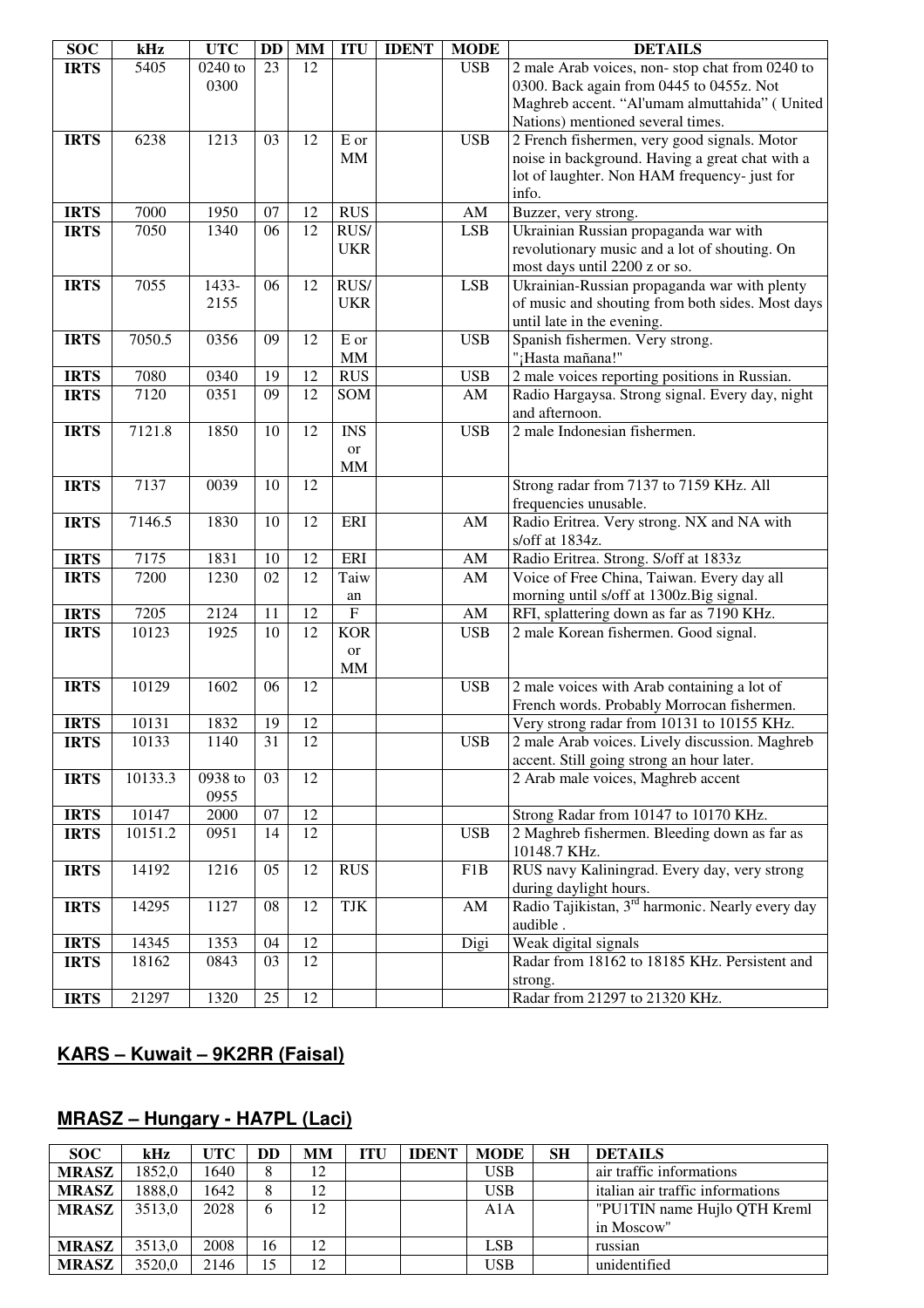| <b>SOC</b>   | kHz     | <b>UTC</b> | DD              | <b>MM</b>       | <b>ITU</b> | <b>IDENT</b> | <b>MODE</b>      | <b>SH</b> | <b>DETAILS</b>                       |
|--------------|---------|------------|-----------------|-----------------|------------|--------------|------------------|-----------|--------------------------------------|
| <b>MRASZ</b> | 3520,0  | 1733       | 17              | 12              |            |              | <b>USB</b>       |           | unidentified                         |
| <b>MRASZ</b> | 3522,0  | 1441       | 16              | 12              |            |              | F1B              | 250       |                                      |
| <b>MRASZ</b> | 3527,0  | 2002       | $\overline{15}$ | $\overline{12}$ |            |              | F1B              | 200       | hrd: 26                              |
| <b>MRASZ</b> | 3535,0  | 1707       | 17              | 12              |            |              | <b>USB</b>       |           | french                               |
| <b>MRASZ</b> | 3548,0  | 1933       | $\overline{2}$  | $\overline{12}$ |            |              | F1B              | 200       | hrd: 4, 12, 1, 15, 16                |
| <b>MRASZ</b> | 3548,0  | 2153       | $\overline{15}$ | 12              |            |              | A1A              |           | dashes, deliberate disturbance       |
| <b>MRASZ</b> | 3557,0  | 1443       | 16              | 12              |            |              | F1B              | 250       |                                      |
| <b>MRASZ</b> | 3559,0  | 1516       | $\overline{2}$  | 12              |            |              | PSK <sub>2</sub> |           | AT3004D                              |
| <b>MRASZ</b> | 3560,0  | 2154       | $\overline{15}$ | $\overline{12}$ |            |              | <b>USB</b>       |           | unidentified                         |
| <b>MRASZ</b> | 3562,0  | 1634       | $\overline{8}$  | $\overline{12}$ |            |              | PSK <sub>2</sub> |           | AT3004D                              |
| <b>MRASZ</b> | 3570,5  | 1729       | 6               | $\overline{12}$ |            |              | F1B              | 250       |                                      |
| <b>MRASZ</b> | 3576,0  | 1922       | $\overline{2}$  | 12              |            |              | A1A              |           | dotter, deliberate disturbance       |
| <b>MRASZ</b> | 3586,0  | 2001       | $\overline{15}$ | $\overline{12}$ |            |              | F1B              | 250       |                                      |
| <b>MRASZ</b> | 3586,0  | 1951       | 16              | $\overline{12}$ |            |              | F1B              | 250       |                                      |
| <b>MRASZ</b> | 3597,0  | 1546       | $\overline{26}$ | $\overline{12}$ |            |              | PSK <sub>2</sub> |           | AT3004D                              |
| <b>MRASZ</b> | 3600,0  | 1924       | 15              | $\overline{12}$ |            |              | A3E              |           | German and Dutch hams                |
| <b>MRASZ</b> | 3606,0  | 1959       | $\overline{15}$ | $\overline{12}$ |            |              | F1B              | 250       |                                      |
| <b>MRASZ</b> | 3610,0  | 1515       | $\overline{2}$  | $\overline{12}$ |            |              | PSK <sub>2</sub> |           | AT3004D                              |
| <b>MRASZ</b> | 3613,0  | 1701       | $\overline{8}$  | $\overline{12}$ |            |              | <b>LSB</b>       |           | music, chaos                         |
| <b>MRASZ</b> | 3620,0  | 2000       | $\overline{16}$ | $\overline{12}$ |            |              | A1A              |           | quick dotter, deliberate disturbance |
| <b>MRASZ</b> | 3624,0  | 1553       | $\overline{25}$ | $\overline{12}$ |            |              | PSK <sub>2</sub> |           | AT3004D                              |
| <b>MRASZ</b> | 3658,0  | 1946       | 30              | $\overline{12}$ |            |              | A1A              |           | slow "V" string                      |
| <b>MRASZ</b> | 3748,0  | 2007       | $\overline{15}$ | $\overline{12}$ |            |              | F1B              | 250       |                                      |
| <b>MRASZ</b> | 7000,0  | 1424       | $\overline{2}$  | $\overline{12}$ |            |              | H3E              |           | hrd: 6, 11, 15, 25, 30               |
| <b>MRASZ</b> | 7000,0  | 0944       | $\overline{4}$  | $\overline{12}$ |            |              | <b>LSB</b>       |           | unidentified                         |
| <b>MRASZ</b> | 7000,0  | 1052       | 11              | $\overline{12}$ |            |              | <b>LSB</b>       |           | italian hams                         |
| <b>MRASZ</b> | 7000,0  | 1853       | $\overline{15}$ | $\overline{12}$ |            |              | <b>OTHR</b>      |           | 7000-7150 kHz                        |
| <b>MRASZ</b> | 7000,0  | 2057       | $\overline{15}$ | $\overline{12}$ |            |              | <b>OTHR</b>      |           | 7000-7065 kHz                        |
| <b>MRASZ</b> | 7022,9  | 1533       | $\overline{17}$ | $\overline{12}$ |            |              | A1A              |           | "V" string, deliberate disturbance   |
| <b>MRASZ</b> | 7031,0  | 1218       | 18              | $\overline{12}$ |            |              | <b>USB</b>       |           | russian                              |
| <b>MRASZ</b> | 7036,0  | 1915       | 17              | $\overline{12}$ |            |              | F1B              | 250       |                                      |
| <b>MRASZ</b> | 7050,0  | 1220       | 18              | $\overline{12}$ |            |              | <b>LSB</b>       |           | russian                              |
| <b>MRASZ</b> | 7050,0  | 0838       | $\overline{25}$ | $\overline{12}$ |            |              | <b>LSB</b>       |           | usual chaos                          |
| <b>MRASZ</b> | 7055,0  | 1221       | 18              | $\overline{12}$ |            |              | <b>LSB</b>       |           | russian, cursing                     |
| <b>MRASZ</b> | 7063,0  | 1636       | $\overline{8}$  | $\overline{12}$ |            |              | F1B              | 250       |                                      |
| <b>MRASZ</b> | 7118,0  | 1550       | $\overline{25}$ | $\overline{12}$ |            |              | PSK <sub>2</sub> |           | AT3004D                              |
| <b>MRASZ</b> | 7120,0  | 1615       | 4               | 12              | <b>SOM</b> |              | A3E              |           | R. Hargaysa, hrd: 6, 8, 12, 25, 26   |
| <b>MRASZ</b> | 7147,0  | 1615       | $\overline{4}$  | 12              |            |              | A3E              |           |                                      |
| <b>MRASZ</b> | 7165,0  | 1541       | 25              | 12              |            |              | $222\,$          |           | strong noise btw: 7165 - 7200 kHz    |
| <b>MRASZ</b> | 7175,0  | 1735       | 6               | 12              |            |              | A3E              |           | arabian, hrd: 30                     |
| <b>MRASZ</b> | 7193,0  | 1433       | 16              | 12              |            |              | F1B              | 200       |                                      |
| <b>MRASZ</b> | 7200,0  | 1228       | $\mathfrak{2}$  | 12              |            |              | A3E              |           | splatter till 7195 kHz               |
| <b>MRASZ</b> | 10128,0 | 1636       | $\,8\,$         | 12              |            |              | <b>OTHR</b>      |           | 10120-10136 kHz                      |
| <b>MRASZ</b> | 14148,0 | 1230       | $\sqrt{2}$      | 12              |            |              | <b>OTHR</b>      |           |                                      |
| <b>MRASZ</b> | 14290,0 | 1021       | 25              | 12              |            |              | <b>OTHR</b>      |           | 14290-14305 kHz                      |
| <b>MRASZ</b> | 14295,0 | 0919       | 25              | 12              | TJK        |              | A3E              |           | Radio Tajik, 3rd. harmonic, hrd: 25  |

## **OEVSV – Austria – OE3GSA (Gerd)**

## **PZK – Poland – SP9BRP (Jan)**

## **REF 1 – France – F5MIU (Francis) - F5JBR (Andre)**

| <b>SOC</b> | kH     | UTC  | DD | M  | <b>ITU</b> | <b>IDENT</b> | <b>MODE</b> | <b>BD</b> | SН | <b>DETAILS</b>                                          |
|------------|--------|------|----|----|------------|--------------|-------------|-----------|----|---------------------------------------------------------|
| R.E.F.     |        |      |    |    |            |              |             |           |    | <b>F5MIU December 2016</b>                              |
| <b>REF</b> | 3500.5 | 0648 | 04 | 12 | <b>RUS</b> | RJD56        | <b>CW</b>   |           |    | RJD56 Send messages (QTCs)<br>SML) for RCP en Broadcast |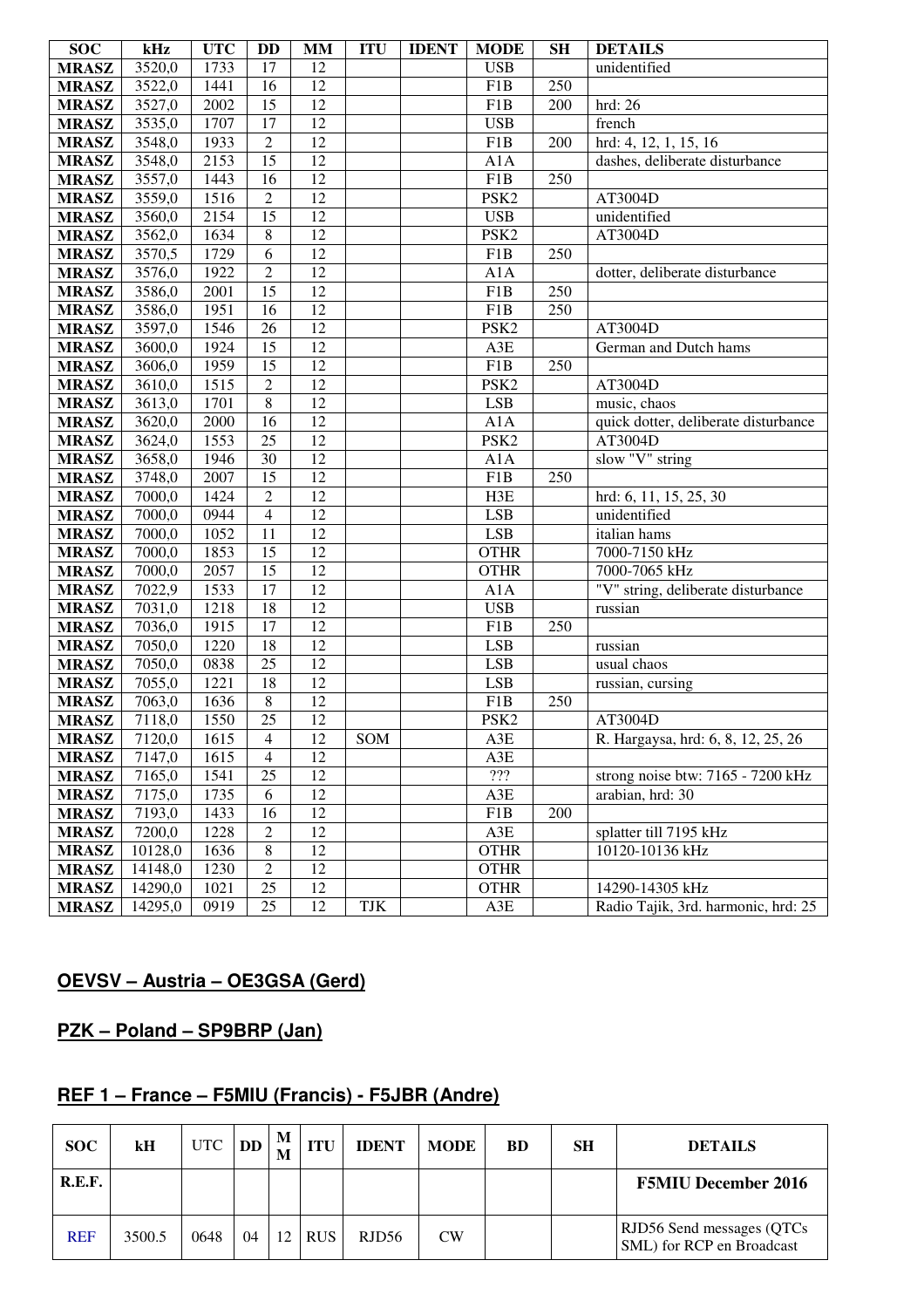| <b>SOC</b> | kH     | <b>UTC</b> | <b>DD</b> | M<br>M | <b>ITU</b> | <b>IDENT</b>        | <b>MODE</b>                    | <b>BD</b>                     | <b>SH</b> | <b>DETAILS</b>                                                        |
|------------|--------|------------|-----------|--------|------------|---------------------|--------------------------------|-------------------------------|-----------|-----------------------------------------------------------------------|
| <b>REF</b> | 3500.5 | 1726       | 04        | 12     | <b>RUS</b> | RJD56               | CW                             |                               |           | RJD56 Send messages (QTCs<br>SML) for RCP en Broadcast                |
| <b>REF</b> | 3510.0 | 0842       | 08        | 12     | <b>RUS</b> | Russian<br>Military | CIS-<br>12/AT30<br>04D/US<br>B | 120 <sub>per</sub><br>channel | 2700      | Encrypted messages                                                    |
| <b>REF</b> | 3567.5 | 1400       | 04        | 12     | <b>RUS</b> | 409G                | CW                             |                               |           | 4O9G Working 3 Outstations<br>(QSO and QTCs) in Simplex               |
| <b>REF</b> | 3567.5 | 1356       | 06        | 12     | <b>RUS</b> | 409G                | CW                             |                               |           | 4O9G Working 3 Outstations<br>(QSO and QTCs) in Simplex               |
| <b>REF</b> | 3584,0 | 1338       | 05        | 12     | <b>RUS</b> | <b>YFJA</b>         | CW                             |                               |           | YFJA Send messagess for<br>C25W (QTCs: 11111-<br>MMMM) in Broadcast   |
| <b>REF</b> | 3622.0 | 0843       | 08        | 12     | <b>RUS</b> | TW7T                | CW                             |                               |           | TW7T send messages QTCs:<br>72727) for AOV9 in Simplex                |
| <b>REF</b> | 3642,0 | 1845       | 06        | 12     | <b>CHN</b> | 3A7D                | CW                             |                               |           | 3A7D wkd DKG6 (Only:<br>DKG6 de 3A7D V)                               |
| R.E.F.     | 3660   | 1835       | 25        | 12     |            |                     | fmcw                           |                               | 10kHz     | OTH radar S8 unident                                                  |
| <b>REF</b> | 3690.5 | 1733       | 02        | 12     | <b>RUS</b> | <b>RKN</b>          | CW                             |                               |           | RKN send messages (QTCS<br>SML) in Broadcast                          |
| <b>REF</b> | 3690.5 | 1724       | 04        | 12     | <b>RUS</b> | <b>RKN</b>          | CW                             |                               |           | RKN Send des QTC SML en<br><b>Broadcast</b>                           |
| <b>REF</b> | 3701,0 | 1654       | 04        | 12     | <b>RUS</b> | Russian<br>Military | CW                             |                               |           | XXX WEGI 27536<br><b>URONOMARI 0618 4500 K</b>                        |
| <b>REF</b> | 3745.0 | 0630       | 01        | 12     | <b>RUS</b> | <b>APXH</b>         | CW                             |                               |           | <b>APXH</b> working 3 soutstations<br>(comms chekcs) in Simplex       |
| <b>REF</b> | 3762,0 | 0608       | 04        | 12     | <b>RUS</b> | RAG43               | CW                             |                               |           | RAG43 Working RIT (QSO<br>and QTC SML) in Duplex                      |
| <b>REF</b> | 3762,0 | 1802       | 04        | 12     | <b>RUS</b> | RAG43               | CW                             |                               |           | RAG43 Working RIT (QSO<br>and QTC SML) in Duplex                      |
| <b>REF</b> | 3762,0 | 0608       | 05        | 12     | <b>RUS</b> | RAG43               | <b>CW</b>                      |                               |           | RAG43 Working RIT (QSO<br>and QTC SML) in Duplex                      |
| <b>REF</b> | 3762,0 | 1805       | 05        | 12     | <b>RUS</b> | RAG43               | CW                             |                               |           | RAG43 Working RIT (QSO<br>and QTC SML) in Duplex                      |
| <b>REF</b> | 3773.3 | 1705       | 02        | 12     | <b>RUS</b> | H5YI                | F1A                            |                               |           | H5YI working 7 outstations<br>(comms checks and QTCs) in<br>Duplex    |
| <b>REF</b> | 3784,0 | 0501       | 07        | 12     | <b>RUS</b> | NFN <sub>2</sub>    | CW                             |                               |           | NFN2 Working 1 Outstations<br>(QSO and QTCs) in Duplex                |
| <b>REF</b> | 3797,0 | 1508       | 07        | 12     | <b>RUS</b> | Y3FS                | CW                             |                               |           | <b>Y3FS Working 4 Outstations</b><br>(QSO and QTCs) in Duplex         |
| <b>REF</b> | 7015   | 0707       | 09        | 12     | <b>RUS</b> | <b>RIT</b>          | CW                             |                               |           | RIT send Alert message XXX:<br>XXX RLO WETER 3 PO<br>RAJONAM 672 73 K |
| R.E.F.     | 7120   | 1726       | 26        | 12     |            |                     | AM                             |                               | 10kHz     | BC station S7 Arabic                                                  |
| R.E.F.     | 7146   | 1608       | 20        | 12     |            |                     | AM                             |                               | 20kHz     | BC station $S9 + \&$ noise QRM                                        |
| R.E.F.     | 7146   | 1608       | 22        | 12     |            |                     | AM                             |                               | 15kHz     | BC station S9+ Arabic +noise                                          |
| R.E.F.     | 7146   | 1825       | 25        | 12     |            |                     | AM                             |                               | 10kHz     | BC station S9 Arabic                                                  |
| R.E.F.     | 7146   | 1726       | 26        | 12     |            |                     | AM                             |                               | 10kHz     | BC station S9 Arabic                                                  |
| R.E.F.     | 7175   | 1825       | 25        | 12     |            |                     | AM                             |                               | 25kHz     | BC station S9+20 Arabic no<br>noise different program                 |
| R.E.F.     | 7175   | 1726       | 26        | 12     |            |                     | $\mathbf{A}\mathbf{M}$         |                               | 25kHz     | BC station S9+20 Arabic                                               |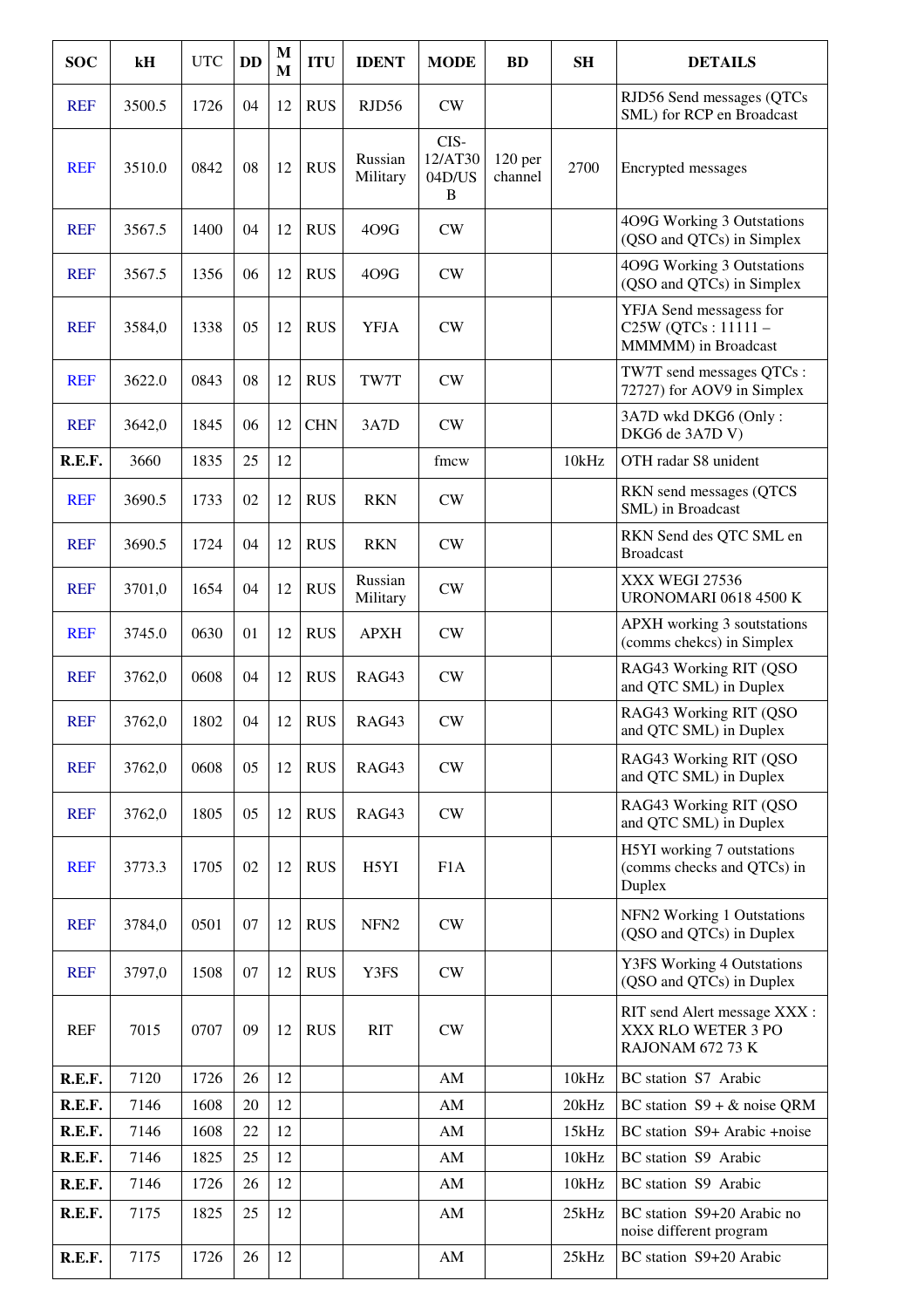| <b>SOC</b> | kH    | <b>UTC</b> | <b>DD</b>      | M<br>M | <b>ITU</b> | <b>IDENT</b> | <b>MODE</b> | <b>BD</b> | <b>SH</b> | <b>DETAILS</b>                                  |
|------------|-------|------------|----------------|--------|------------|--------------|-------------|-----------|-----------|-------------------------------------------------|
|            |       |            |                |        |            |              |             |           |           | different program                               |
| R.E.F.     | 7180  | 1820       | 19             | 12     |            |              | AM          |           | 15kHz     | BC station Eritrea? S9+10                       |
| R.E.F.     | 7180  | 1608       | 20             | 12     |            |              | AM          |           | 20kHz     | BC station S7 & noise QRM                       |
| R.E.F.     | 7180  | 1608       | 22             | 12     |            |              | AM          |           | 15kHz     | BC station S9 Arabic + noise                    |
| R.E.F.     | 10125 | 1730       | 16             | 12     |            |              | fmcw        |           | 20kHz     | OTH radar S9+10 pulsed 40ms                     |
| R.E.F.     | 10130 | 1738       | $\overline{4}$ | 12     |            |              | fmcw        |           | 15kHz     | OTH radar S9 pulsed 28/32Hz<br>for 1 sec        |
| R.E.F.     | 10130 | 1810       | 28             | 12     |            |              | fmcw        |           | 20kHz     | OTH radar S9+10 pulsed 20Hz                     |
| R.E.F.     | 14090 | 0846       | 23             | 12     |            |              | fmcw        |           | 15kHz     | OTH radar S9 pulsed 10Hz                        |
| R.E.F.     | 14130 | 0904       | 7              | 12     |            |              | fmcw        |           | 10kHz     | OTH radar S9 pulsed 15Hz,<br>3sec on - 3sec off |
| R.E.F.     | 14135 | 0900       | 30             | 12     |            |              | fmcw        |           | 20kHz     | OTH radar S9+20 pulsed 50Hz                     |
| R.E.F.     | 14138 | 0904       | 28             | 12     |            |              | fmcw        |           | 12kHz     | OTH radar S9 pulsed 5Hz                         |
| R.E.F.     | 14265 | 0906       | 15             | 12     |            |              | fmcw        |           | 20kHz     | OTH radar S4 pulsed 50Hz                        |
| R.E.F.     | 18075 | 0904       | 15             | 12     |            |              | fmcw        |           | 20kHz     | OTH radar S7 pulsed 50Hz                        |
| R.E.F.     | 18095 | 0858       | 28             | 12     |            |              | fmcw        |           | 20kHz     | OTH radar S9 pulsed 20Hz                        |
| R.E.F.     | 21170 | 0847       | 16             | 12     |            |              | fmcw        |           | 20kHz     | OTH radar S9 pulsed 50Hz                        |
| R.E.F.     | 21270 | 0904       | 30             | 12     |            |              | fmcw        |           | 20kHz     | OTH radar S9+20 pulsed 38mS                     |
| R.E.F.     | 21420 | 0851       | 10             | 12     |            |              | fmcw        |           | 20kHz     | OTH radar S4 pulsed 40Hz                        |

## **REP – Portugal – CT4AN (Jose Francisco)**

| <b>SOC</b> | kHz     | <b>UTC</b>  | <b>DD</b>       | <b>MM</b>       | <b>ITU</b>           | <b>IDENT</b> | <b>MODE</b>                 | <b>BD</b> | <b>SH</b> | <b>DETAILS</b>                                 |
|------------|---------|-------------|-----------------|-----------------|----------------------|--------------|-----------------------------|-----------|-----------|------------------------------------------------|
| <b>REP</b> | 3590    | 18.03       | 01              | 12              | $\mathbf E$          |              | $J3E-U$                     |           |           | Spanish fishery w/ CRY2000 vocoder             |
| <b>REP</b> | 7020    | 19.29       | 19              | 12              |                      |              | $J3E-L$                     |           |           | Intruders / piracy                             |
| <b>REP</b> | 7035    | 18.15       | 14              | 12              |                      |              | <b>FMCW</b>                 | 50        | 17k       | <b>OTH Radar</b>                               |
| <b>REP</b> | 7120    | 17.01       | 20              | 12              | <b>SOM</b>           |              | <b>8k00</b><br><b>A3EGN</b> |           |           | Radio Hargaysa                                 |
| <b>REP</b> | 7145    | <b>D</b> ly | 22              | 12              | <b>ETH</b>           |              | A3E                         |           |           | Radio Eritreia jammed by Radio<br>Ethiopa, dly |
| <b>REP</b> | 7175    | Dly         | 22              | 12              | <b>ETH</b>           |              | A3E                         |           |           | Radio Eritreia jammed by Radio<br>Ethiopa, dly |
| <b>REP</b> | 7195    | 10.21       | 20              | 12              |                      |              |                             |           | 8k        | White noise? Unid mode                         |
| <b>REP</b> | 10101   | 11.34       | 11              | 12              |                      |              | J3E-U                       |           |           | Unid Arabic language net                       |
| <b>REP</b> | 10105   | 12.11       | 12              | $\overline{12}$ | <b>MRC</b>           |              | $J3E-U$                     |           |           | Fishery                                        |
| <b>REP</b> | 10120   | 18.33       | $\overline{22}$ | $\overline{12}$ | <b>MRC</b>           |              | $J3E-U$                     |           |           | Morrocan fishery                               |
| <b>REP</b> | 10121.2 | 12.04       | 11              | 12              | $\operatorname{MRC}$ |              | $J3E-U$                     |           |           | Moroccan fishery                               |
| <b>REP</b> | 10127   | 19.19       | $\overline{22}$ | 12              |                      |              | <b>FMCW</b>                 | 50        | 10k       | 10 second bursts OTH radar                     |
| <b>REP</b> | 10131   | 18.22       | 22              | 12              | <b>MRC</b>           |              | $J3E-U$                     |           |           | Morrocan fishery                               |
| <b>REP</b> | 10133   | 11.40       | 03              | 12              |                      |              | $J3E-U$                     |           |           | Unid language amateur ops                      |
| <b>REP</b> | 10131.5 | 08.42       | $\overline{13}$ | 12              | <b>MRC</b>           |              | $J3E-U$                     |           |           | Moroccan fishery                               |
| <b>REP</b> | 10135   | 18.59       | $\overline{12}$ | $\overline{12}$ | $\overline{E}$       |              | J3E-U                       |           |           | Spanish fishery                                |
| <b>REP</b> | 14000   | 11.00       | $\overline{10}$ | $\overline{12}$ |                      |              | F1B                         | 300       | 425       | RYRYRY                                         |
| <b>REP</b> | 14133   | 07.28       | 23              | 12              |                      |              | <b>FMCW</b>                 |           |           | <b>OTH</b> radar                               |
| <b>REP</b> | 14185   | 14.11       | 23              | 12              | <b>RUS</b>           |              | F1B                         | 50        | 250       | CIS36-50, Russia                               |
| <b>REP</b> | 14200   | 08.53       | 13              | 12              |                      |              | <b>FMCW</b>                 |           | 100       | Weak 100kHz wide OTH radar                     |
| <b>REP</b> | 14222   | 07.40       | 28              | $\overline{12}$ |                      |              | PSK <sub>2</sub>            | 120       | x12       | AT3004D modem, unid                            |
| <b>REP</b> | 14275   | 12.12       | 20              | $\overline{12}$ |                      |              | <b>FMCW</b>                 |           |           | <b>Burst mode OTH radar</b>                    |
| <b>REP</b> | 14345   | 19.03       | 03              | 12              |                      |              | PSK <sub>8</sub>            |           |           | STANAG 4285 NATO 600/long, unid                |
| <b>REP</b> | 18090   | 14.08       | 28              | 12              | <b>CYP</b>           |              | <b>FMCW</b>                 | 50        | 20k       | <b>OTH</b> radar Cyprus                        |
| <b>REP</b> | 28069   | 16.00       | 20              | 12              | NZ                   |              | A1A                         |           |           | Drifnet buoy                                   |
| <b>REP</b> | 28115   | 20.43       | 13              | 12              | $\overline{B}$       |              | $J3E-U$                     |           |           | Brazilian truckers, daily                      |
| <b>REP</b> | 28120   | 14.20       | 06              | 12              | E                    |              | F1B                         | 50        | 200       | <b>Enagal</b> buoy                             |
| <b>REP</b> | 28165   | 12.10       | 06              | 12              | RUS                  |              | F3E                         |           |           | Taxi YL dispatcher                             |
| <b>REP</b> | 28165   | 20.36       | 18              | $\overline{12}$ | $\, {\bf B}$         |              | $\mathbf{A3E}$              |           |           | Brazilian truckers, daily                      |
| <b>REP</b> | 28385   | 18.22       | 18              | 12              | NZ                   |              | A1A                         |           |           | Drifnet buoy                                   |
| <b>REP</b> | 29135   | 11.21       | $\overline{12}$ | $\overline{12}$ | <b>RUS</b>           |              | F3E                         |           |           | Taxi dispatcher                                |
| <b>REP</b> | 29150   | 15.44       | 12              | 12              |                      |              | F1B                         | 82        | 160       | Datawell buoy                                  |
| <b>REP</b> | 29180   | 11.54       | 24              | 12              | <b>RUS</b>           |              | F3E                         |           |           | Taxi dispatcher                                |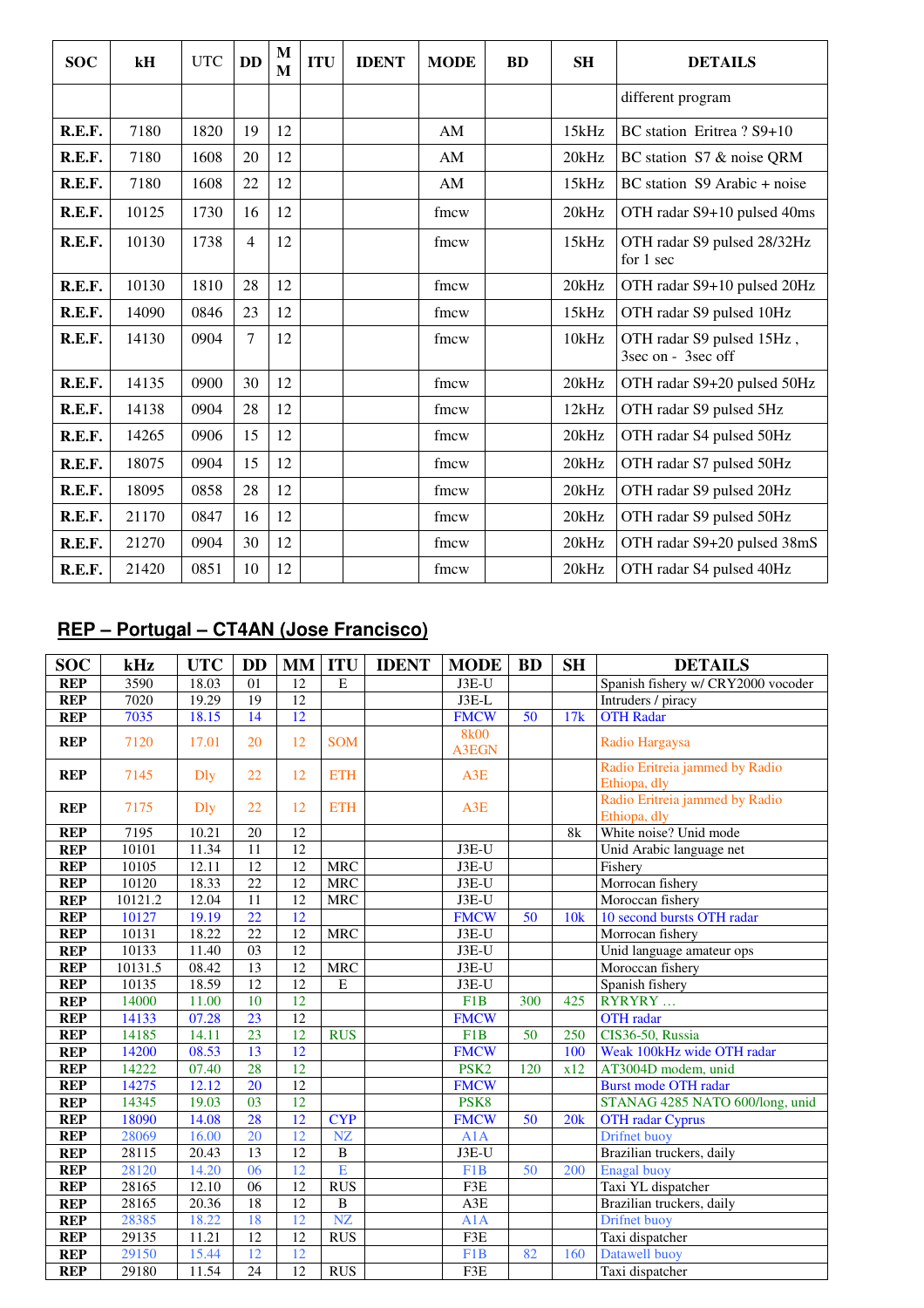## **SRAL – Finland – OH2BLU (Pekka)**

| <b>Society</b> | kHz    | <b>UTC</b>         | <b>DD</b>         | $\mathbf{M}\mathbf{M}$ | <b>ITU</b> | <b>IDENT</b>   | <b>MODE</b>      | <b>BD</b>        | <b>SH</b> | <b>REMARKS</b>                            |
|----------------|--------|--------------------|-------------------|------------------------|------------|----------------|------------------|------------------|-----------|-------------------------------------------|
| <b>SRAL</b>    | 6998,0 | $0515 -$           | dly               | 12                     | <b>RUS</b> | <b>UiTone</b>  | R3E-u            |                  |           | 125 Hz tones                              |
| <b>SRAL</b>    | 7008,0 | 1500<br>0700-      | $\ast$            | 12                     |            | <b>UiPTR</b>   | F1B              |                  | 250       | Days: 11. 17. 22. 24.                     |
| <b>SRAL</b>    | 7014,0 | 1330<br>1345-      | 1.27.             | 12                     | <b>RUS</b> | <b>UiMUX</b>   | PSK <sub>2</sub> | 120              | 2600      |                                           |
| <b>SRAL</b>    | 7014,0 | 1610<br>1150       | 12.               | 12                     |            | <b>UiPTR</b>   | F1B              |                  |           |                                           |
| <b>SRAL</b>    | 7017,6 | 1045-              | $\ast$            | $\overline{12}$        |            | <b>UiCarr</b>  | N <sub>0</sub> N |                  |           | Days: 1.4.5.7.8.9.12.16.                  |
|                |        | 1415               |                   |                        |            |                |                  |                  |           | 20.                                       |
| <b>SRAL</b>    | 7030,0 | 0730-<br>1400      | 22.<br>28.        | $\overline{12}$        |            | <b>UiPTR</b>   | F1B              |                  | 250       |                                           |
| <b>SRAL</b>    | 7031,0 | 0630-              | $18. -$           | 12                     |            | <b>UiCarr</b>  | N0N              |                  |           |                                           |
|                |        | 1300               | 20.               |                        |            |                |                  |                  |           |                                           |
| <b>SRAL</b>    | 7034,0 | 1350               | 13.               | 12                     |            | <b>UiMUX</b>   | PSK <sub>2</sub> | 120              | 2600      |                                           |
| <b>SRAL</b>    | 7062,0 | 0825-              | 7.21.             | 12                     | <b>RUS</b> | 464            | R3E-u            |                  |           | Synth. Fem. Until 0830 N0N                |
| <b>SRAL</b>    | 7072,0 | 0840/<br>1145-     | $\overline{27}$ . | $\overline{12}$        |            | <b>UiMUX</b>   | PSK <sub>2</sub> | 120              | 2600      |                                           |
|                |        | 1345               |                   |                        |            |                |                  |                  |           |                                           |
| <b>SRAL</b>    | 7073,0 | $1020 -$           | 28.               | $\overline{12}$        |            | <b>UiMUX</b>   | PSK <sub>2</sub> | 120              | 2600      |                                           |
|                |        | 1350               |                   |                        |            |                |                  |                  |           |                                           |
| <b>SRAL</b>    | 7076,0 | 0805               | 15.               | 12                     |            | <b>UiPTR</b>   | F1B              |                  |           |                                           |
| <b>SRAL</b>    | 7089,0 | $0615 -$<br>1500   | $\ast$            | 12                     |            | <b>UiMUX</b>   | PSK <sub>2</sub> | 120              | 2600      | Days: 4.6.7.9.                            |
| <b>SRAL</b>    | 7098,0 | 1310-              | 21.               | 12                     |            | <b>UiPTR</b>   | F1B              |                  | 250       |                                           |
|                |        | 1499               |                   |                        |            |                |                  |                  |           |                                           |
| <b>SRAL</b>    | 7117,8 | 0700               | 8.                | 12                     |            | <b>UiCarr</b>  | N0N              |                  |           |                                           |
| <b>SRAL</b>    | 7118,0 | 0855-              | 20.               | 12                     | <b>RUS</b> | <b>UiMUX</b>   | PSK <sub>2</sub> | 120              | 2600      |                                           |
| <b>SRAL</b>    | 7120,0 | 0920/<br>0330-     | dly               | 12                     | SOM        | R.Hargeis      | A3E              |                  |           |                                           |
|                |        | 0530               |                   |                        |            | a              |                  |                  |           |                                           |
| <b>SRAL</b>    | 7120,0 | 1345-              | dly               | 12                     | SOM        | R.Hargeis      | A3E              |                  |           |                                           |
|                |        | 1400/<br>$/1500 -$ |                   | 12                     | SOM        | a<br>R.Hargeis | A3E              |                  |           |                                           |
| <b>SRAL</b>    | 7120,0 | 1920/              | dly               |                        |            | a              |                  |                  |           |                                           |
| <b>SRAL</b>    | 7137,0 | 1340               | 2.                | 12                     |            | <b>UiMUX</b>   | PSK <sub>2</sub> | 120              | 2600      |                                           |
| <b>SRAL</b>    | 7142,0 | 0745-              | $\overline{21}$ . | $\overline{12}$        |            | <b>UiPTR</b>   | F1B              |                  | 250       |                                           |
|                |        | 0930               | 28.               |                        |            |                |                  |                  |           |                                           |
| <b>SRAL</b>    | 7146,6 | 1400-<br>1840/     | $\ast$            | 12                     | ERI        | VoBME1         | A3E              |                  |           | Jammed by ETH Days: 1.2.<br>4.8.10.21.22. |
| <b>SRAL</b>    | 7160,0 | 0700-<br>0730      | 21.               | 12                     | <b>RUS</b> | RMW32          | A1A              |                  |           |                                           |
| <b>SRAL</b>    | 7160,0 | 0830-              | 22.               | 12                     |            | <b>UiMUX</b>   | PSK <sub>2</sub> | 120              | 2600      |                                           |
|                |        | 0850/              |                   |                        |            |                |                  |                  |           |                                           |
| <b>SRAL</b>    | 7162,0 | 0900-<br>0930      | 15.               | $\overline{12}$        |            | <b>UiPTR</b>   | F1B              |                  | 250       |                                           |
| <b>SRAL</b>    | 7169,0 | 1020-              | $\ast$            | $\overline{12}$        |            | <b>UiCW</b>    | A1A              |                  |           | Days: 9. 25. 28. 31.                      |
|                |        | 1130               |                   |                        |            |                |                  |                  |           |                                           |
| <b>SRAL</b>    | 7169,0 | 0915               | 23.               | $\overline{12}$        |            | <b>UiPTR</b>   | F1B              |                  | 250       |                                           |
| <b>SRAL</b>    | 7171,0 | 0830-              | 13.               | 12                     |            | <b>UiMUX</b>   | PSK <sub>2</sub> | 120              | 2600      |                                           |
| <b>SRAL</b>    | 7175,0 | 1130<br>1310-      | 23.<br>dly        | 12                     | ERI        | VoBME2         | A3E              |                  |           | Jammed by ETH                             |
|                |        | 1837/              |                   |                        |            |                |                  |                  |           |                                           |
| <b>SRAL</b>    | 7176,0 | 0930-<br>1000      | 9.                | 12                     |            | <b>UiPTR</b>   | F1B              |                  | 250       |                                           |
| <b>SRAL</b>    | 7179,0 | 1330-<br>1507/     | 1.13.             | 12                     | <b>RUS</b> | <b>UiMUX</b>   | PSK <sub>2</sub> | 120              | 2600      |                                           |
| <b>SRAL</b>    | 7181,6 | 0910-              | 15.               | 12                     |            | <b>UiCarr</b>  | $\rm{NON}$       |                  |           |                                           |
| <b>SRAL</b>    | 7182,0 | 1225<br>1215       | 29.               | 12                     |            | <b>UiMUX</b>   | PSK <sub>2</sub> | 2x12             |           | $2x2600$ lsb & usb                        |
|                |        |                    |                   |                        |            |                |                  | $\boldsymbol{0}$ |           |                                           |
| <b>SRAL</b>    | 7182,8 | 1220-              | 4.                | $\overline{12}$        |            | <b>UiCarr</b>  | N0N              |                  |           |                                           |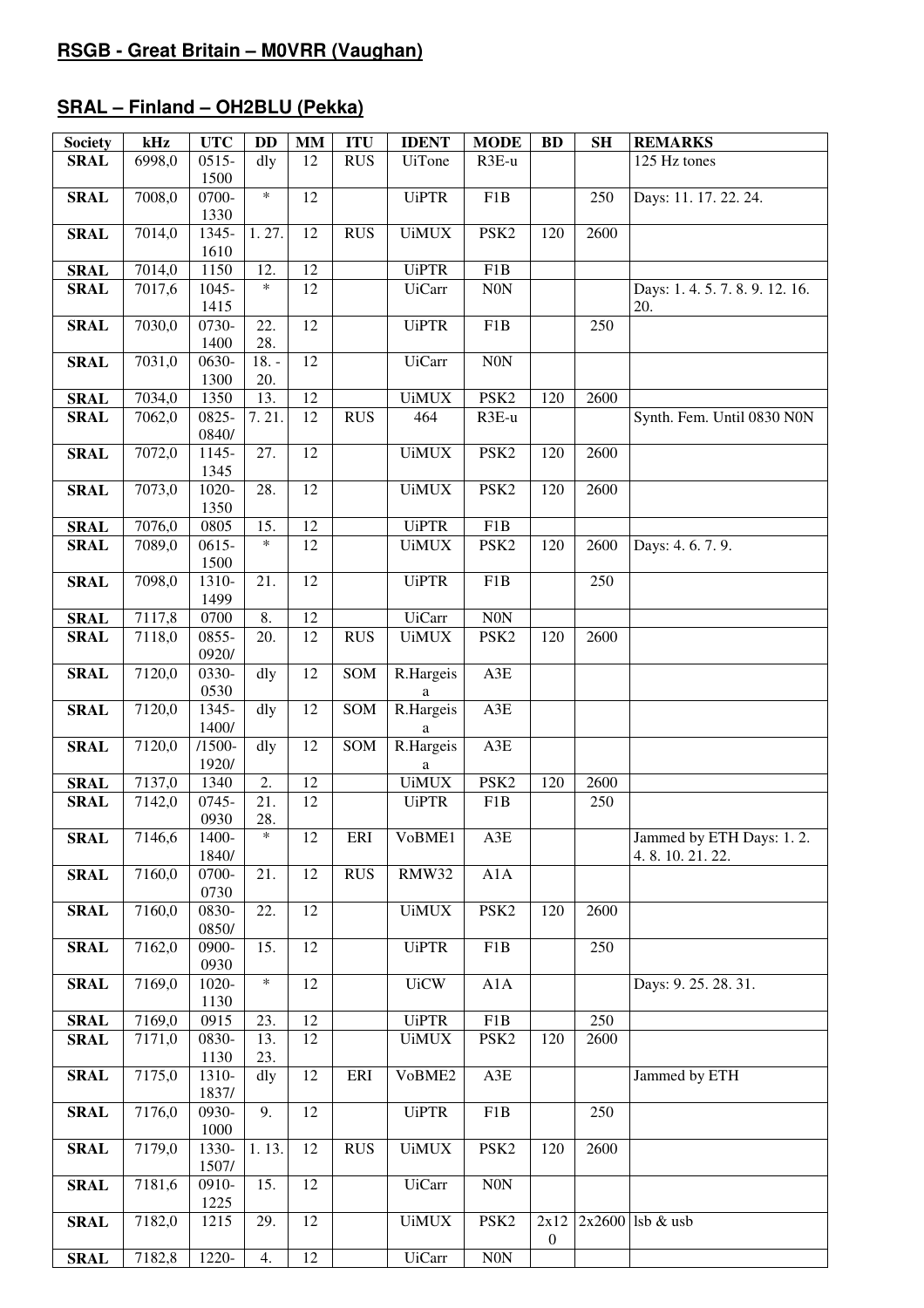| <b>Society</b> | kHz      | <b>UTC</b> | <b>DD</b>         | <b>MM</b>       | <b>ITU</b> | <b>IDENT</b>  | <b>MODE</b>      | BD  | <b>SH</b>         | <b>REMARKS</b>                  |
|----------------|----------|------------|-------------------|-----------------|------------|---------------|------------------|-----|-------------------|---------------------------------|
|                |          | 1300       |                   |                 |            |               |                  |     |                   |                                 |
| <b>SRAL</b>    | 7194,0   | $0925 -$   | 21.               | $\overline{12}$ |            | <b>UiMUX</b>  | PSK <sub>2</sub> | 120 | $\overline{2600}$ |                                 |
|                |          | 1030       |                   |                 |            |               |                  |     |                   |                                 |
| <b>SRAL</b>    | 7193,0   | $0855 -$   | $\ast$            | $\overline{12}$ |            | <b>UiPTR</b>  | F1B/             |     | 200               | Days: 1.3.7.11.19.              |
|                |          | 1415       |                   |                 |            |               | N0N              |     |                   |                                 |
| <b>SRAL</b>    | 7195,0   | 1500-      | 21.               | 12              | <b>USA</b> | R.F.Asia      | A3E              |     |                   | <b>Tinian TX</b>                |
|                |          | 1640       |                   |                 |            |               |                  |     |                   |                                 |
| <b>SRAL</b>    | 7198,0   | 1000-      | $\ast$            | $\overline{12}$ |            | <b>UiMUX</b>  | PSK <sub>2</sub> | 120 | 2600              | Days: 1. 16. 18.                |
|                |          | 1315       |                   |                 |            |               |                  |     |                   |                                 |
| <b>SRAL</b>    | 7200,0   | $/1000 -$  | dly               | 12              | <b>CHN</b> | CNR1          | A3E              |     |                   | Used as jammer on TWN,          |
|                |          | 1300/      |                   |                 |            |               |                  |     |                   | with 2 transmitters $+0$ & $-7$ |
|                |          |            |                   |                 |            |               |                  |     |                   | Hz.                             |
| <b>SRAL</b>    | 7200,0   | $1600 -$   | $\overline{24}$ . | 12              | <b>USA</b> | R.F.Asia      | A3E              |     |                   | <b>Tinian TX</b>                |
|                |          | 1700       |                   |                 |            |               |                  |     |                   |                                 |
| <b>SRAL</b>    | 7 MHz    |            |                   | 12              | <b>RUS</b> | 29B6          | <b>FMCW</b>      |     |                   | 50Hz / 15 kHz (WebSDR 3d)       |
| <b>SRAL</b>    | 7 MHz    | 0600-      | $\ast$            | 12              | <b>RUS</b> | <b>UiOTHR</b> | <b>FMCW</b>      |     |                   | 10Hz / 15 kHz, 30 sec, with     |
|                |          | 1300       |                   |                 |            |               |                  |     |                   | 16 min cycle. Days: 1.2.13.     |
|                |          |            |                   |                 |            |               |                  |     |                   | 22.                             |
|                |          |            |                   |                 |            |               |                  |     |                   |                                 |
| <b>SRAL</b>    | 10 MHz   | 1530-      | 29.               | 12              | <b>RUS</b> | 29B6          | <b>FMCW</b>      |     |                   | 50Hz / 15 kHz (WebSDR           |
|                |          | 1730       |                   |                 |            |               |                  |     |                   | 26d)                            |
| <b>SRAL</b>    | 14242,0  | 0700       | $\overline{3}$ .  | $\overline{12}$ |            | <b>UiMUX</b>  | PSK <sub>2</sub> | 120 | 2600              |                                 |
| <b>SRAL</b>    | 14295,0  | 0500-      | dly               | $\overline{12}$ | <b>TJK</b> | $\mathbb{R}$  | A3E              |     |                   | 3f 4765,00 kHz, Yangiyul        |
|                |          | 1200       |                   |                 |            | Tojikiston    |                  |     |                   | <b>TX</b>                       |
| <b>SRAL</b>    | 14308,0  | 0710-      | 6.7.              | 12              | <b>RUS</b> | <b>UiPTR</b>  | F1B              |     | 250               |                                 |
|                |          | 0900       |                   |                 |            |               |                  |     |                   |                                 |
| <b>SRAL</b>    | 14 MHz   | 0700-      | $\overline{7}$ .  | $\overline{12}$ | <b>RUS</b> | 29B6          | <b>FMCW</b>      |     |                   | 50Hz / 15 kHz, (WebSDR 6        |
|                |          | 1210       |                   |                 |            |               |                  |     |                   | $\mathbf{d}$                    |
| <b>SRAL</b>    | 14 MHz   | $0915 -$   | $\ast$            | 12              | <b>RUS</b> | <b>UiOTHR</b> | <b>FMCW</b>      |     |                   | 10Hz / 15 kHz, 30 sec, with     |
|                |          | 1210       |                   |                 |            |               |                  |     |                   | 16 min cycle. Days: 10. 11.     |
|                |          |            |                   |                 |            |               |                  |     |                   | 16. (WebSDR 29d)                |
| <b>SRAL</b>    | 18 MHz   | $0645 -$   | $\ast$            | 12              | CYP/       | <b>UiOTHR</b> | <b>FMCW</b>      |     |                   | 25/50Hz / 20 kHz, days: 1.3.    |
|                |          | 1210       |                   |                 | <b>TUR</b> |               |                  |     |                   | 5. 11. 15. 26. (WebSDR 20d)     |
| <b>SRAL</b>    | $21$ MHz |            |                   | $\overline{12}$ | CYP/       | <b>UiOTHR</b> | <b>FMCW</b>      |     |                   | 25/50Hz / 20 kHz, (WebSDR       |
|                |          |            |                   |                 | <b>TUR</b> |               |                  |     |                   | 25d)                            |
| <b>SRAL</b>    | 21438,0  | 0850-      | 7.13.             | 12              | <b>RUS</b> | <b>RCV</b>    | A1A              |     |                   |                                 |
|                |          | 1212       |                   |                 |            |               |                  |     |                   |                                 |
| <b>SRAL</b>    | 24 MHz   |            |                   | 12              |            | <b>UiOTHR</b> | <b>FMCW</b>      |     |                   | (WebSDR 3 days)                 |
| <b>SRAL</b>    | 28960,0  | $0630-$    | $\ast$            | $\overline{12}$ | <b>IRN</b> | <b>UiOTHR</b> | <b>FMCW</b>      |     |                   | 150 & 313 Hz / 60 kHz,          |
|                |          | 1200       |                   |                 |            |               |                  |     |                   | days: 3.6.10.11. - 15.          |
| <b>SRAL</b>    | 28 MHz   |            |                   | 12              |            | <b>UiOTHR</b> | <b>FMCW</b>      |     |                   | 25/50Hz / 20 kHz                |
| <b>SRAL</b>    | 28 MHz   |            |                   | 12              | <b>RUS</b> | Taxi disp.    | F3E              |     |                   | no reports                      |

## **USKA – Switzerland – HB9CET (Peter)**

| <b>SOC</b>  | <b>kHz</b>               | <b>UTC</b> | <b>DD</b> | <b>MM</b> | <b>ITU</b> | <b>IDENT</b> | <b>MODE</b>      | <b>BD</b> | <b>SH</b><br>(BW) | <b>DETAILS</b>                                                                   |
|-------------|--------------------------|------------|-----------|-----------|------------|--------------|------------------|-----------|-------------------|----------------------------------------------------------------------------------|
|             |                          |            |           |           |            |              |                  |           |                   | 80m band informational only, shared with other also primary allocated services ! |
| <b>USKA</b> | 3506.0                   | 2312       | 09        | 12        |            |              | MFSK8            | 125       | 1750              | MIL 188-141A; To: BZ3                                                            |
| <b>USKA</b> | 3524.0                   | 2332       | 24        | 12        |            |              | F <sub>1</sub> B | 50        | 250               |                                                                                  |
| <b>USKA</b> | 3525.0<br>(Center)       | 1716       | 14        | 12        |            |              | <b>DOPSK</b>     | 14x75     | 5k9               | LINK 11 CLEW;<br>almost daily<br>(Stanag5511): ISP or DSP Mode                   |
| <b>USKA</b> | 3548.0                   | 1741       | 02        | 12        |            |              | F1B              | 50        | 200               | almost daily                                                                     |
| <b>USKA</b> | 3549.0<br><b>VFO USB</b> | 2221       | 05        | 12        |            |              | PSK <sub>8</sub> | 2400      | $\sim$ 2k7        | MIL188-110A (Hybrid),<br>preamble 4 tones, 450Hz spacing                         |
| <b>USKA</b> | 3553.8                   | 2219       | 05        | 12        |            |              | G1D              | 2400      | $\sim$ 2k4        | Stanag 4285; PSK8 almost daily                                                   |
| <b>USKA</b> | 3556.875                 | 1652       | 02        | 12        |            |              | A1A              |           |                   | fast dots; jammer                                                                |
| <b>USKA</b> | 3557.0                   | 1652       | 02        | 12        |            |              | F1B              | 75        | 250               | often                                                                            |
| <b>USKA</b> | 3557.0<br><b>VFO USB</b> | 1419       | 07        | 12        |            |              | J7D              | 12x120    | 2k7               | BPSK; CIS12                                                                      |
| <b>USKA</b> | 3582.0                   | 1719       | 14        | 12        |            |              | F1B              | 50        | <b>200</b>        | almost daily                                                                     |
| <b>USKA</b> | 3582.0<br><b>VFO USB</b> | 0427       | 20        | 12        |            |              | J7D              | 12x120    | 2k7               | BPSK; CIS12                                                                      |
| <b>USKA</b> | 3591.0                   | 2214       | 05        | 12        |            |              | <b>DOPSK</b>     | 14x75     | 5k9k              | LINK 11 CLEW<br>almost daily                                                     |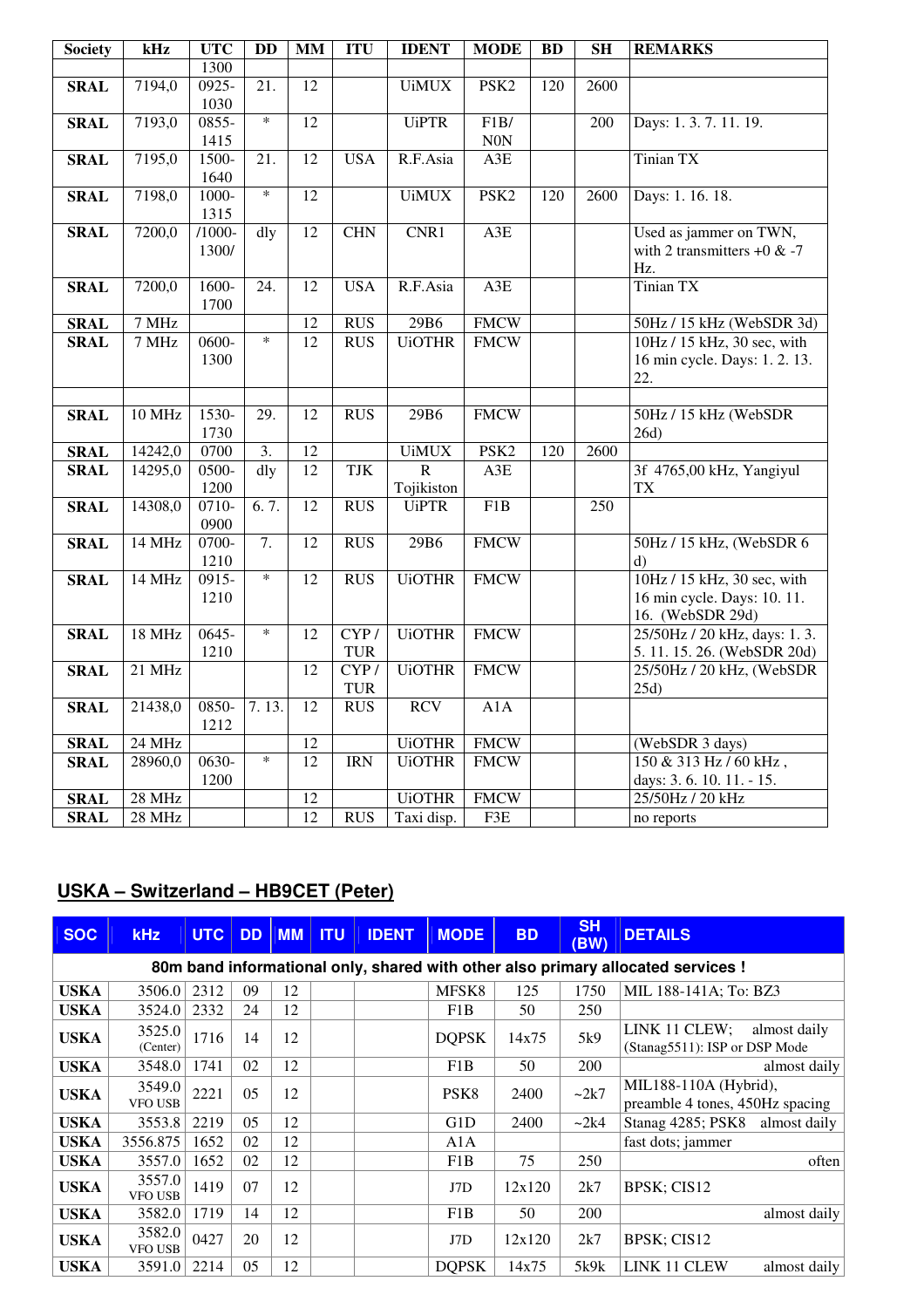| <b>SOC</b>                 | <b>kHz</b>            | <b>UTC</b>   | <b>DD</b> | <b>MM</b>       | <b>ITU</b> | <b>IDENT</b> | <b>MODE</b>              | <b>BD</b> | <b>SH</b>  | <b>DETAILS</b>                                                                                   |
|----------------------------|-----------------------|--------------|-----------|-----------------|------------|--------------|--------------------------|-----------|------------|--------------------------------------------------------------------------------------------------|
|                            |                       | 2248         | 09        |                 |            |              |                          |           | (BW)       | Stanag 5511; DSB mode                                                                            |
| <b>USKA</b>                | 3624.0                | 1424         | 07        | 12              |            |              | F1B                      | 75        | 200        |                                                                                                  |
| <b>USKA</b>                | 3677.0                | 0431         | 20        | 12              |            |              | J7D                      | 12x120    | 2k7        | BPSK; CIS12                                                                                      |
|                            | <b>VFO USB</b>        |              |           |                 |            |              |                          |           |            |                                                                                                  |
| <b>USKA</b>                | 3714.5<br>VFO USB     | 1723         | 14        | 12              |            |              | J7D                      | 12x120    | 2k7        | BPSK; CIS12                                                                                      |
| <b>USKA</b>                | 3792.0                | 2208         | 05        | 12              |            |              | F1B                      | 50        | 200        |                                                                                                  |
| <b>USKA</b>                | 3792.0                | 2250         | 09        | 12              |            |              | F1B                      | 50        | 200        |                                                                                                  |
| <b>USKA</b>                | 3797.0                | 1702         | 02        | 12              |            |              | J7D                      | 12x120    | 2k7        | BPSK; CIS12                                                                                      |
| <b>USKA</b>                | 6998.0                | 2332         | 01        | 12              |            |              | H3E-U<br><b>Bursts</b>   |           | ~28k       | "Buzzer" up to $\geq$ 7001.5kHz daily                                                            |
| <b>USKA</b>                | 6998.5                | 0836<br>0838 | 29        | 12              |            | OL1<br>GL7   | MFSK8                    | 125       | 1750       | MIL 188-141A: TO GL7; SY1<br>TO: OL1; partially in 40m band                                      |
| <b>USKA</b>                | 6998.5                | 0844         | 29        | 12              |            |              | PSK8                     | 2400      | ~2k4       | MIL188-110A, partially in 40m<br>band; various frame rates                                       |
| <b>USKA</b>                | 7000.0                | 1348         | 07        | 12              |            |              | J3E-U                    |           |            | unid language                                                                                    |
| <b>USKA</b>                | 7000.0                | 1500         | 15        | 12              |            |              | J3E-U                    |           |            | Italian                                                                                          |
| <b>USKA</b>                | 7008.0                | 0501         | 11        | 12              |            |              | F <sub>1</sub> B         | 50        | 250        |                                                                                                  |
| <b>USKA</b>                | 7008.0                | 0724         | 22        | 12              |            |              | F <sub>1</sub> B         | 75        | 250        | often                                                                                            |
| <b>USKA</b>                | 7010.0                | 2050         | 08        | 12              |            | 820414       | MFSK8                    | 125       | 1750       | MIL 188-141A                                                                                     |
| <b>USKA</b>                | 7010.0                | 2101         | 08        | 12              |            | 920018       | MFSK8                    | 125       | 1750       | MIL 188-141A                                                                                     |
| <b>USKA</b>                | 7010.0                | 2108         | 08        | 12              |            | 920002       | MFSK8                    | 125       | 1750       | MIL 188-141A                                                                                     |
| <b>USKA</b>                | 7010.0                | 2117         | 08        | 12              |            | 810405       | MFSK8                    | 125       | 1750       | MIL 188-141A                                                                                     |
| <b>USKA</b>                | 7010.0                | 2132         | 08        | 12<br>12        |            | 920001       | MFSK8                    | 125       | 1750       | MIL 188-141A                                                                                     |
| <b>USKA</b>                | 7010.0                | 2158         | 08        |                 |            | 810411       | MFSK8                    | 125       | 1750       | MIL 188-141A                                                                                     |
| <b>USKA</b>                | 7020.0                | 2322         | 05        | 12              |            |              | $J3E-L$                  |           | ~2k4       | Asian language and music. Most<br>probably "indonesian "Village Radio"                           |
| <b>USKA</b>                | 7020.0                | 1928         | 06        | 12              |            | 810613       | MFSK8                    | 125       | 1750       | MIL 188-141A                                                                                     |
| <b>USKA</b>                | 7020.0                | 1943         | 06        | 12              |            | 810698       | MFSK8                    | 125       | 1750       | MIL 188-141A                                                                                     |
| <b>USKA</b>                | 7020.0                | 1953         | 06        | 12              |            | 810601       | MFSK8                    | 125       | 1750       | MIL 188-141A                                                                                     |
| <b>USKA</b>                | 7020.0                | 2316         | 06        | 12              |            | 820609       | MFSK8                    | 125       | 1750       | MIL 188-141A                                                                                     |
| <b>USKA</b>                | 7020.0                | 2318         | 06        | 12              |            | 820615       | MFSK8                    | 125       | 1750       | MIL 188-141A                                                                                     |
| <b>USKA</b>                | 7020.0                | 2322         | 06        | 12              |            | 820699       | MFSK8                    | 125       | 1750       | MIL 188-141A                                                                                     |
| <b>USKA</b>                | 7030.0                | 0504         | 11<br>22  | 12<br>12        |            |              | F1B                      | 50        | 250        |                                                                                                  |
| <b>USKA</b>                | 7030.0<br>7036.0 1651 | 0720         | $22\,$    | $\overline{12}$ |            |              | F1B<br>F1B               | 75<br>50  | 250<br>250 |                                                                                                  |
| <b>USKA</b><br><b>USKA</b> | 7050.0                | 2227         | 09        | 12              |            | 810616       | MFSK8                    | 125       | 1750       | MIL 188-141A                                                                                     |
| <b>USKA</b>                | 7055.0                | 1739         | 02        | 12              |            |              | $J3E-L$                  |           | $-2k7$     | Patriotic music and slogans                                                                      |
| <b>USKA</b>                | 7070.0                | 1841         | 02        | 12              |            | 810203       | MFSK8                    | 125       | 1750       | MIL 188-141A                                                                                     |
| <b>USKA</b>                | 7070.0                | 1938         | 02        | 12              |            | 244          | MFSK8                    | 125       | 1750       | MIL 188-141A                                                                                     |
| <b>USKA</b>                | 7070.0                | 1943         | 02        | 12              |            | 334          | MFSK8                    | 125       | 1750       | MIL 188-141A                                                                                     |
| <b>USKA</b>                | 7070.0                | 2047         | 02        | 12              |            | 288          | MFSK8                    | 125       | 1750       | MIL 188-141A; to 571                                                                             |
| <b>USKA</b>                | 7088.8                | 1237         | 07        | 12              |            |              | J7D                      | 12x120    | 2k7        | <b>BPSK</b> ; CIS12                                                                              |
| <b>USKA</b>                | 7120.0                | 1636         | 02        | 12              | SOM        |              | A3E                      |           | 10k        | Radio Hargaysa<br>almost daily                                                                   |
| <b>USKA</b>                | 7134.0                | 1734         | 02        | 12              |            |              | F1B                      | 50        | 200        |                                                                                                  |
| <b>USKA</b>                | 7136.8                | 1141         | 09        | 12              |            |              | J7D                      | 12x120    | 2k7        | BPSK; CIS12                                                                                      |
| <b>USKA</b>                | 7145.0                | 1640         | 02        | 12              |            |              | Noise                    |           | appx 20k   | Jammer<br>often                                                                                  |
| <b>USKA</b>                | 7146.557              | 1640         | 02        | 12              |            |              | A3E                      |           | 10k        | BC, jammed                                                                                       |
| <b>USKA</b>                | 7147.0                | 2233         | 09        | 12              |            |              | $\overline{\mathcal{L}}$ | $50$ sps  | ~13k       | OTHR; occup. BW appx 30k<br>Contayner 29B6                                                       |
| <b>USKA</b>                | 7157.8                | 0642         | 21        |                 |            |              | OFDM?                    |           | >3.15      | unident signal; sharp edges                                                                      |
| <b>USKA</b>                | 7168.9                | 0952         | 23        |                 |            |              | A1A                      |           |            | Jammer (dots only)                                                                               |
| <b>USKA</b>                | 7169.0                | 0952         | 23        | 12              |            |              | F1B                      | 75        | 200        | jammed                                                                                           |
| <b>USKA</b>                | 7170.0                | 2224         | 12        | 12              |            |              | $\overline{\mathcal{L}}$ | 66.66 sps | 10k        | OTHR; PD 3.85s;                                                                                  |
| <b>USKA</b>                | 7174.991              | 1644         | 02        | 12              | ERI        |              | A3E                      |           | 10k        | BC; VOBM - voice of the broad<br>masses: Eritrea (jammed)                                        |
| <b>USKA</b>                | 7175.0                | 1644         | 02        | 12              |            |              | Noise                    |           | >15k       | Jammer                                                                                           |
| <b>USKA</b>                | 7188.0<br>VFO LSB     | 1357         | 07        | 12              |            |              | <b>BPSK</b>              | 30x60Bd   | ~2k5       | Burst system; tone spacing 75 Hz.<br>Preamble 4x PSK4 60Bd, spacing<br>600Hz; Pilottone at 450Hz |
| <b>USKA</b>                | 7193.0                | 1406         | 07        | 12              |            |              | F1B                      | 50        | 200        | CIS 36-50<br>often                                                                               |
| <b>USKA</b>                | 7193.1                | 1406         | 07        | 12              |            |              | A1A                      |           |            | Jammer (fast dots)                                                                               |
| <b>USKA</b>                | 7195.0                | 1435         | 19        | 12              |            |              | A3E                      |           | 10k        | BC, unident language                                                                             |
| <b>USKA</b>                | 7195.0                | 1622         | 29        | 12              |            |              | A1A                      |           |            | fast dots only                                                                                   |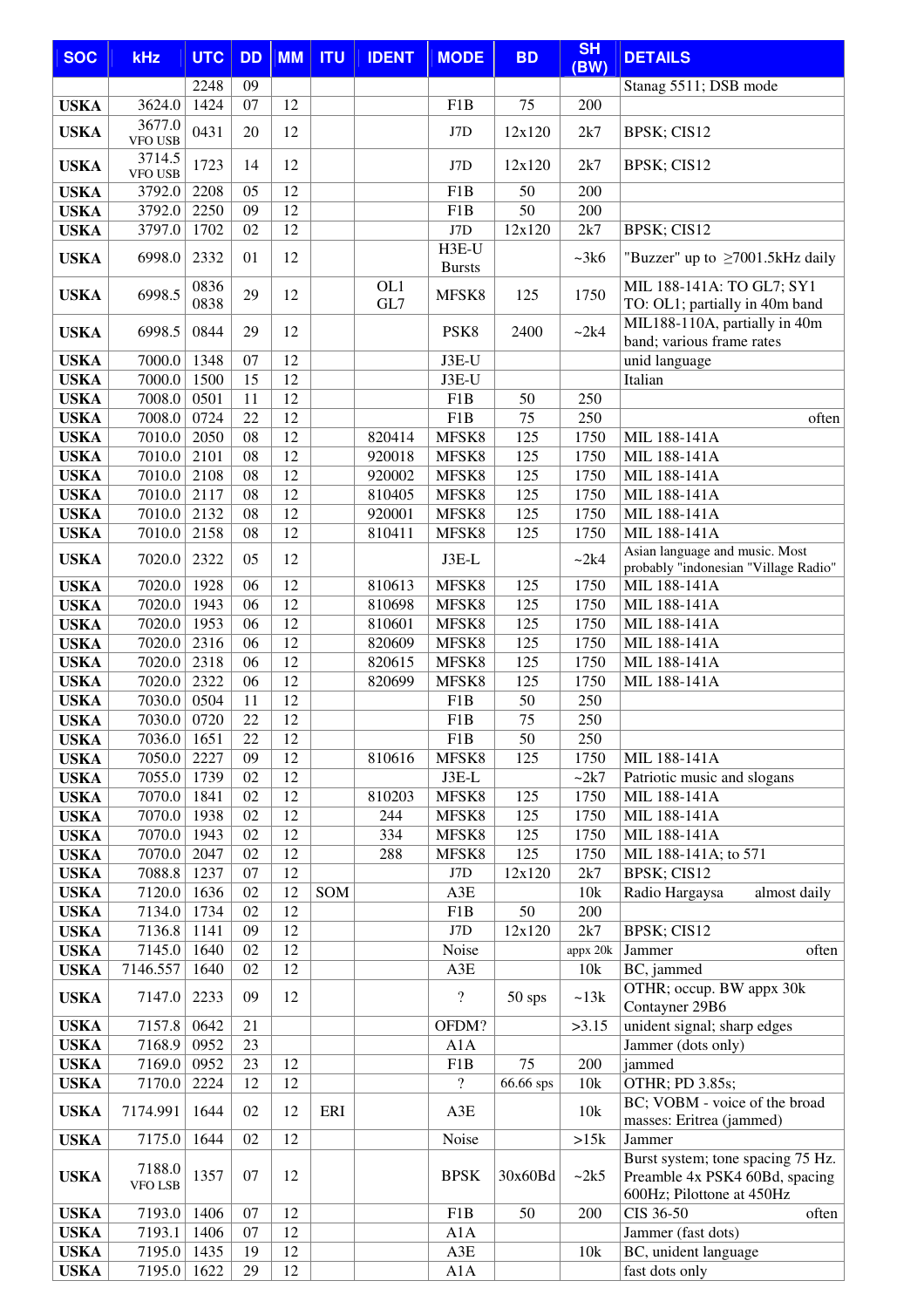| <b>SOC</b>  | <b>kHz</b> | <b>UTC</b>   | <b>DD</b> | <b>MM</b> | <b>ITU</b> | <b>IDENT</b> | <b>MODE</b>               | <b>BD</b>          | <b>SH</b><br>(BW) | <b>DETAILS</b>                                   |
|-------------|------------|--------------|-----------|-----------|------------|--------------|---------------------------|--------------------|-------------------|--------------------------------------------------|
| <b>USKA</b> | 7200.0     | 1149         | 09        | 12        |            |              | A3E                       |                    | ~10k              | BC, lower sideband down to 7195                  |
| <b>USKA</b> | 7200.0     | 2001         | 20        | 12        |            |              | $\gamma$                  |                    | ~10k              | Jammer?                                          |
| <b>USKA</b> | 14192.0    | 1646         | 02        | 12        |            |              | F1B                       | 50                 | 250               | almost daily                                     |
| <b>USKA</b> | 14194.0    | 0746         | 14        | 12        |            |              | F1B                       | 50                 | 500               |                                                  |
| <b>USKA</b> | 14290.0    | 0901         | 24        | 12        |            |              | <b>FMOP</b>               | 66.66              | ~10k              | OTHR; only short burst, short<br>duration        |
| <b>USKA</b> | 14308.0    | 0931         | 06        | 12        |            |              | F1B                       | 75                 | 500               | $(strong, -50dBm)$                               |
| <b>USKA</b> | 14318.55   | 0724<br>0732 | 14        | 12        |            |              | PSK <sub>2</sub> B<br>F1B | 1200<br>650        | 1200              | ARQ system                                       |
| <b>USKA</b> | 14346.8    | 0843         | 05        | 12        |            |              | PSK <sub>8</sub>          | 2400               | ~2k7              | STANAG 4285, (weak)<br>Frame format 600 bps/long |
| <b>USKA</b> | 14352.0    | 0945         | 29        | 12        |            |              | <b>FMCW</b>               | $50$ sps           | 10k               | OTHR; BD appx 10s, BRI 40s                       |
| <b>USKA</b> | 18070.0    | 1036         | 19        | 12        |            |              | <b>FMCW</b>               | $25$ sps           | 20k               | <b>OTHR</b>                                      |
| <b>USKA</b> | 18075.0    | 1158         | 09        | 12        |            |              | <b>FMOP</b>               | $12.5$ sps         | 40k               | <b>OTHR</b>                                      |
| <b>USKA</b> | 18090.0    | 1407         | 28        | 12        |            |              | <b>FMCW</b>               | $50$ sps           | 20k               | <b>OTHR</b>                                      |
| <b>USKA</b> | 18165.0    | 1138         | 26        | 12        |            |              | <b>FMCW</b>               | $50$ sps           | 20k               | <b>OTHR</b>                                      |
| <b>USKA</b> | 21010.0    | 0633         | 28        | 12        |            |              | <b>FMCW</b>               | $50$ sps           | 20k               | <b>OTHR</b>                                      |
| <b>USKA</b> | 21050.0    | 0817         | 14        | 12        |            |              | <b>FMCW</b>               | $50$ sps           | 20k               | <b>OTHR</b>                                      |
| <b>USKA</b> | 21100.0    | 0814         | 14        | 12        |            |              | <b>FMCW</b>               | 25                 | 20k               | <b>OTHR</b>                                      |
| <b>USKA</b> | 21438.0    | 0952         | 18        | 12        | <b>RUS</b> | <b>RCV</b>   | A1A                       |                    |                   | letters and figures<br>almost daily              |
| <b>USKA</b> | 28500.0    | 0922         | 24        | 12        |            |              |                           | $227 + 334$<br>sps | $~10-40k$         | Burst system, BD 6.1 and 8.1s                    |

## **Veron – Netherlands – PA2GRU (Dick)**

| <b>SOC</b>   | kHz     | <b>UTC</b>    | <b>DD</b>       | <b>MM</b>       | <b>ITU</b>       | <b>IDENT</b>  | <b>MODE</b>      | <b>SHIFT</b> | <b>DETAILS</b>                 |
|--------------|---------|---------------|-----------------|-----------------|------------------|---------------|------------------|--------------|--------------------------------|
| <b>VERON</b> | 3548,0  | 15.28         | 5               | 12              | <b>CIS</b>       | <b>UiPTR</b>  | F1B              |              | Revs/Ptr                       |
| <b>VERON</b> | 3792,0  | 18.14         | $\overline{6}$  | $\overline{12}$ |                  | <b>UiPTR</b>  | F1B              |              | Ptr                            |
| <b>VERON</b> | 6998,0  | 16.01         | $\overline{9}$  | 12              | <b>RUS</b>       | <b>Buzzer</b> | H3e              |              | splatter in 40 m               |
| <b>VERON</b> | 6998,0  | vt            | vd              | 12              | <b>RUS</b>       |               | H3E              | 10k          | Buzzer; 1 sec bursts; splatter |
|              |         |               |                 |                 |                  |               |                  |              | in 40m band                    |
| <b>VERON</b> | 7018,0  | 20.53         | $\overline{8}$  | $\overline{12}$ | <b>RUS</b>       | <b>UiCAR</b>  | <b>NON</b>       |              | carrier                        |
| <b>VERON</b> | 7018,0  | 16.35         | 20              | $\overline{12}$ | RUS              | <b>UiCAR</b>  | <b>NON</b>       |              | carrier                        |
| <b>VERON</b> | 7055,0  | 15.24         | 15              | 12              | <b>RUS/UKR</b>   |               | $J3E-L$          |              | Music & Russian speech; S7     |
| <b>VERON</b> | 7089,8  | $\mathrm{vt}$ | vd              | 12              |                  | <b>UiMux</b>  | PSK8             | 2k4          |                                |
| <b>VERON</b> | 7175,0  | 14.59         | $\overline{8}$  | $\overline{12}$ | ERI              | BC            | A3E              |              | E.African speech; S7           |
| <b>VERON</b> | 7175,0  | 15.38         | 9               | $\overline{12}$ | ERI              | BC            | A3E              |              | Male voice; barely audible     |
| <b>VERON</b> | 7175,0  | 16.08         | $\overline{9}$  | $\overline{12}$ | ERI              | <b>VOBM</b>   | A3E              |              | <b>BC</b> speech               |
| <b>VERON</b> | 7175,0  | 16.42         | $\overline{12}$ | 12              | ERI              | <b>VOBM</b>   | A3E              |              | music                          |
| <b>VERON</b> | 7175,0  | 15.20         | $\overline{15}$ | $\overline{12}$ | ERI              | BC            | A3E              |              | Speech; barely audible; S5     |
| <b>VERON</b> | 7175,0  | vt            | vd              | $\overline{12}$ | <b>ETH</b>       | Jammer        |                  | 20k          | White noise; up to S9          |
| <b>VERON</b> | 7193,0  | 14.34         | $\overline{7}$  | 12              |                  | <b>UiCAR</b>  | <b>NON</b>       |              | carrier                        |
| <b>VERON</b> | 7196,0  | 13.27         | $\overline{6}$  | $\overline{12}$ |                  | <b>UiMux</b>  | PSK <sub>8</sub> | 2k4          | Stanag system                  |
| <b>VERON</b> | 7197,0  | 11.05         | $\overline{11}$ | $\overline{12}$ | <b>TUR</b>       |               | FSK8             | 1k8          |                                |
| <b>VERON</b> | 10101,0 | 11.21         | 11              | $\overline{12}$ |                  | Pirates       | J3E-U            |              | No calls; S4; Rumanian??       |
| <b>VERON</b> | 10121,0 | 09.44         | 20              | $\overline{12}$ |                  | <b>UiPTR</b>  | F1B              |              | P <sub>tr</sub>                |
| <b>VERON</b> | 10123,0 | 09.55         | $\overline{12}$ | $\overline{12}$ |                  | <b>UiPTR</b>  | F1B              |              | Ptr                            |
| <b>VERON</b> | 10135,0 | 13.40         | 11              | 12              | <b>AUS</b>       |               | <b>FMCW</b>      | 10k          | 23sps; bursts; JORN            |
| <b>VERON</b> | 14029,5 | 09.47         | $\overline{20}$ | $\overline{12}$ |                  | <b>UiPTR</b>  | F1B              |              | Ptr                            |
| <b>VERON</b> | 14138,0 | 09.41         | $\overline{9}$  | $\overline{12}$ | $\overline{CIS}$ | 4SLH          | A1A              |              | QTC 362 34 9 1235 362          |
|              |         |               |                 |                 |                  |               |                  |              | <b>ZTX 885 5BL</b>             |
| <b>VERON</b> | 14138,0 | 09.44         | 9               | 12              | <b>CIS</b>       | <b>UiCW</b>   | A1A              |              | to 4SLH QTC 489 wrk            |
|              |         |               |                 |                 |                  |               |                  |              | simplex very weak              |
| <b>VERON</b> | 14138,0 | 09.46         | 9               | 12              | <b>CIS</b>       | 4SLH          | A1A              |              | R 489 K                        |
| <b>VERON</b> | 14138,0 | 09.48         | $\mathbf{Q}$    | 12              | <b>CIS</b>       | 4SLH          | A1A              |              | 1UI4 de 4SLH QTC 143 34        |
|              |         |               |                 |                 |                  |               |                  |              | 9 1245 143 5BL                 |
| <b>VERON</b> | 14192,0 | 09.38         | $\overline{9}$  | $\overline{12}$ |                  | <b>UiPTR</b>  | F1B              |              | Ptr                            |
| <b>VERON</b> | 14268,0 | 09.48         | $\overline{1}$  | $\overline{12}$ |                  | <b>UiPTR</b>  | F1B              |              | Ptr                            |
| <b>VERON</b> | 14280,0 | 10.15         | $\overline{14}$ | 12              | <b>UKR</b>       |               | A3E              |              | female voice encrypted msgs    |
|              |         |               |                 |                 |                  |               |                  |              | <b>SZRU</b>                    |
| <b>VERON</b> | 14308,0 | 09.10         | 6               | 12              |                  | <b>UiPTR</b>  | F1B              |              | Ptr also at 7/12 09.30 UTC     |
| <b>VERON</b> | 21342,0 | 10.05         | 9               | 12              | <b>CIS</b>       | <b>UiCW</b>   | F <sub>1</sub> A |              | XXX followed F1B Revs/Ptr      |
| <b>VERON</b> | 21342,0 | 10.09         | $\overline{9}$  | 12              | <b>RUS</b>       | <b>RDL</b>    | F1A              |              | RDL 01653 12860 K              |